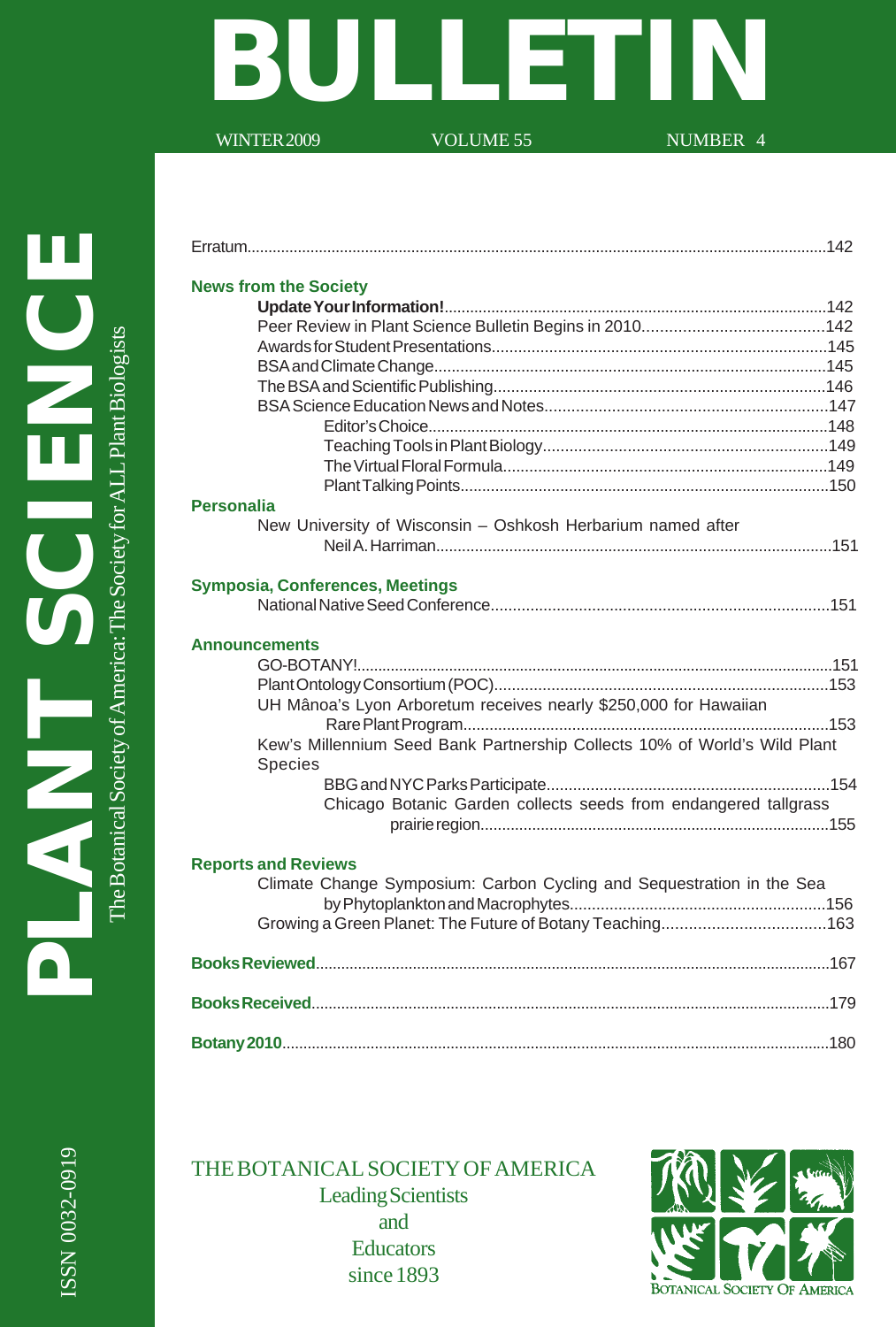This issue brings 2009 to a close and sets the stage for an exciting 2010 for all botanists. This year the annual meeting is returning to New England for what promises to be a stimulating week of field trips and sessions. Beginning with Volume 56, *Plant Science Bulletin* will see a major content change as it becomes a vehicle for peer-reviewed publications of articles, essays, and reviews of general interest to the Society. See "Peer Review in Plant Science Bulletin Begins in 2010" below for additional information. The success of this venture depends on your contributions. In that spirit you can begin by **UPDATING YOUR INFORMATION**!

While we look ahead to Botany 2010 in Providence, the articles in this issue feature symposia presenters from our last two meetings. From Snowbird in 2009 we have a summary of the Climate Change Symposium sponsored by the Physiological and Ecological Sections. Unlike most of what we hear in the media, this is from the perspective of aquatic plants in the marine ecosystem. From Vancouver in 2008 we have an optimistic challenge for the future of botany teaching from a Teaching Section-sponsored symposium. This is a "breath of fresh air" from one of our younger members.

-the Editor

#### *Erratum*

The following phases were inadvertantly added to the book review by Brogan et al. in the previous issue, PSB 55(3):126, top of column 2. They should be deleted.

"the balance between competitive and faculitative interactions (Chapter 4) and how research on facilitation contributes to an understanding of a diverse range of topics in community ecology (Chapter 6). Most importantly, Callaway presents"

## **News from the Society**

### **Update Your Information!**

Whether or not you have recently submitted an article to the *American Journal of Botany*, please go to the *AJB* editorial manager web page to "UPDATE MY INFORMATION"

#### http://www.editorialmanager.com/ajb/.

This will assist associate editors for the *American Journal of Botany* and, beginning in the new year, the *Plant Science Bulletin* to identify appropriate reviewers for manuscripts submitted.

### **Peer Review in Plant Science Bulletin Begins in 2010**

**(Note, for submissions prior to 1 April, 2010, please contact the editor (psb@botany.org) before using the on-line submission system described below.)**

The **Plant Science Bulletin** (Print: ISSN 0032- 0919, Electronic: ISSN 1537-9752) is a quarterly publication of the BSA containing news and information from the Society, information on upcoming meetings, courses, field trips, news of colleagues, and professional opportunities. It provides a means of advertising items or materials wanted. It also publishes original, previously unpublished, peer-reviewed articles on innovative teaching approaches and methods, both formal and informal, the history of botany, and economic botany and serves as a peer-reviewed forum for essays discussing issues of concern to Society members such as environmental policy. Book reviews of current botanical literature also are juried. Papers not suitable for publication in the *American Journal of Botany* because they are

## *PLANT SCIENCE BULLETIN*

#### ISSN 0032-0919

Published quarterly by Botanical Society of America, Inc., 4475 Castleman Avenue, St. Louis, MO 63166-0299. The yearly subscription rate of \$15 is included in the membership dues of the Botanical Society of America, Inc. Periodical postage paid at St. Louis, MO and additional mailing office.

POSTMASTER: Send address changes to: Botanical Society of America Business Office P.O. Box 299 St. Louis, MO 63166-0299 E-mail: bsa-manager@botany.org

Address Editorial Matters (only) to: Marshall D. Sundberg, Editor Dept. Biol. Sci., Emporia State Univ. 1200 Commercial St. Emporia, KS 66801-5057 Phone 620-341-5605 E-mail: psb@botany.org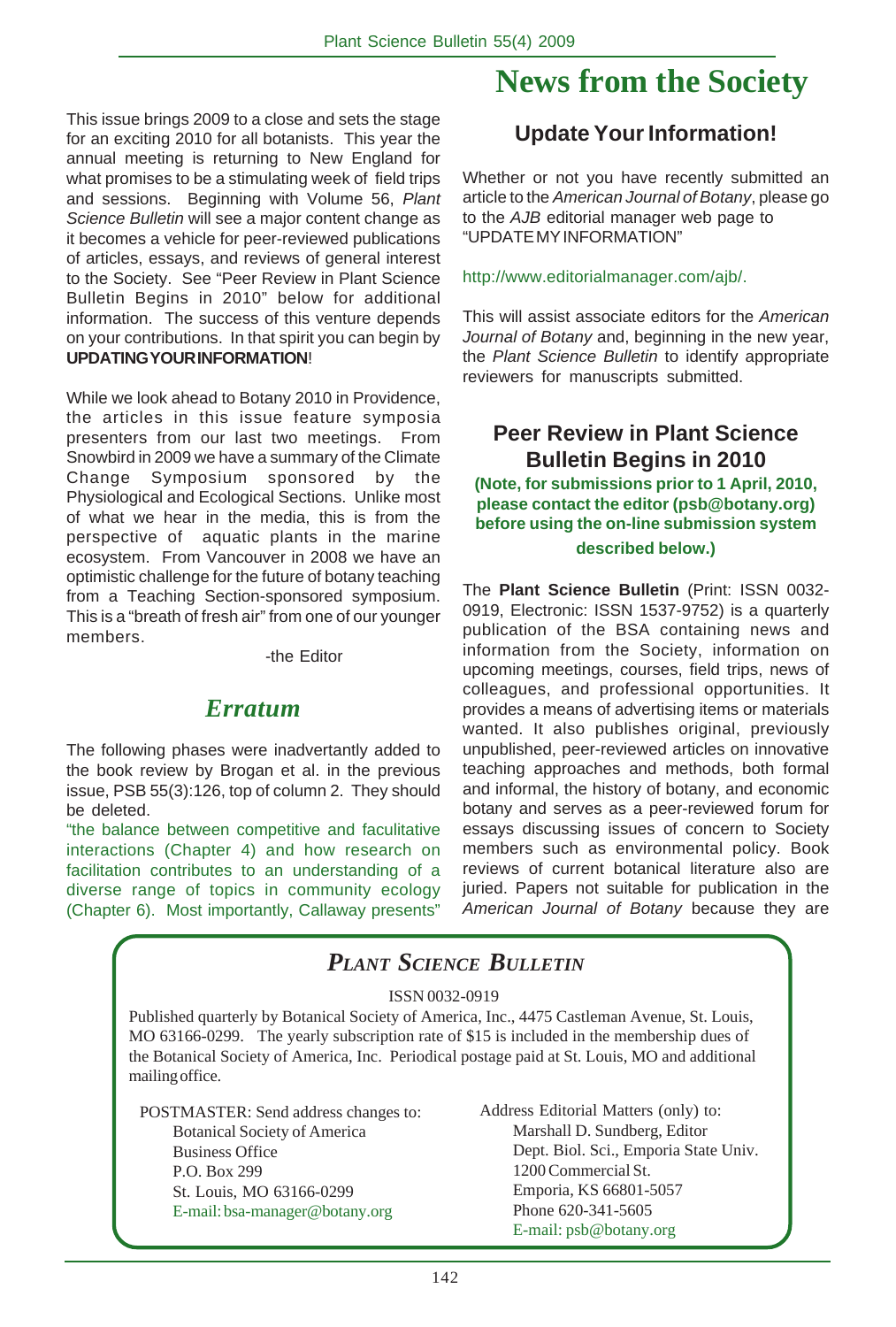purely descriptive, natural history, or broad surveys, may be appropriate for the *Plant Science Bulletin*.

News, information and announcements should be submitted directly to the editor, preferably in MS Word or WordPerfect format, at psb@botany.org. Contributed and invited articles or essays and book reviews should be submitted to *Plant Science Bulletin* on the *American Journal of Botany* website at http://www.editorialmanager.com/ajb/ - - click on *Plant Science Bulletin*. The latest version of the instructions for authors will always be available online.

#### *Plant Science Bulletin* **publishes four types of manuscripts:**

#### **1. Research Articles**

Research articles must include either quantitative or qualitative methods of analysis and be grounded in a theoretical framework. Research articles on botanical education must include an assessment component. For a description of assessment methods see: Sundberg, M.D. 2002*.* Assessing Student Learning. *Cell Biology Education* 1:11-15. http://www.lifescied.org/cgi/reprint/1/1/11

#### **2. Descriptive Articles**

Descriptive articles must have a clear focus and be grounded in a botanical problem. They will usually include specific examples, for example "How To…" articles in botanical instruction or special projects or special exhibits at gardens or arboreta.

Both research and descriptive articles will generally have the format of a typical research manuscript. The article should be grounded by a clear description of goals and expected outcomes and references made to appropriate literature. Although traditional section headings may be employed, Introduction, Materials and Methods, Results, and Discussion, more descriptive section headings should be used if appropriate.

#### **3. Essays**

Essays may focus on any area of general botanical interest and are usually within the context of personal experience and/or provide specific examples. The essay should be presented in a scholarly manner citing references and appropriate resources related to the topic.

#### **4. Book Reviews**

The main function of the book review is "to acquaint readers with worthwhile books and to inform the readers of those books' strengths and limitations." Specific guidelines for book reviews are on the BSA website under "Instructions for Reviewers" http:// www.botany.org/plantsciencebulletin/ InstructionsForReviewers.pdf and "A Strategy for Reviewing Books for Journals" http:// www.botany.org/plantsciencebulletin/files/psb-1994-40-3.php#bookreview.

#### **Review Policy and Procedure**

Manuscripts are reviewed by scholars with expertise in the field as assigned by the editor or members of the Editorial Committee.

Manuscripts may be returned without review if the English needs significant improvement. Authors have the opportunity to make one revision addressing the criticisms and concerns of the reviewers and Editorial Committee.

Correspondence and notifications regarding manuscripts will be through e-mail. All reviewer comments, author revisions, and copyediting before production will be done electronically using *AJB* Editorial Manager (http://ajb.edmgr.com).

Final acceptance of a manuscript is contingent upon strict compliance with *Plant Science Bulletin* requirements.

| <b>PLANT SCIENCE BULLETIN</b><br>Editorial Committee for Volume 55                                                                    |                                                                                                                                                                   |                                                                                                                                                    |  |  |
|---------------------------------------------------------------------------------------------------------------------------------------|-------------------------------------------------------------------------------------------------------------------------------------------------------------------|----------------------------------------------------------------------------------------------------------------------------------------------------|--|--|
| Joanne M. Sharpe (2009)<br><b>Coastal Maine Botanical Gardens</b><br>P.O. Box 234<br>Boothbay, ME 04537<br>joannesharpe@email.com     | Nina L. Baghai-Riding (2010)<br>Division of Biological and<br><b>Physical Sciences</b><br>Delta State University<br>Cleveland, MS 38677<br>nbaghai@deltastate.edu | Jenny Archibald (2011)<br>Department of Ecology<br>and Evolutionary Biology<br>The University of Kansas<br>Lawrence, Kansas 66045<br>jkarch@ku.edu |  |  |
| Root Gorelick (2012)<br>Department of Biology<br>Carleton University<br>Ottawa, Ontario, Canada, K1H 5N1<br>Root Gorelick@carleton.ca |                                                                                                                                                                   | Elizabeth Schussler (2013)<br>Department of Botany<br>Miami University<br>Oxford, OH 45056<br>schusse@muohio.edu                                   |  |  |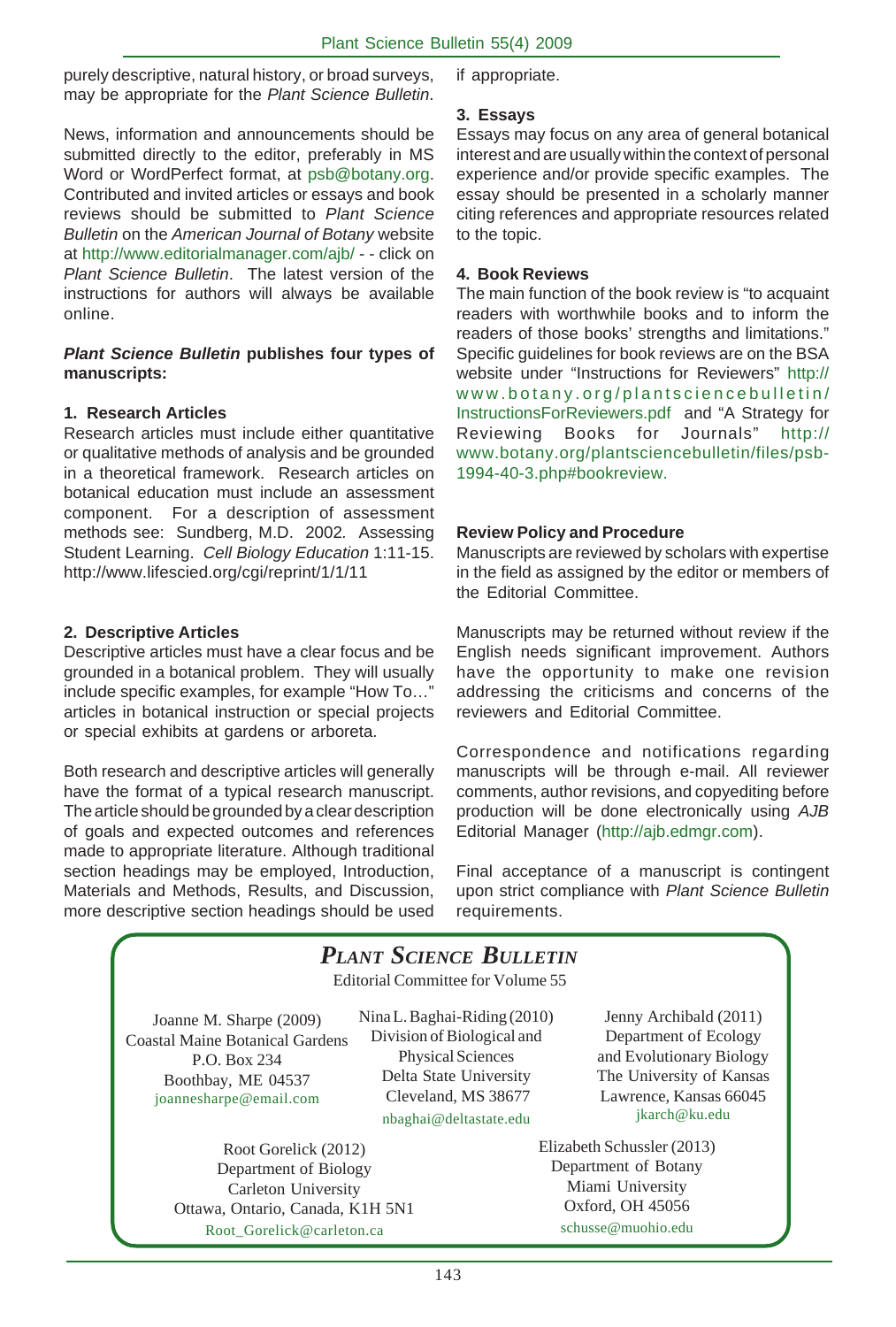#### **Manuscript Preparation**

Style (citations, abbreviations, etc.) should follow the guidelines for manuscript preparation for the *American Journal of Botany*.

A cover letter, an author agreement form, a manuscript file, and separate files for figures should be uploaded at http://ajb.edmgr.com.

For manuscript files MS Word (.doc) format is preferred; WordPerfect (.wpd), Rich Text Format (.rtf), are acceptable for review.

The Editorial Manager online submission system automatically inserts line numbers to facilitate review comments, so line numbers are not required in the manuscript file.

Double-space and left justify the margin of the entire manuscript, including Literature Cited, Appendices, Figure Legends, and Tables, using continuous pagination.

Leave at least a 2.5-cm margin on all sides. Number pages in upper right corner.

Number figures and tables in the order discussed in the text.

#### **Manuscript Content**

#### 1. Title Page

Center boldfaced title written with sentence-style capitalization, followed by superscript 1 (for footnote 1, to appear on footnote page). Latin binomials in a title should be followed by the name of the family in parentheses.

Below the title, list authors: each author's first name, middle initial, surname. On the next line, give affiliation and unabbreviated address. If authors have different affiliations and addresses, add a superscript number after each author's name to indicate the footnoted address. Include another footnote superscript number to indicate the author for correspondence.

2. Footnote Page Include the following footnote: 1 Manuscript received \_\_\_\_\_\_\_; revision accepted \_\_\_\_\_\_\_.

Place brief acknowledgments, if desired, as a separate paragraph, using the following style: "The author(s) thank(s)…". For brevity, do not use first names. Include grant acknowledgments here. Other footnotes (e.g., e-mail for correspondence) are permitted: match footnote numbers with those on the title page.

3. Abstract Page (Research and descriptive articles only)

The abstract is 150 words or less, written in a single paragraph. Please include in the first sentence how the paper is of interest to the **broad botanical** readership. Include the paper's premise (why you did this work), methods, content, and significance. Provide a list of 3–10 "Key words." Capitalize proper nouns, place in alphabetical order, and separate by semicolons.

#### 4. Text

In the first paragraph of the introduction, include the theoretical or conceptual basis for your work in a context accessible to a diverse botanical readership. Text following the introduction should be in sections following a section heading. Center main headings and capitalize all letters - - for instance, MATERIALS AND METHODS.

Indent subheadings at the start of a paragraph; capitalize only the first word and proper nouns and adjectives.

 **Second-level headings**—(boldface italic followed by an em dash)

 Third-level headings—(italic followed by an em dash)

If statistical analyses are used, include statistical values either in the text or within tables. Include the statistic value, degrees of freedom, and p-value for each result reported (e.g., for a t-test report " $t =$ 32.41, df = 1, P = 0.03"; for an ANOVA report " $F_{5, 23}$ =26.45, P<0.001" [note two df -values as subscripts with F]). Use P for significance, p for probability.

Common Latin words (e.g., in vivo, sensu lato) are not italicized.

Footnotes are not used in the text although endnotes may be appropriate for some articles and essays. Endnotes should be numbered successively in the text and included in a section before the Literature Cited.

Literature Cited, Tables, Appendices, Figure Legends and Figures should follow the guidelines specified for *AJB*.

#### **Cover/Rebuttal Letter**

Include a cover letter that describes the questions addressed or hypotheses tested, the major contribution of your paper to your discipline, and how this contribution is of interest to a broad audience. List any papers on related topics by any of the authors that have been published within the past year or that are in review or in press. For a revision, include a rebuttal letter detailing your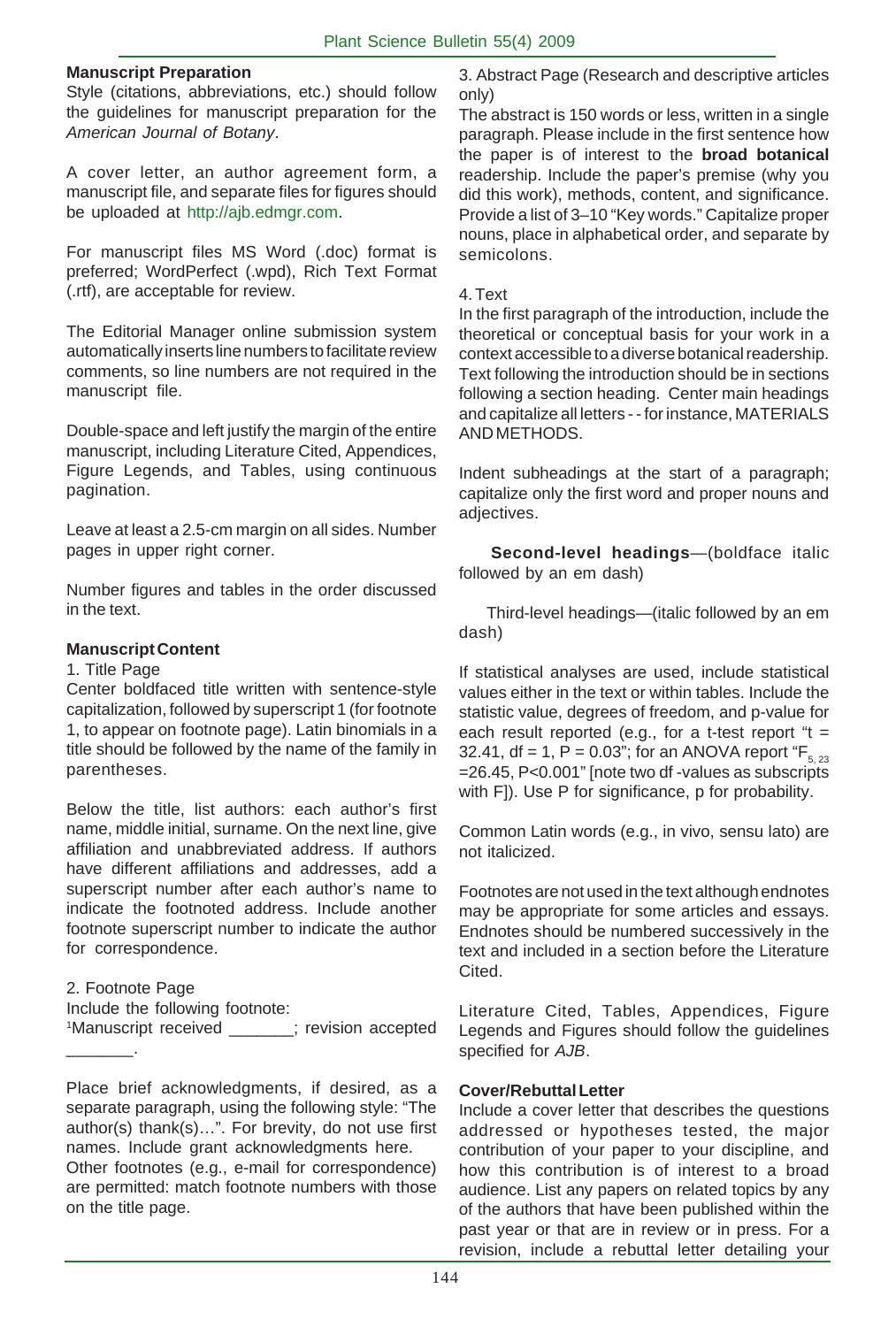response to all the review comments.

#### **Author Agreement Form**

Upon initial submission of a manuscript, the corresponding author must fill out an author agreement form and either upload an electronic version at the online submission site or mail or fax a hard copy to the Editorial Office in St. Louis, Missouri (*American Journal of Botany*, P.O. Box 299, St. Louis, MO 63166-0299, USA; 1-314-577- 9515). The author agreement form is available online at http://www.botany.org/ajb/ AJB\_Author\_Agreement\_Form.doc; on the Editorial Manager website at the "Attach Files" screen; and from the Editorial Office.

## **Awards for Student Presentations**

(from the Annual Meeting)

#### **Genetics Section Graduate Student Research Awards**

**Stein V. Servick**, Department of Botany, University of Florida (PhD student)

**Ashley Kuenzi**, Department of Biological Sciences, University of Cincinnati (MS Student)

#### **Emanuel D. Rudolph Award (Historical Section)**

The Emanuel D. Rudolph Award is given by the Historical Section of the BSA for the best student presentation/poster of a historical nature at the annual meetings.

This year's award goes to **Mauricio Bonifacino**, Universidad De La República, Montevideo, Uruguay, for his presentation: "Cassini the 5th, Master of Compositae: insight into his life and work." Coauthors: Harold Robinson, Vicki A. Funk, Walter Lack, Gerhard Wagenitz, Christian Feuillet and Nicholas Hind.

#### **Developmental & Structural Section Best Student Poster Award**

**Kerri Mocko**, Miami University, for his poster, "Contrasting leaf shapes of Pelargonium species vary in extent of solar tracking." Co-authors: Cynthia Jones and Adrienne Nicotra

#### **BSA and Climate Change Scientific Organizations Reaffirm Concensus on Climate Change**

*Letter Signed by Leading Scientific Societies Sent to Senators*

WASHINGTON, DC - The American Institute of Biological Sciences (AIBS) and other leading

scientific organizations have reaffirmed the scientific consensus that climate change is occurring and is primarily caused by human activities.

In a statement sent to all U.S. Senators on October 21, 2009, the leaders of 18 scientific organizations stated that "rigorous scientific research" demonstrates that the greenhouse gases emitted by human activities are the "primary driver" of climate change. "These conclusions are based on multiple independent lines of evidence, and contrary assertions are inconsistent with an objective assessment of the vast body of peer-reviewed science," the scientists wrote.

Dr. May Berenbaum, President of AIBS, signed the letter on behalf of the society. "The evidence that human activities contribute to global climate change is compellingly consistent and clear; constructive human activities to stem or reverse these changes are now urgently needed," she said.

The letter called attention to the impacts of climate change on human society, the economy, and the environment. The "broad impacts" of climate change include sea level rise, greater threats of extreme weather events, and increased risk of regional water scarcity, wildfires, and the disturbance of biological systems throughout the United States. "Climate change is surging through and rending Earth's biodiversity," said Dr. William Y. Brown, President of the Natural Science Collections Alliance. "If we do not stem the tide of our own greenhouse gases now, we simply invite and magnify future harm and cost."

"[T]o avoid the most severe impacts of climate change, emissions of greenhouse gases must be dramatically reduced," the letter stated. "In addition, adaptation will be necessary to address those impacts that are already unavoidable."

The impact of climate change on natural resources and biological systems will be profound.

"Climate change is real, and plants know it. Plants that could once grow only south of central Ohio can now grow north of Detroit," said Dr. Kent Holsinger, President of the Botanical Society of America. "Warmer temperatures also lead to earlier flowering, which can disrupt pollinator interactions leading to declines of both plants and pollinators." The consequences will be significant for our food supply, which depends upon plants and their pollinators. Dr. Brian D. Kloeppel, President of the Organization of Biological Field Stations, warned: "Climate change will continue to have dramatic impacts on both temperate and boreal forests as rising temperatures increase carbon dioxide efflux from forest soils. The resulting feedback on the distribution and productivity of these forest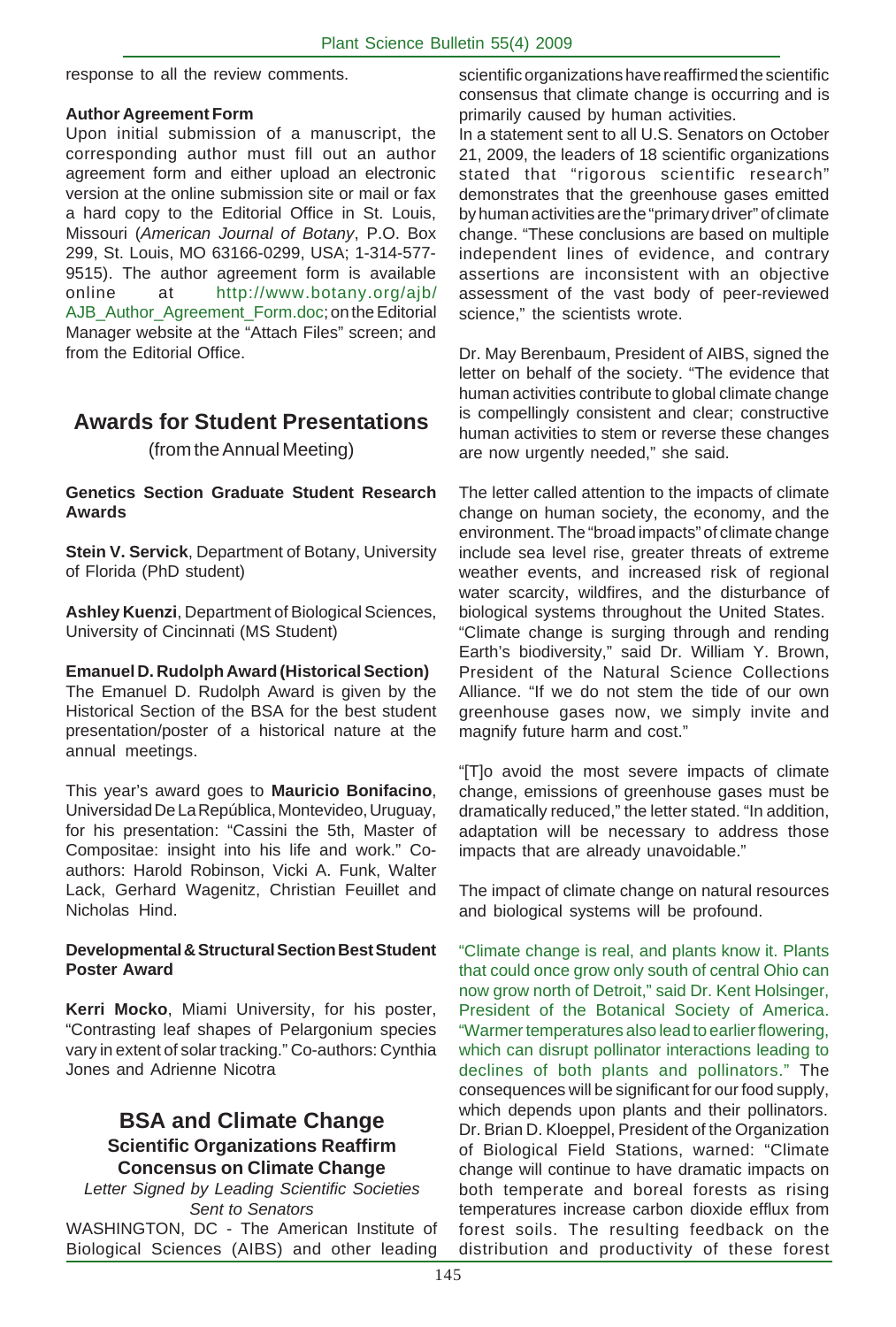ecosystems as water resources fluctuate could be dramatic."

The scientific organizations that sent the letter represent the breadth of the scientific community. Collectively, these organizations serve more than 10 million scientists. Ten AIBS member organizations have already signed the statement. To read the complete statement, please visit

Climate Science Letter final 10.21.2009.pdf.

## **The BSA and Scientific Publishing**

August 18, 2009

The Honorable Senator Joe Lieberman One Constitution Plaza 7th Floor Hartford, CT 06103

Dear Senator Lieberman:

We write as President of the Botanical Society of America and as Editor of the *American Journal of Botany*. The Botanical Society of America is a nonprofit 501(c)(3) scientific organization incorporated in the State of Connecticut with nearly 3200 members, and the *American Journal of Botany* is its professional journal (recently named one of the 10 most influential science journals of the 20<sup>th</sup> century by the Special Libraries Association). As a nonprofit society dedicated to promoting the science of botany, we share your commitment to ensuring the widest possible access to science and scientific information. Nonetheless, we are deeply concerned about the **Federal Research Public Access Act. S. 1373**, which would require that final manuscripts of federally-funded, peer-reviewed, private sector journal articles be made available in federally owned or federally approved public repositories no later than six months after publication.

We applaud the goal of enhancing public access to science, and we agree that science and scientific information play a vital role in our society. Unfortunately, our experience indicates that this bill will not enhance public access to science. As currently written, this bill threatens the livelihood of many non-profit, scientific society publishers. If these publishers cease to function, the public will have less access to science, not more, and the curricula of schools, colleges, and universities will suffer.

**journal subscriptions if the time to free access was 6 months or less.** The same informal straw poll indicated that most libraries would retain subscriptions to important journals if the time to free access was 12 months or more.

- Income from institutional subscriptions is the primary revenue source for most non-profit, scientific society publishers. **If most libraries cancel subscriptions, the journals will cease to operate, and public access to science will be imbedded.**

- Many non-profit, scientific society publishers use subscription income to support educational programs within their scientific disciplines. **If most libraries cancel subscriptions to their journals, societies will be forced to reduce support for education both in colleges and universities and through outreach to K-12 classrooms.**

By mandating free access to federally funded journal articles no more than six months after publication, S. 1373 jeopardizes public access to science. It threatens the livelihood of 501(c)(3) non-profits and will limit their ability to enhance the training of future generations of scientists.

**We share your commitment to broad public access to science.** Indeed, we have already adopted policies that advance this objective: (1) We allow authors *to* disseminate their work to other scientists or correspondents by email immediately upon publication. (2) We allow authors to post copies of papers published in the *American Journal of Botany* on personal or institutional websites immediately upon publication. (3) We make all papers published in the *American Journal of Botany* available without charge from the journal website 12 months after publication.

**We encourage you to work with leaders of the scientific community** to identify ways in which the federal government can best advance our shared goal, the broadest possible access to science and scientific information.

Sincerely yours,

- Kent E. Holsinger, President, Botanical Society of America
- Judy Jernstedt, Editor, *American Journal of Botany*

#### **"Botany I rank with the most valuable sciences" -Thomas Jefferson**

#### **Concerns:**

- An informal "straw poll" of college and university librarians indicated that **most libraries would cancel**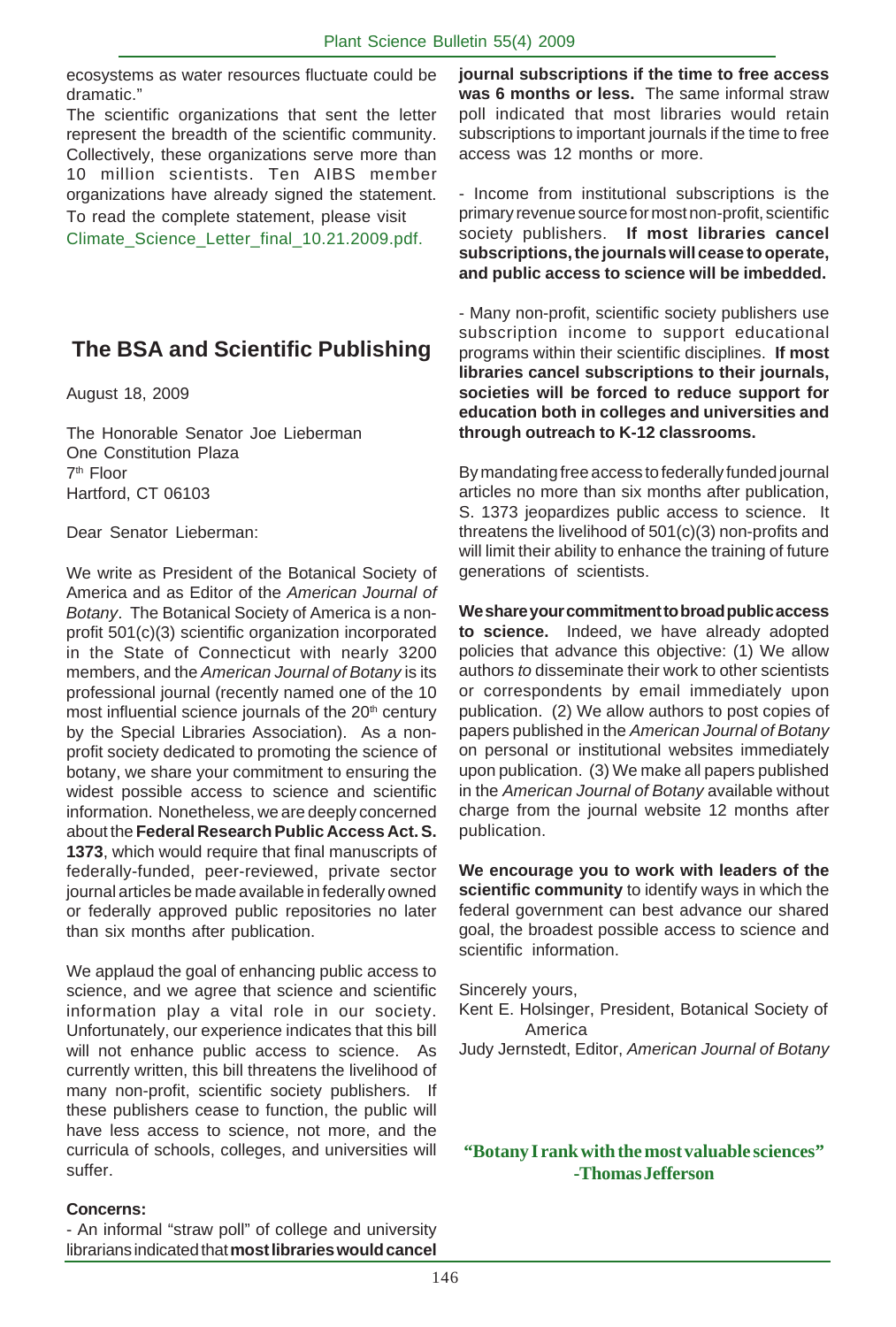## **BSA Science Education News and Notes**

BSA Science Education News and Notes is a quarterly update about the BSA's education efforts and the broader education scene. We invite you to submit news items or ideas for future features. Contact: Claire Hemingway, BSA Education Director, at chemingway@botany.org or Marshall Sundberg, PSB Editor, at psb@botany.org.

#### *PlantingScience* — *BSA-led student research and science mentoring program*

*"I am a very scientific minded guy with new ideas everyday. I am always interested in how things work and how they are put together. I am not a very plant oriented studented and I never thought about planting anything in my life. I rest my future of plants in your hands."*— high school student in fall 2009 online session

Those words of a student introducing himself to his online mentor (emphasis added, otherwise unedited) are an indication of the difference your interactions can make.

The Fall 2009 PlantingScience Online Mentored Inquiry Session kicked off Oct. 1. What an exciting session so far!

With 10 scientific societies now part of the BSA-led program, it is an impressive response to Dr. Bruce Albert's 2003 call for scientists to meaningfully engage with K-12 education to address science literacy. Our thanks to the 300+ scientists from the Botanical Society of America, American Society of Plant Biologists, American Society of Agronomy, American Society of Plant Taxonomy, American Fern Society, American Bryological and Lichenological Society, American Phytopathological Society, Ecology Society of America, and the Society for Economic Botany.

Additional thanks to the PlantingScience Master Plant Science Team for their extra mentoring efforts. Congratulations to graduate students/post-doctoral researchers sponsored by BSA (**Tatiana Arias, Kevin Badik, Alona Banai, Michele Brower, Asha Bruing, Tamrya d'Artenay, Nick deBoer, Charlotte Germain-Aubrey, Kate Hertweck, Sean Hoban, Bridget Jacobs, Eric Jones, Laura Lagomarsino, Jason Lando, Kathryn March, David Matlaga, Tania Price, Patrica Ryberg, Maggie Sporck, Laura Super, Lindsey Tuominen, Genevieve Walden, Nicole Ward**)!

Biologists (**Rob Baker, Brunie Burgos, Kelly Gillespie, Lisa Kanizay, William Perez, Amber Robertson Smith, Josh Rosow**)!

By the time the online session ends in November we expect: 6 middle schools and 10 high schools investigating seed germination; 2 high schools investigating photosynthesis; 1 middle school and 1 high school field-testing the new pollination module; and 9 high schools field testing the *Brassica* and *Arabidopsis* strands of the new genetics module.

And we'll start the fun over again in the spring session, which will run Feb.-Mar.

#### **Plant IT Careers, Cases, and Collaborations**

The Plant IT collaboration among the Botanical Society of America, BioQUEST Curriculum Consortium and Texas A&M University is in is final year of funding, with our final Summer Institutes for Teachers and Students coming in July 2010. We look forward to providing teachers from around the country with opportunities to experience teaching and learning with plant investigative cases. Bioinformatics and forensics involving cotton fibers will be areas of focus this summer. Visit the website (myPlantIT.org) for investigative case resources from the first two years on remote sensing, pollen, seeds, and ethnobotany.

We'll again host high school students from Texas in a residential Summer Career Camp, who will work with the Summer Institute Teachers on the investigative cases the teachers develop, take fieldtrips to laboratories, and learn about science careers and college life. Providing information about careers in botany has long been part of the BSA priorities. Plant IT Careers, Cases, and Collaborations has been the first opportunity the BSA has had to work directly with pre-college students on a significant scale.

. Good news! Student surveys in year one indicated So, what do students think about plant careers? some learning gains in basic plant biology and increased awareness of the variety of plant-related careers. 8 of the 26 students attending last summer also attended the year before — so we must be doing something right!

Want to hear for yourself some of what students gained from the experience? Listen to the interviews with plant scientists Dr. Micky Eubanks and Dr. Lori Hinze conducted by a student participant posted on the project blog http://myplantit.org/blog/

#### **Science Education Bits and Bobs**

Congratulations to the graduate students sponsored by the American Society of Plant *The Coming Biology Revolution* — A report by the Board of Life Sciences outlines challenges in food,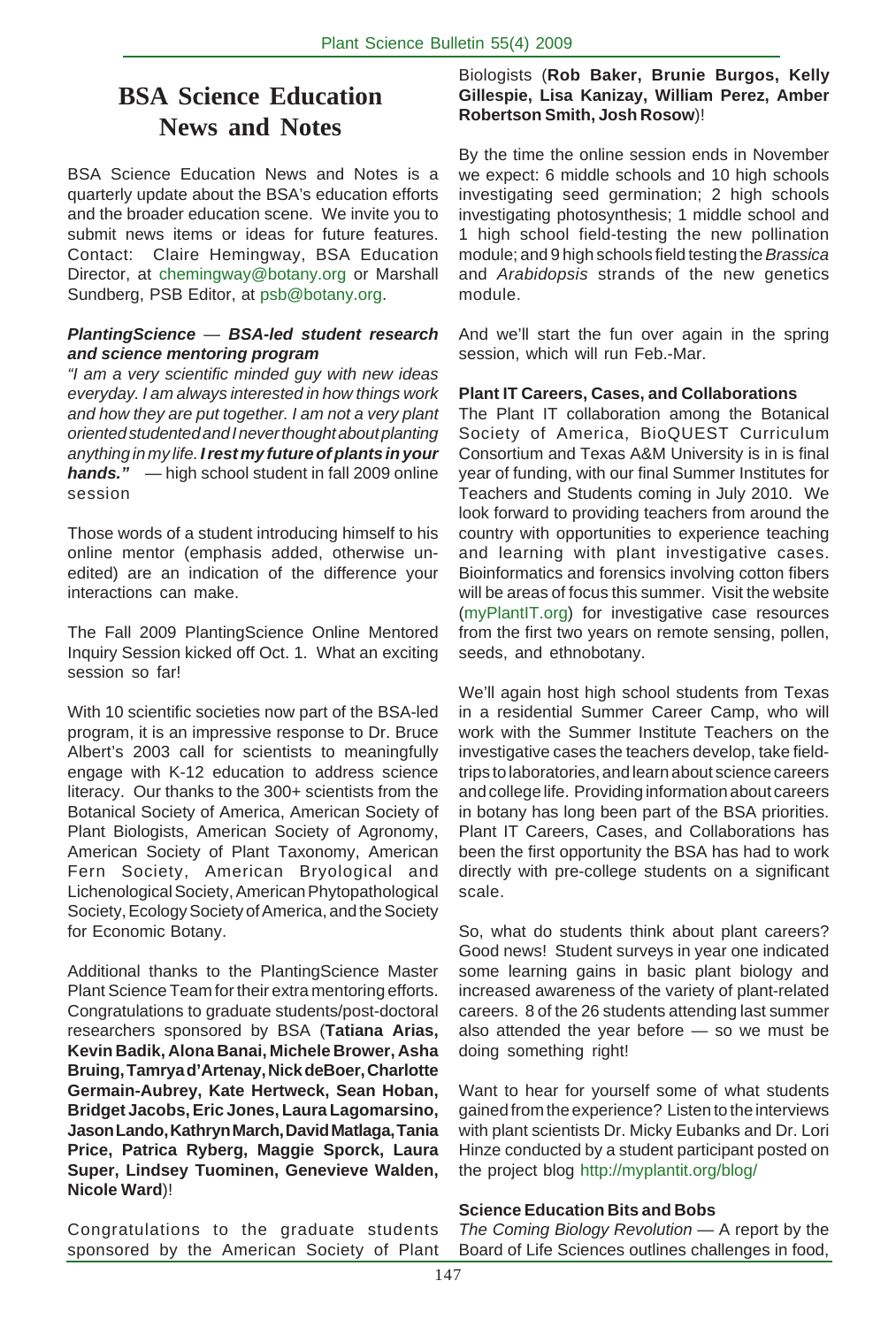energy, environment, and health facing our society today and makes recommendations for harnessing the potential of biology and our nation's life scientists to address these. *A New Biology for the 21st Century: Ensuring the United States Leads the Coming Biology Revolution* is available at the National Academies Press website:

http://www.nap.edu/catalog.php?record\_id=12764

*Advanced Placement Program begins Curriculum Revisions with Biology* — In response to National Research Council recommendations, the College Board is making major changes to the suite of college-level science courses offered to high school students. The new AP Biology Curriculum will focus around four big ideas and seven science practices that biology students should be able to apply. New inquiry-based labs will be introduced annually to ease the transition to full implementation in 2013. See the September 18 and 25 issues of *Science* for new feature and Education Forum coverage. Read an un-edited draft of the revision on the College Board website.

http://www.sciencemag.org/cgi/content/full/325/ 5947/1488

http://www.sciencemag.org/cgi/reprint/325/5948/ 1627.pdf

http://apcentral.collegeboard.com/abiocfDRAFT

*New NSTA Communities: Plants in the Classroom* — The National Science Teachers Association has joined the wave of social networking among professional groups by providing opportunities for education communities to self-organize on the NSTA website. Beverly Brown initiated a "Plants in the Classroom" Community. Let's see how the community develops.

#### http://www.nsta.org/communities/?lid=hp

*New NABT Outreach Coordinator/Informal Educator Member Section* — You might be familiar with the 2-Year College and 4-Year College and University sections of the National Association of Biology Teachers. A new section is geared for individuals engaged in outreach and informal education, and a special outreach session, featuring presentations by NSF and NIH program officers and informal breakout groups, will be held Nov. 11 from 1-4 pm during this year's NABT meeting in Denver.

http://www.nabt2009.org/websites/conference/ index.php?p=236

*Now Available Online: Journal of Geoscience Education* — Beginning with the September Issue, The Journal of Geoscience Education, supported by membership to the National Association of Geoscience Teachers, is now available online. The

website offers free pdf downloads and the possibility of posting comments. http://www.journalofgeoscienceeducation.org

#### **Editor's Choice. Botany in Science Education Journals**

Gregory, Ryan, T. and Cameron A. J. Ellis. 2009. Conceptions of Evolution among Science Graduate Students. *BioScience* 59: 792-799. This study of graduate students at four science colleges at a midsized Canadian University revealed 70% of the graduate students identified evolution as an established scientific fact and reported mixed results of student understanding of mechanisms and patterns.

If you're interested in keeping up with evolution education publications, see also:

Dolan, E. 2009. Recent Research in Science Teaching and Learning. CBE Life Sci. 8: 162-164. http://www.lifescied.org/current.dtl

Teaching Issues and Experiments in Ecology Vol. 6 featured evolution articles http://tiee.ecoed.net/vol/v6/toc.html

And don't miss the rare free access offered by Springer until the end of 2009! Evolution: Education and Outreach

http://www.springerlink.com/content/120878/

Neff, Michael, M. Lori Sanderson, and Dan Tedor. 2009. Light-mediated Germination in Lettuce Seeds: Resurrection of a Classic Plant Physiology Lab Exercise. *American Biology Teacher* 71:

Johnson, N.C. V. Bala Chaudhary, Jason D. Hoeskema, John C. Moore, Anne Pringle, James A. Umbanhowar, and Gail W. T. Wilson. 2009.

Mysterious Mycorrhizae? A Field Trip and Classroom Experiment to Demystify the Symbioses Formed Between Plants and Fungi. *American Biology Teacher* 71:

Quinn, C., Mark E. Burback, Gina S. Matkin, and Kevin Flores. 2009. Critical Thinking for Natural Resource, Agricultural, and Environmental Ethics Education. *JNRLSE* 38: 221-227.

The authors review the literature and discuss considerations for preparing university students for natural resources and agriculture professions to apply critical thinking skills to complicated ethical challenges.

Hague, Steve S. 2009. Case Study: Transgenic Crop Controversy in Costa Rica. *JNRLSE* 38: 204- 208.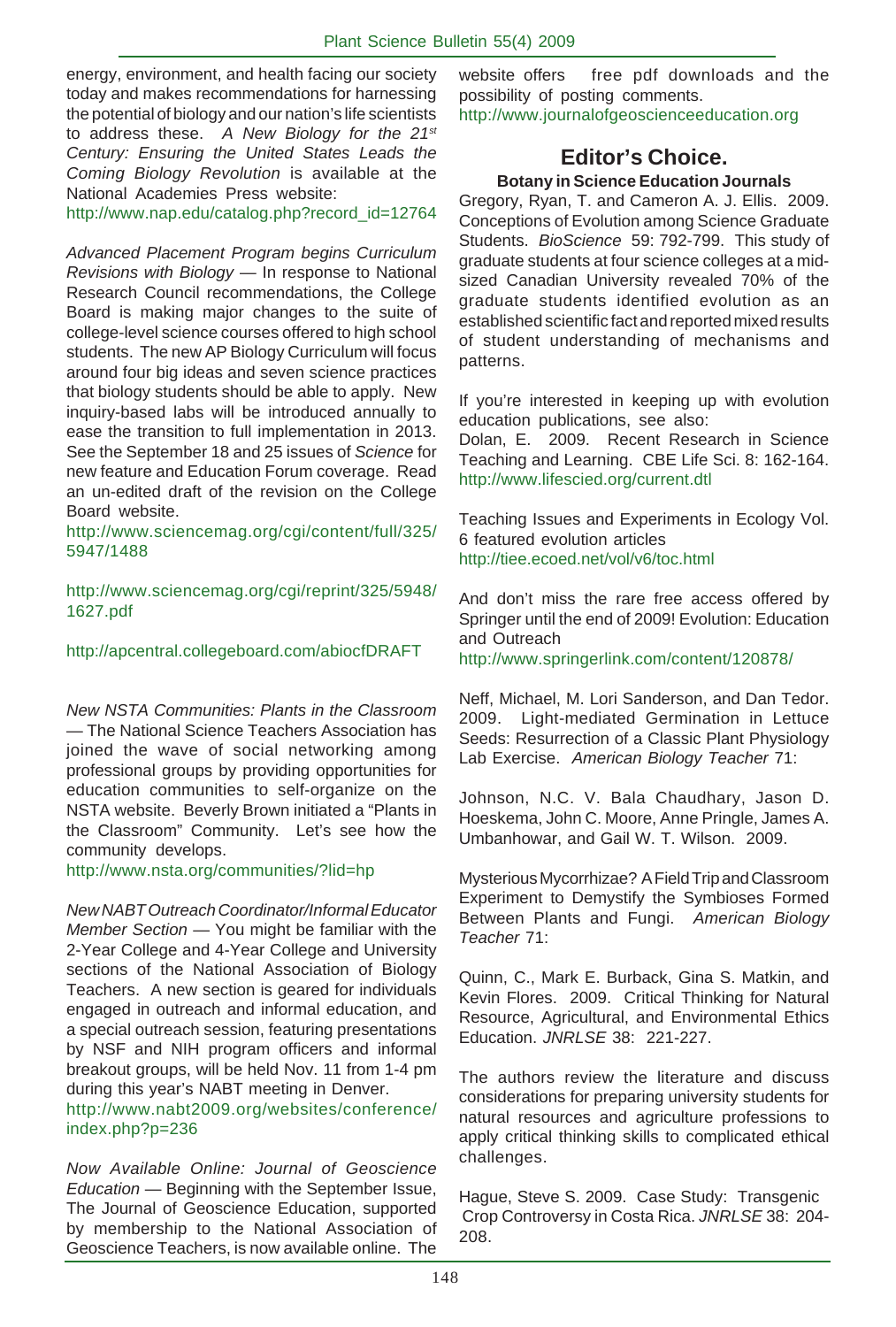This case-study is intended for undergraduates to consider arguments and counter-arguments of the GMO debate within the context of transgenic cotton grown in Costa Rica.

Munsell, John, Rachel Hamilton, and Adam K. Downing. 2009. Prospective Scope of Forest Management Education at James Madison's Montipelier. *JNRLSE* 38: 198-203.

An effort to integrate forest management education in to heritage tourism is described, with particular emphasis on impact to engage constituents.

Harms, Kristyn James King, and Charles Francis. 2009. Behavioral Changes Based on a Course in Agroecology: A Mixed Methods Study. *JNRLSE* 38: 183-194.

Students and instructors in an Agroecology course and a control course were studied to identify conditions for an experiential environment conducive to behavior change.

View all titles in JNRLSE Volume 38 at http:// www.jnrlse.org/issues

Bond, Michael. 2009. Risk School. *Nature*461(7268):1189-7792.

The public's understanding of science depends on two things: their ability to understand factual information and their cultural background. As scientists and teachers we tend to focus on the former assuming that if we present "the facts" in a VERY CLEAR way, everyone will understand. HA! This brief article makes clear why we have such an uphill battle.

## **Teaching Tools in Plant Biology**

The American Society of Plant Biologists has annunced the launch of "Teaching Tools in Plant Biology" in its high-impact journal The Plant Cell. Teaching tools is a monthly, online-only feature of the journal that offers regularly updated sets of teaching materials on important themes in plant biology. Each Teaching Tool includes a short esay introducing the topic, a PowerPoint lecture with notes, and suggested further readings. Tools wil be "off-the-shelf" modules but easily customizable by the instructor.

> Teaching Tool # 1 Why Study Plants see

#### http://www.plantcell.org/

(The first 6 Tools are free; starting in April, 2010, they will be available only to The Plant Cell subscribers)

## **The Virtual Floral Formula**

Geoff Burrows School of Agricultural and Wine Sciences Charles Sturt University Wagga Wagga, Australia.

#### gburrows@csu.edu.au

The study of flower structure is a standard component of almost all first year university botany and biology subjects. A knowledge of flower structure is important in understanding:

- how flowers facilitate the exchange of genetic information,
- different pollination syndromes,
- the development of fruits and seeds and the classification of fruit types,
- plant breeding, and
- how to identify plants using keys and Floras.

While important, floral structure is often studied in a single laboratory session, based on a small number of specimens, the choice of which may be constrained by seasonal factors. Students may be examined on this material several weeks after the class, with no effective ways of reviewing the information.

I have designed an interactive website called 'The Virtual Floral Formula'. See:

#### http://www.csu.edu.au/herbarium/

and then click on 'The Virtual Floral Formula'.

Users can select from 12 flowers, and for each flower scroll through a selection of images that show all the main structural features. They can then progressively assemble a floral formula for the flower from 13 drop-down menus (Fig. 1). When satisfied with their answer the 'Submit' button is clicked, after which the answer is compared and contrasted with the official answer and any differences are highlighted (Fig. 2). The images are now described and/or labelled (Fig. 2), allowing for any floral formulae discrepancies to be investigated.

As best as I can tell this is a unique resource, with nothing like it on the web for independent learning about flower structure and floral formulae. I suspect this application could be usefully used as a supporting resource in many first year university biology or botany subjects.

I would welcome comments or suggestions.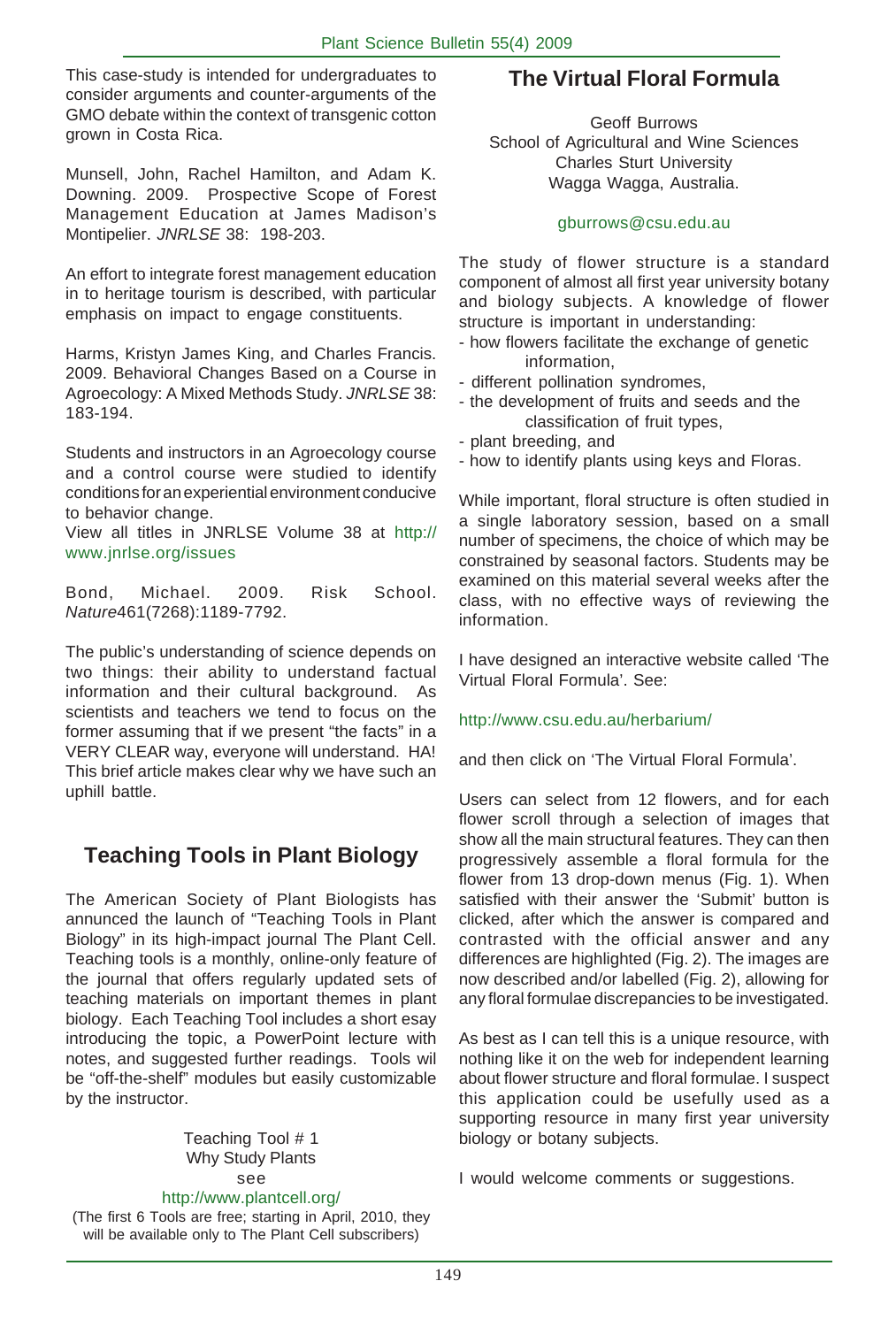

Figure 1 above; Figure 2 below.



## **Plant Talking Points**

(www.botany.org/PlantTalkingPoints)

This classroom tool on the BSA web page was recently featured in the Science Teachers GRAB BAG section of the National Science Teachers Association NSTA Reports Newsletter. If you're not familiar with it, take a look - - then consider writing up and submitting one of your favorite botanical Talking Points to add to the BSA collection!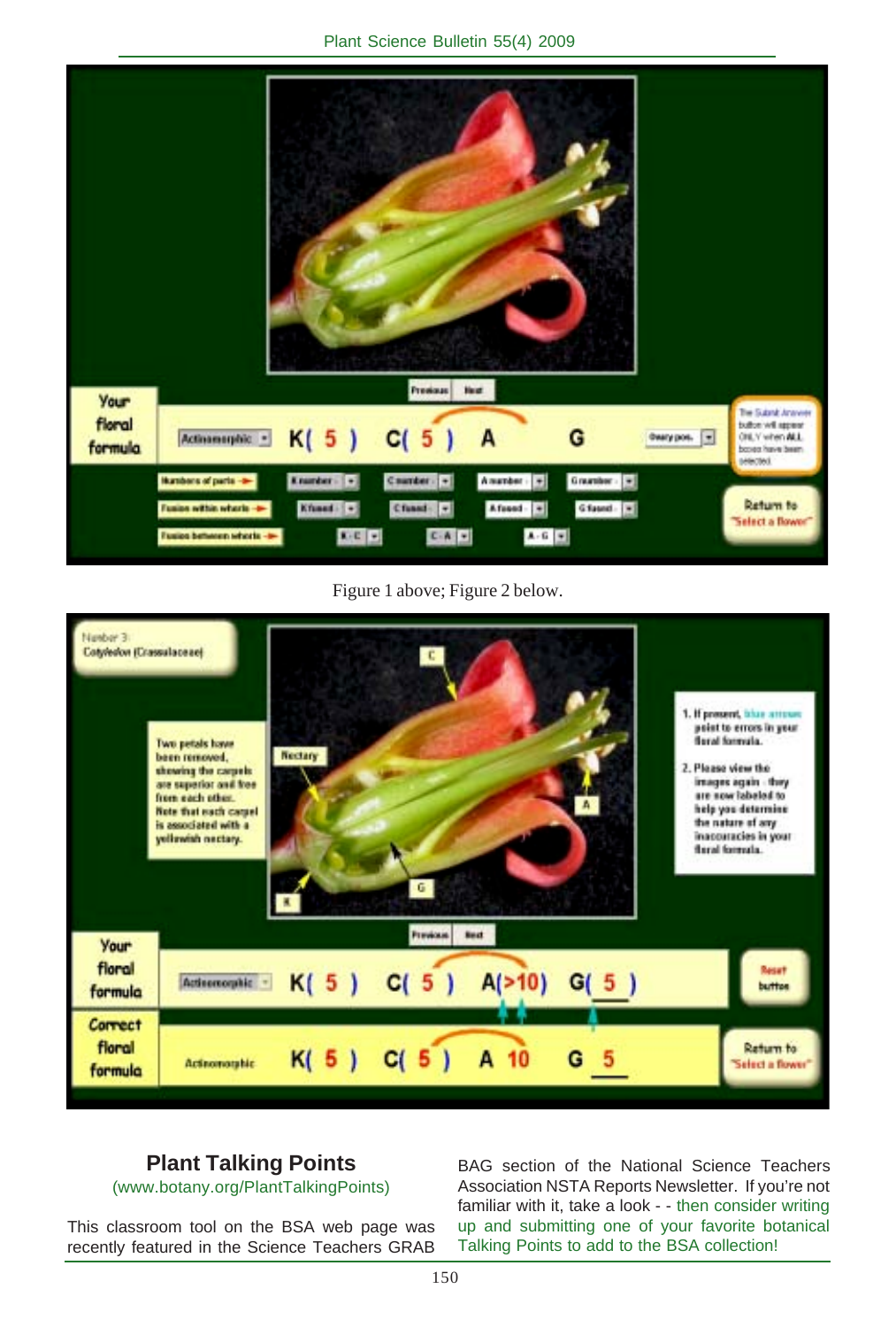## *Personalia*

## **New University of Wisconsin – Oshkosh Herbarium named after Neil A. Harriman**



University of Wisconsin Oshkosh Chancellor Richard H. Wells presents yellow-button mums to Professor Emeritus Neil Harriman at a dedication ceremony for the University's herbarium on Sept. 9. Dr. Harriman founded the 3,700-square-foot facility in 1964, and in honor of his service, the herbarium, located in Halsey Science Center, henceforth will be called the Neil A. Harriman Herbarium. (University of Wisconsin Oshkosh photo)

Seed Production

Seed Zones & Genetic Concerns

- The latest science and research findings through common garden studies and trials
- Policy roundup: what do the agencies want?
- Climate change: how should this shape our practices?

Seed Use: Lessons Learned

- Hear first-hand accounts of successes and mistakes
	- -Shrublands
	- -Highways
	- -Prairies
	- -Forests
	- -Deserts

Workshop: Government Procurement Procedures - Learn how the U.S. government buys seed, how specifications are made

For updates and information: www.nativeseed.info

Contact: Rob Fiegener, Institute for Applied Ecology rob@appliedeco.org (541) 753-3099 x 201

## **Announcements**

## **Symposia, Conferences, Meetings**



## **National Native Seed**

#### **Conference**

Plant Materials Development, Production, and Use in Restoration Snowbird Utah, May 17-21, 2010

The Native Seed Conference invites all seed professionals, resource managers, scientists, citizens, and students of North American conservation.

This national meeting will bring together the latest research and developments from public agencies and the private seed industry.

Plant Materials Development ·- Recent and on-going developments

## **GO-BOTANY!**

Framingham, MA - What if you could walk into the woods, see an interesting plant, pull out your cell phone, connect to the internet, identify the species, and access a wealth of information about it? The National Science Foundation (NSF) felt the concept was very interesting and has just awarded a fouryear grant totaling \$2.49 million to New England Wild Flower Society for Go-Botany: Integrated Tools to Advance Botanical Learning.

Go-Botany is a multi-faceted project, including the creation of an online state of the art plant identification key for all New England flora. It will build upon the upcoming New England Wild Flower Society publication, New England Flora, the first comprehensive botanical reference of the region's plant taxa to be published in the last 25 years.

Who are the audiences for Go-Botany?

The targeted audiences span a continuum from beginners without previous knowledge to students with considerable previous exposure to local plants.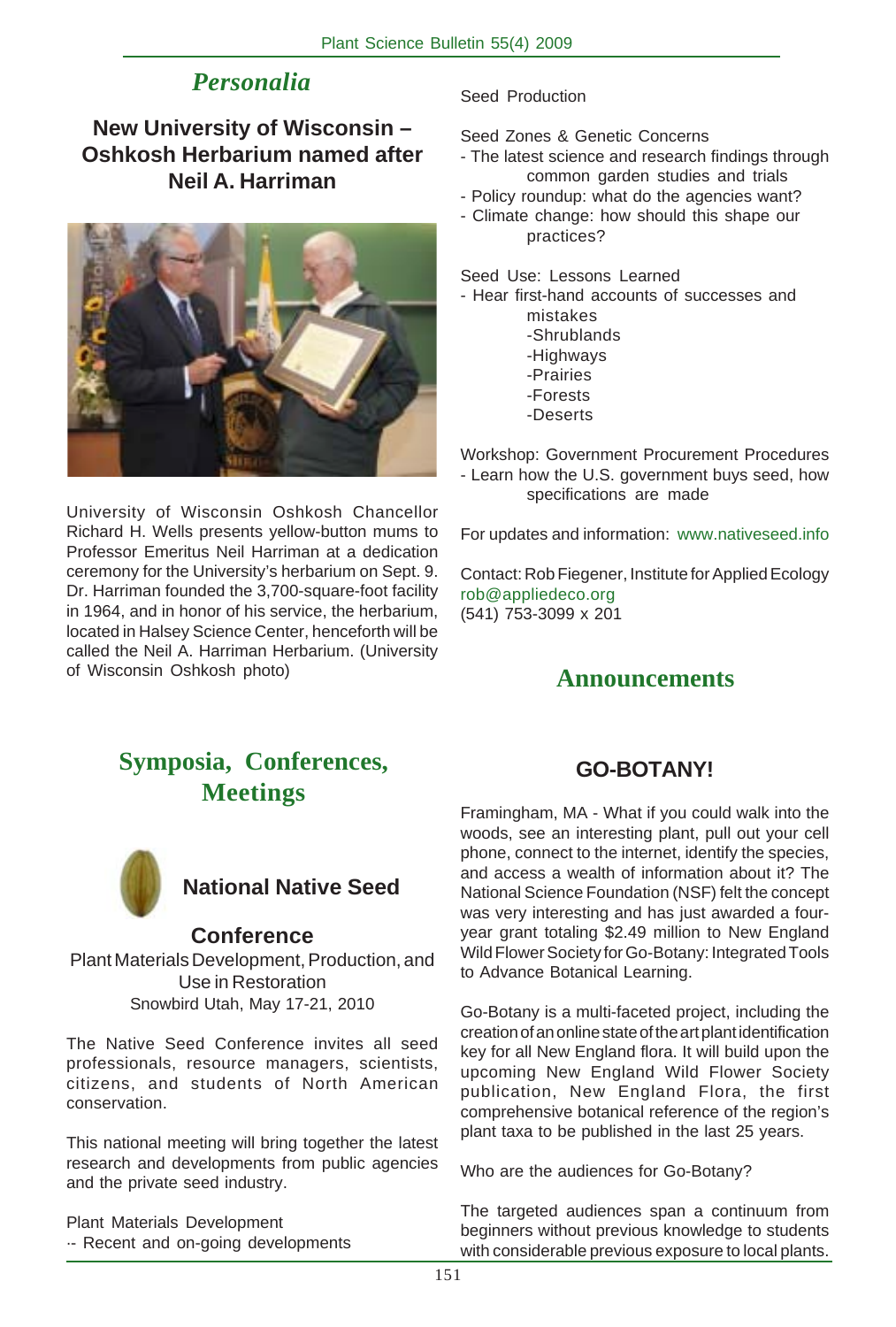The educational products associated with Go-Botany will be distributed nationally to educational organizations and will serve as a model for training in botany.

What are the goals of the project?

\*Stimulate interest among teachers regarding native and naturalized plants of the New England Region;

\*Connect students to plant resources as well as grassroots plant conservation;

\*Provide basic skills to beginning botany students;

\*Improve informal botany education;

\*Provide schools the ability to customize teaching resources for botany;

\*Provide the framework for institutions across the U.S. to create comprehensive and user-friendly field-accessible guides to plants.

One direct impact of Go-Botany will be to increase the level of public interest in botany and plant identification among youth and adults in our region. This impact will be measured by:

\*Attraction and engagement levels by visitors to the Go-Botany website;

\*Numbers and types of museum and website visitors who, post-visit, are stimulated to further explore botanical resources;

\*The number and sophistication of website interactions by individuals who use the Online New England Flora;

\*The number of customized My Plants personal web pages that are built by users; and

\*Increases in involvement of beginners and amateurs with hands-on, field-based citizen science.

A second impact will be increased abilities of informal science educators in New England and beyond to use plants in teaching activities, as measured by:

\*Interest and attendance at Go-Botany's botanicallyfocused professional development workshops;

\*Frequency of educators' use of the Go-Botany website;

\*Sophistication of botanical content in teaching activities and student projects;

\*Successful use of mobile web-connectivity by ISE educators and their students to obtain botanical information while in the field; and

\*Successful creation and use of customized field guides by a variety of nature centers and informal science programs.

The website will employ three separate types of keys, so that users will be able to access information compiled from multiple sources to identify a plant to the taxon level (usually species level) using the key best suited to their ability. Once the user works through a key, they will arrive at a "Taxon Page," which will contain color photographs, maps, links to other sources, and a wide range of additional information about the plant. The three distinct keys will be built in the style of an Application Program Interface (API) so that other institutions can plug the tool into their systems for plant identification. The importance of building an easy-to-use, welldesigned user interface (UI) cannot be overemphasized. A UI that provides users with a rich set of tools such as easily accessible illustrations, images, and definitions of botanical terms will facilitate self-directed and group exploration, discovery and integration of botanical knowledge in an informal science/education setting. The UI will also display Taxon Page information in an easily-browsed format, with expandable topic tabs, enlargeable photos, external links to other resources, and internal links to closely related species. The UI will facilitate a user's own research by supporting queries and allowing results to be tabulated and saved.

The senior staff team, researching the taxa and building the computer models, is comprised of William Brumback (Conservation Director at New England Wild Flower Society), Dr. Elizabeth Farnsworth (Author, Ecologist, and Educator, MA), Arthur Haines (New England Wild Flower Society Research Botanist), and Sidharth Koul (New England Wild Flower Society Programmer Analyst). Key partners for research, development, and testing include the Yale Peabody Museum of Natural History, New Haven, CT; the Montshire Museum of Science, Norwich, VT; and the Chewonki Foundation, Wiscasset, ME.

"We are extremely pleased with this \$2.49 million grant from the National Science Foundation," stated Debbi Edelstein, New England Wild Flower Society Executive Director. "Building an interactive field guide designed to teach botany opens the world of scientific inquiry to a generation that favors the richness and immediacy of online learning. The online flora will serve to increase the number of citizen scientists and to enhance their knowledge by making comprehensive visual and scientific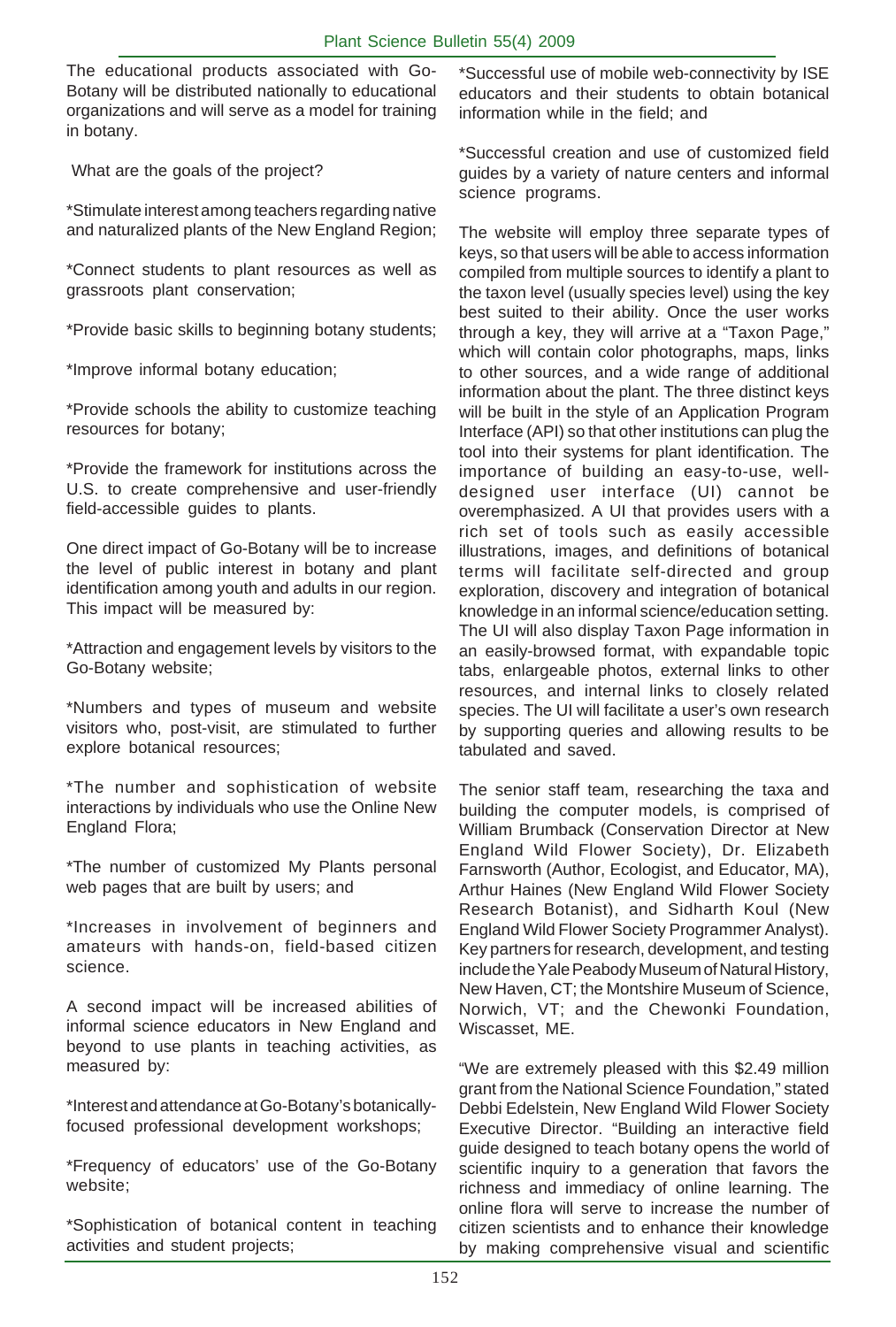information about New England taxa readily available. It will also begin the work within the botany community to create a national online flora, usable throughout America on portable handheld devices. It will free important scientific knowledge from the constraints of heavy books and enable youths and adults to move into the field and discover the world of botany."

"With the online Go-Botany, New England Wild Flower Society moves the exciting world of botany into the 21st century and makes botanical knowledge accessible, which is key to the survival of plants in this age of global warming. At a time when fewer people are relating to the natural world, this tool will enable New Englanders to better understand and appreciate the green world around them. When you begin to learn the plants you see every day, your interest in conservation naturally follows," stated William Brumback, Go-Botany Project Director and New England Wild Flower Society Conservation Director.

 "New England Wild Flower Society is proud that the National Science Foundation has recognized our leadership in science education with the largest grant the Society has ever received," stated Board of Trustees Chair Frances H. Clark. "This four-year grant will enable us to develop and test teaching techniques using innovative technology with plant, education, and citizen science communities. Our exciting and dynamic Go-Botany will increase the public's knowledge of plants and their habitats and grow a community of people who care for and conserve our vital native flora for future generations."

## **Plant Ontology Consortium (POC)**

The main objective of the Plant Ontology Consortium (POC) is to develop, curate and share controlled vocabularies (ontologies) that describe plant structures and growth and developmental stages, providing a semantic framework for meaningful cross-species queries across databases. The Plant Ontology (PO) has been developed and maintained with the primary goal to facilitate and accommodate functional annotation efforts in plant databases and by the plant research community at large. As a part of the POC project, participating databases such as TAIR, NASC, Gramene and MaizeGDB have been using PO to describe expression patterns of genes and phenotypes of mutants and natural variants. The Plant Ontology Consortium (POC) is funded by the National Science Foundation.

## **UH Mânoa's Lyon Arboretum receives nearly \$250,000 for Hawaiian Rare Plant Program**

The University of Hawai'i at Mânoa's Lyon Arboretum has been awarded a \$248,952 National Leadership Grant from the Institute of Museum and Library Services in Washington, D.C., for research on rescue, recovery and storage of Hawai'i's most critically endangered native plants.



Nellie Sugii observing the health of a cloned tissue culture specimen of the endangered species *Cyanea dunbariae.*

The total project budget, with Lyon Arboretum's contribution and matching funds, is \$422,927. "To have such a grant awarded to the Lyon Arboretum is a true testament to the value of the statewide and national significance of the work our staff conducts on endangered plants," says Director Christopher Dunn.

Proposed activities for the three-year project will address issues that have the greatest impact on plants in *in vitro* culture and seed storage, and the management of *ex-situ* (off-site) collections. The probability of successfully establishing *in vitro* cultures is directly related to the collection process and handling of field collected plant material.

Staff members engaged in the grant include Dunn, Nellie Sugii, Alvin Yoshinaga, Cindy Nose, Kalani Matsumuru and Tim Kroessig.

contact: http:www.plantontology.org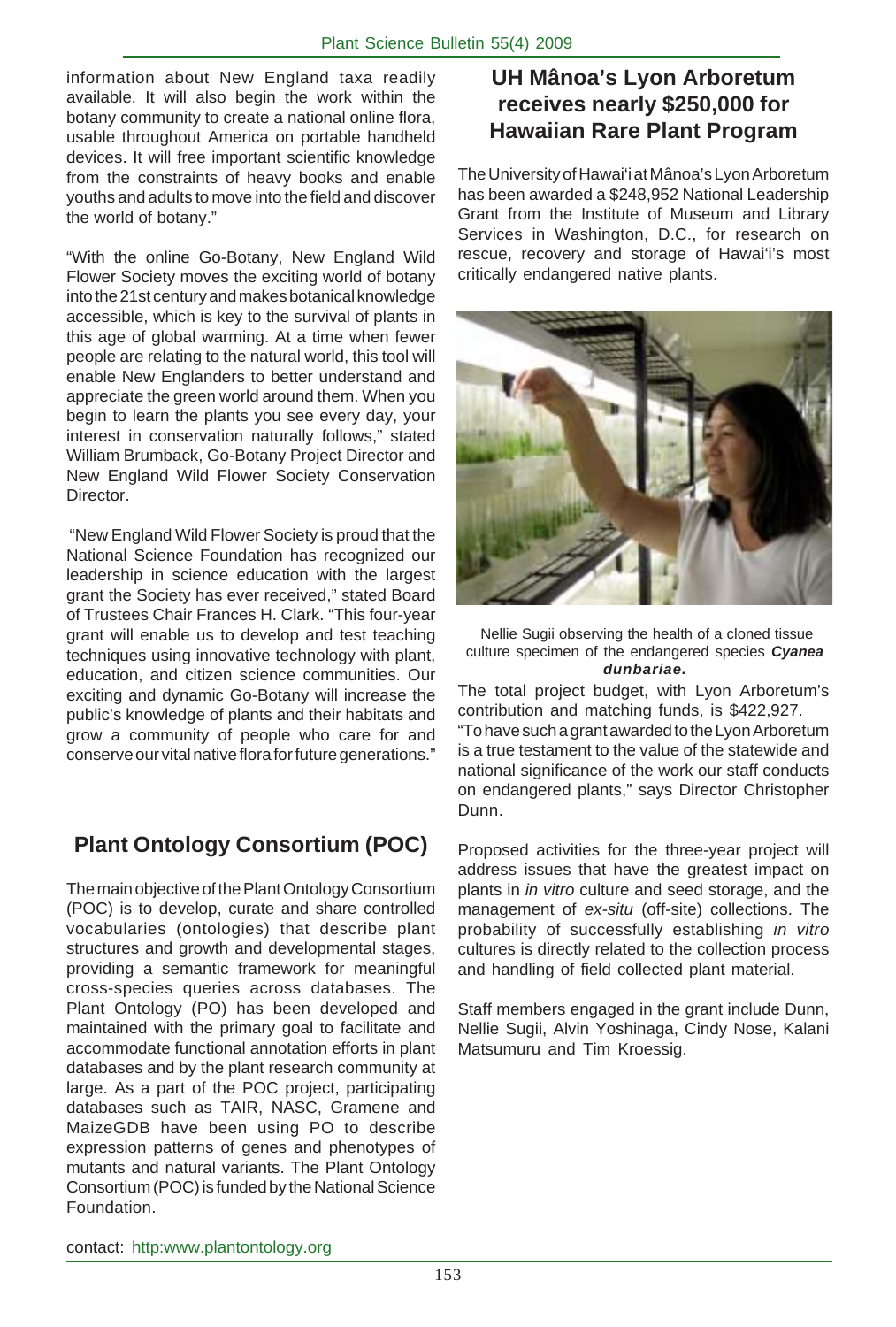## **Kew's Millennium Seed Bank Partnership Collects 10% of World's Wild Plant Species**

#### **BBG and NYC Parks Participate**

The New York City Department of Parks & Recreation and Brooklyn Botanic Garden announced that they have contributed to the seed banking of ten percent of the world's wild plant species through participation in the worldwide Millennium Seed Bank project (MSB), based at the United Kingdom's Royal Botanic Garden, Kew (RBG). MSB officials announced the ten percent achievement—a major milestone for global biodiversity conservation efforts- at Kew's Millennium Seed Bank facility in Wakehurst Place, England.

"Through our historic partnership with Brooklyn Botanic Garden and Royal Botanic Gardens, Kew, we have identified and collected the seeds of 75 important and declining local plant species from the greater New York City area for safe storage and as a hedge against their possible loss from nature," said New York City Parks commissioner Adrian Benepe.

Brooklyn Botanic Garden president Scot Medbury said, "Brooklyn Botanic Garden is proud to contribute its expertise in the native flora of the New York City metropolitan area, in partnership with the New York City Department of Parks & Recreation and Royal Botanic Garden, Kew, to this extraordinary effort. The progress made by the Millennium Seed Bank and its worldwide partners speaks to the great global movement to ensure the future of biodiversity in our rapidly urbanizing world. BBG will continue to comprehensively study the vegetation of New York City and its environs, deepening the understanding of the city's plant life and by extension providing a blueprint for conservation efforts."

In 2006, the New York City Department of Parks & Recreation—through its Greenbelt Native Plant Center (GNPC) on Staten Island—and Brooklyn Botanic Garden (BBG) were invited by RBG to join as local partners in its global effort to bank the seeds of the world's flora. The GNPC/BBG effort is distinguished by being the only urban partner of the worldwide Millennium Seed Bank partnership.

GNPC and BBG agreed to make conservationquality seed collections of 75 locally important and declining species from the greater NYC area. These species have been collected from wild populations within the five boroughs and from neighboring counties, utilizing internationally accepted standards for capturing maximum genetic diversity. BBG scientists and GNPC staff selected local species from regionally rare plant associations and from plant communities whose ranges are contracting, largely due to urban and suburban development and the encroachment of nonnative invasive species. Selected plant communities include Oak–Tulip Tree Forest, Red Cedar Rocky Summit, Maritime Heathland, and Dwarf Pine Plains. Populations of the selected species were then located by using current and historical plant location data from BBG's New York Metropolitan Flora Project and by field scouting.

According to Dr. Paul Smith, head of Kew's MSB partnership, "The Millennium Seed Bank is not a doomsday vault where seeds are stored under lock and key—our mission is to use these seeds to support conservation and improve people's lives. Most of the collections are available for research, and over a third have a known use to people. This is very much what the next phase of the Millennium Seed Bank partnership is all about."

MSB seeds will be made available to organizations involved in researching and delivering the sustainable functions of plants (for example, drought-resistant crop and forage species, medicinal speciejesss, and energy-rich species) and in the restoration of damaged vegetation.

GNPC's and BBG's involvement in the Millennium Seed Bank has yielded several benefits that will also have a lasting positive impact on local and regional efforts to conserve native flora. The seedbanking facilities at the GNPC were renovated with funds provided by RBG/MSBP to meet international standards, allowing Parks to expand and enhance its ongoing efforts of the past decade to preserve local biodiversity by seed banking and propagating rare and declining plants in New York City. In addition to the MSB collections, the GNPC seed bank now contains more than 1,400 accessions from over 400 plant species from the five boroughs and the region. In addition, the new seed-storage facility has enabled GNPC to assist other regional efforts to collect and bank local seed. The GNPC is now in the process of formulating plans to organize itself as the Mid-Atlantic Regional Seed Bank—a seed repository for restoration and management projects throughout the region.

The ten percent target was set in 2000 when the Millennium Seed Bank partnership was formed, and though this accomplishment is being celebrated today, a new target looms—collecting and banking a quarter of the world's plants by 2020. For more information about the Millennium Seed Bank and today's announcement, visit www.kew.org/press.

About BBG's New York Metropolitan Flora Project Launched in 1990, the New York Metropolitan Flora project (NYMF) is a multiyear effort to document the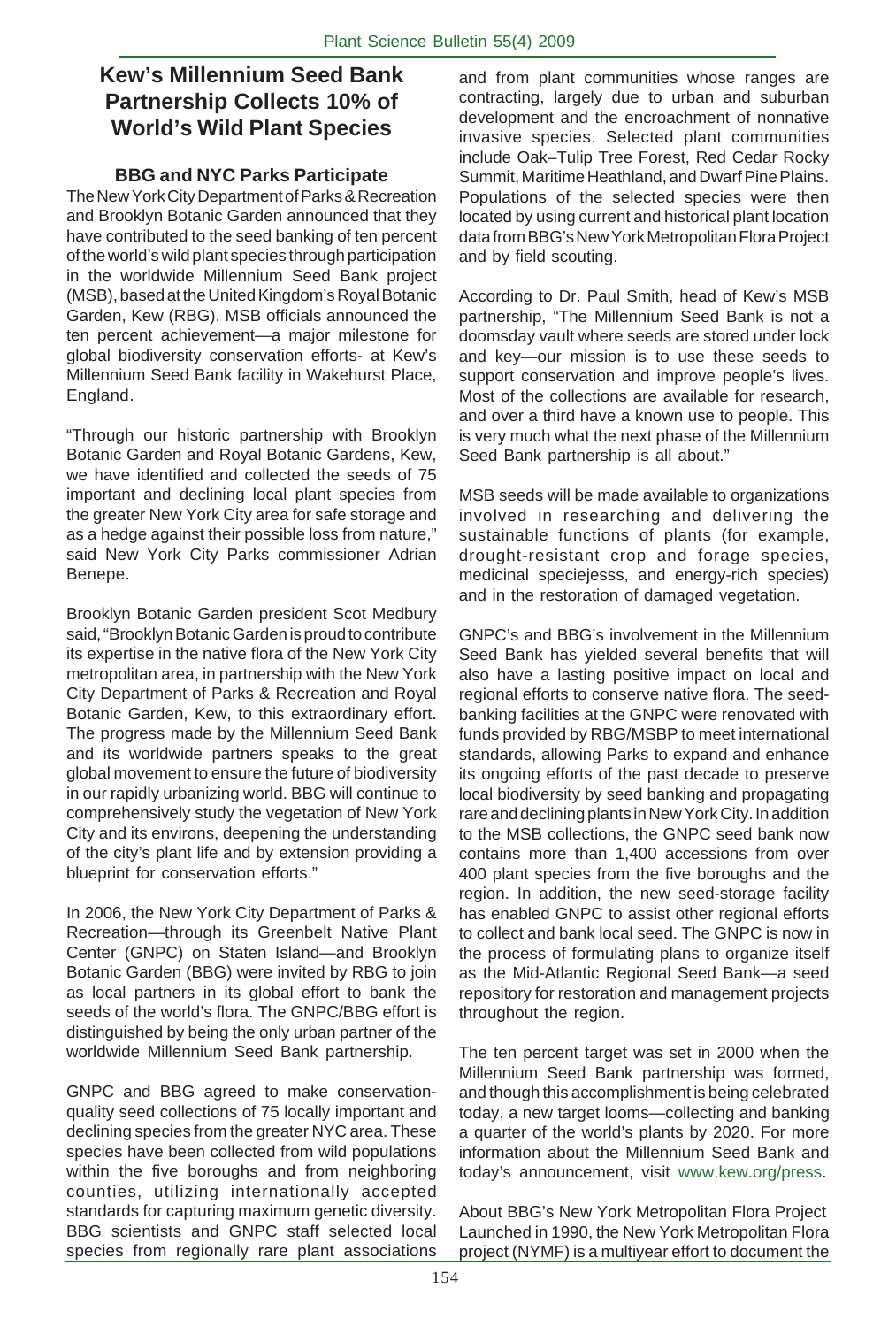flora in all counties within a 50-mile radius of New York City, including all of Long Island, southeastern New York State, northern New Jersey, and Fairfield County, Connecticut. NYMF serves as a vital reference for those involved in environmental efforts such as preserving rare plants, planning parks and greenways, repairing degraded habitats, and designing home gardens in which native plant communities are preserved or restored.

#### **Chicago Botanic Garden collects seeds from endangered tallgrass prairie region**

Kew's Millennium Seed Bank Partnership (MSBP) today announced it has reached it's goal of collecting, banking and conserving 10% of the world wild plant species. The Chicago Botanic Garden collected and contributed 10,000 seeds from 1,500 species found in the tallgrass prairie region-which covers the Midwest and Great Plains. The Dixon National Tallgrass Prairie Seed Bank, is located at the Plant Science Conservation Center at the Garden. Due to habitat fragmentation, the tallgrass prairie has been reduced to less than 0.01% of its former range, making it one of the world's most threatened habitats—and scientists at the Garden predict that climate change may further endanger this habitat.

The goal of this project is global in scope. The Dixon National Tallgrass Prairie Seed Bank, in association with the national Seeds of Success (SOS) program, is part of an international seed conservation initiative collectively known as the Millennium Seed Bank Partnership (MSBP), originally developed by the Royal Botanic Gardens, Kew, in England. In 2000 the global program set a goal to bank 10% of the world's flora by 2010 for long-term storage and conservation.

Seed banking—conserving and storing species away from their original habitats—enables plants to escape threats imposed by destructive habitat changes, including urbanization, climate change, invasive species, over harvest and pollution. This method guards against species' disappearance in the wild and is an important way botanic gardens are helping to conserve plant diversity.

Between 2003 and the end of 2010, the Chicago Botanic Garden committed to collect seeds from 1,500 native species across the Midwest, with an emphasis on tallgrass prairies species.

"I think of the seed bank as a refuge in a bottle. Once, plant species might have found refuge from such changes on a distant mountaintop—now they will find it in a freezer. I believe this is the most important long-term conservation project currently underway at the Chicago Botanic Garden," said Dr. Pati Vitt, Curator of the Dixon National Tallgrass Prairie Seed Bank. "Climate change has occurred naturally over the millennia, and most organisms proved capable of either adapting or migrating in the face of such environmental change. The changes that we are seeing now, however, are occurring too rapidly for many species to adapt, and given the patchwork of natural areas interspersed with human development, it may be very difficult for many species to migrate."

Every seed is a living potential plant, and once dried and frozen, they can remain viable for 200 years or more. For every 1% reduction in seed moisture content, the lifespan of a seed is doubled, making seed collection an efficient and cost effective way to conserve the diversity of plant species for generations to come.

Additionally, the Chicago Botanic Garden is planning on expanding the original MSBP goal, which banks one population per species, to become a repository for multiple populations of each of our target collection species. Initially focused on collecting species of high restoration importance from each of the eco-regions that comprise the tallgrass prairie system, the seed bank will then be a valuable restoration collection for conservation purposes and as a resource for a wide community of scientists and land managers. The Chicago Botanic Garden hopes to collect over 100 million seeds from 2,500 native species in the next ten years.

With the recent opening of the Daniel F. and Ada L. Rice Plant Conservation Science Center, the Garden's staff of over 200 full-time scientists, research assistants and students provide leadership on solutions for plant conservation problems caused by climate change, habitat loss and fragmentation, invasive species and pollution.

"The Reproductive Biology Lab, Geographic Information Systems facility, and Seed Bank will all be right next to each other," says Dr. Vitt. "So all aspects of seed production, collection, storage and curation will be integrated and expanded."

The Chicago Botanic Garden's Dixon National Tallgrass Prairie Seed Bank collects in 14 states across the Midwest and the northern Great Plains including Minnesota, Wisconsin, North Dakota, Michigan and Iowa. For more information on the Garden's Dixon National Tallgrass Prairie Seed Bank, visit http://cbgseedbank.org or call (847) 835- 6861.

"It will be years before we run out of storage capacity for the seeds," said Dr. Vitt.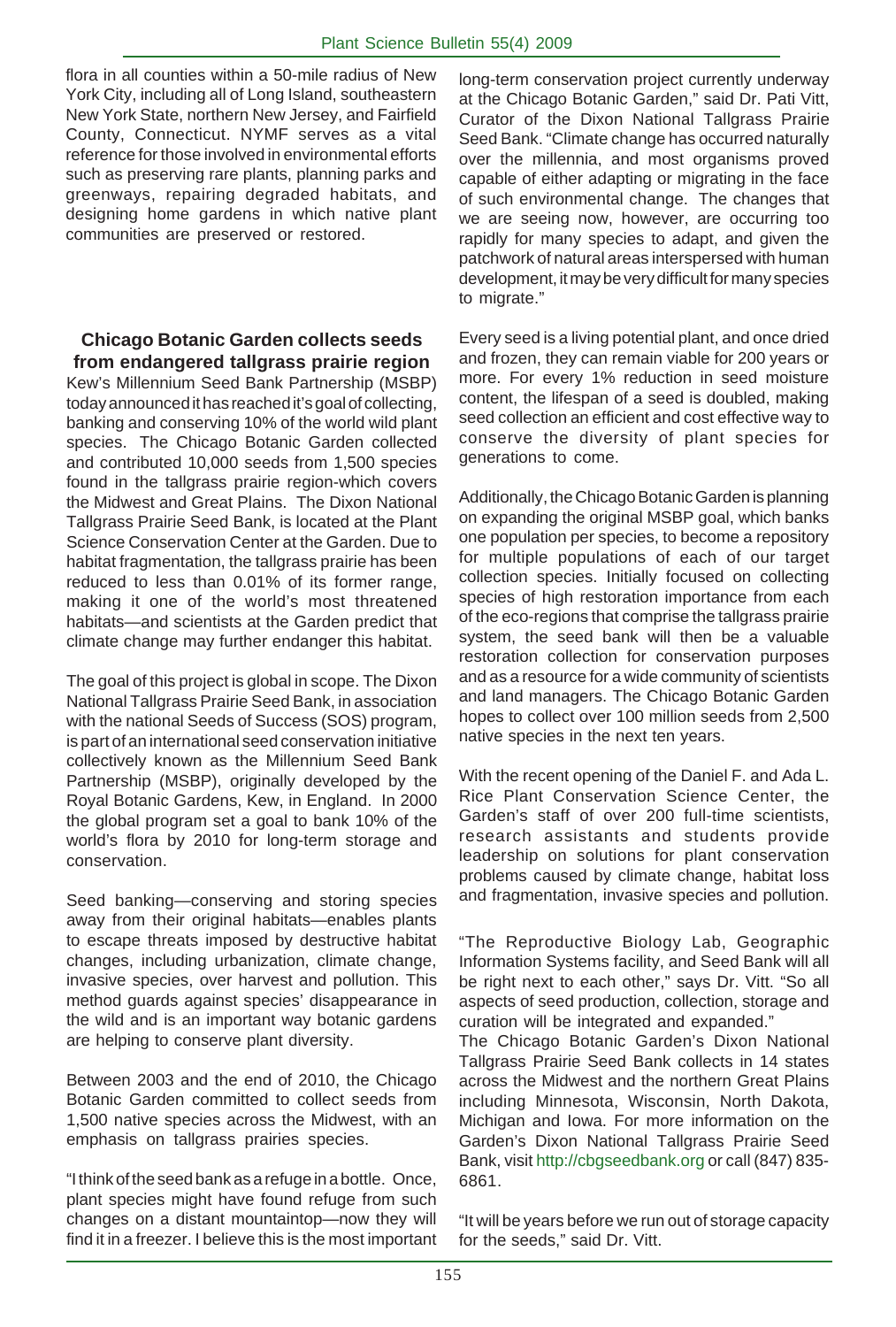## **Reports and Reviews**

## **Climate Change Symposium: Carbon Cycling and Sequestration in the Sea by Phytoplankton and Macrophytes.**

AnitraThorghaug<sup>1</sup>, John Raven<sup>2</sup>, Erica Young<sup>3</sup>, **Linda Franklin4 .** Botanical Society of America, Snowbird Utah, July 29, 2009

1. Yale University, School of Forestry and Environmental Studies, New Haven, Ct.; 2. University of Dundee, Dundee, Scotland; 3. University of Wisconsin, Milwaukee; 4 .Smithsonian Environmental Research Center, Edgewood, MD.

The Utah meeting of the Botanical Society of America (July 29, 2009) was the site of a dialogue concerning carbon dioxide cycling by marine plants. This included potential problems and solutions for carbon sequestration in marine biota. Our conclusions included how marine plants will be and are being affected by increasing levels of carbon dioxide dissolved in the oceans and seas. The oceans presently contain differing concentrations of both plants and carbon as well as a wide variety of plant phyla. Various genera respond very differently to carbon dioxide in seawater (based on experimental values of plant responses). Within the plants' limits, most responses are proportional -to the varying concentration of carbon. The central to far North Atlantic Ocean currently has the highest concentration of oceanic carbon dioxide (Fig. 1).



Figure 1 Measured **dissolved** carbon dioxide in the world's oceans. From NOAA 2004 . Notice descrepancies between the hotspots of oceanic carbon dioxide herein and atmospheric carbon dioxide from Figure 2.

This is where both accumulations of excess carbon input from industrial, transport, and mining processes (Figs. 2,3) as well as from the oceanic loss of heat and carbon exhalation occur. Lesser,

still important, areas of carbon dioxide concentration include the southern Atlantic, the southern Indian, and the southern Pacific oceans (both with eastwest bands). A site in the northwest Arabian Sea appear to contain the second highest concentrations of inorganic carbon (Figure 1). These areas of accumulation are the most likely to show plant responses to anthropogenically increased  $CO_{2}$ . Although the NOAA (2005) and other results indicate that the largest portion of carbon dioxide is in the upper 10% of the oceans, the atmospheric distribution of carbon dioxide differs considerably in location from the oceanic concentration. The discussions of oceanic processes of absorbing and distributing carbon dioxide included both the solubility pump, with the thermocline circulation, and the biological pump, comprised of plant distribution and plant physiological processes.

Raven discussed the differential CO<sub>2</sub> solubility in seawater as a function of temperature and salinity and equilibrates with the other components of the inorganic system ((H<sub>2</sub>CO<sub>3</sub>, HCO<sub>3</sub> and CO<sub>3</sub><sup>2</sup> , as well as H+/OH- ) and how the components of the inorganic chemical equilibrium enters cells and are used (as  $CO<sub>2</sub>$ ) in photosynthesis. Thorhaug discussed the profiles of carbon dioxide in the atmosphere and oceans (Figures 1 & 2) as influenced by the thermohaline circulation found though out the deeper ocean (Figure 4) with its role in coincidence with the release of CO<sub>2</sub> to and the uptake of CO<sub>2</sub> from the atmosphere (Figure 4) as well as the transfer of heat. The thermohaline circulation is related to the



AIRS July 2008 CO, (ppmv)

Figure 2. AIRS 7/08 large scale patterns measured CO2 transported around Earth by ATMOSPHERIC circulation NASA, showing in red the large scale patterns of atmospheric CO<sub>2</sub> concentrations indicating large scale differences among regions especially in the northern and southern terrestrial areas. The origin of accumulations over the undeveloped areas in the southern oceans is not clear at present.

 $\mathsf{CO}_2$  patterns found in the South Pacific and South Indian Ocean as well as the far north Atlantic Ocean. The biological carbonate pump (near-shore for mangroves, marshes, seagrasses, and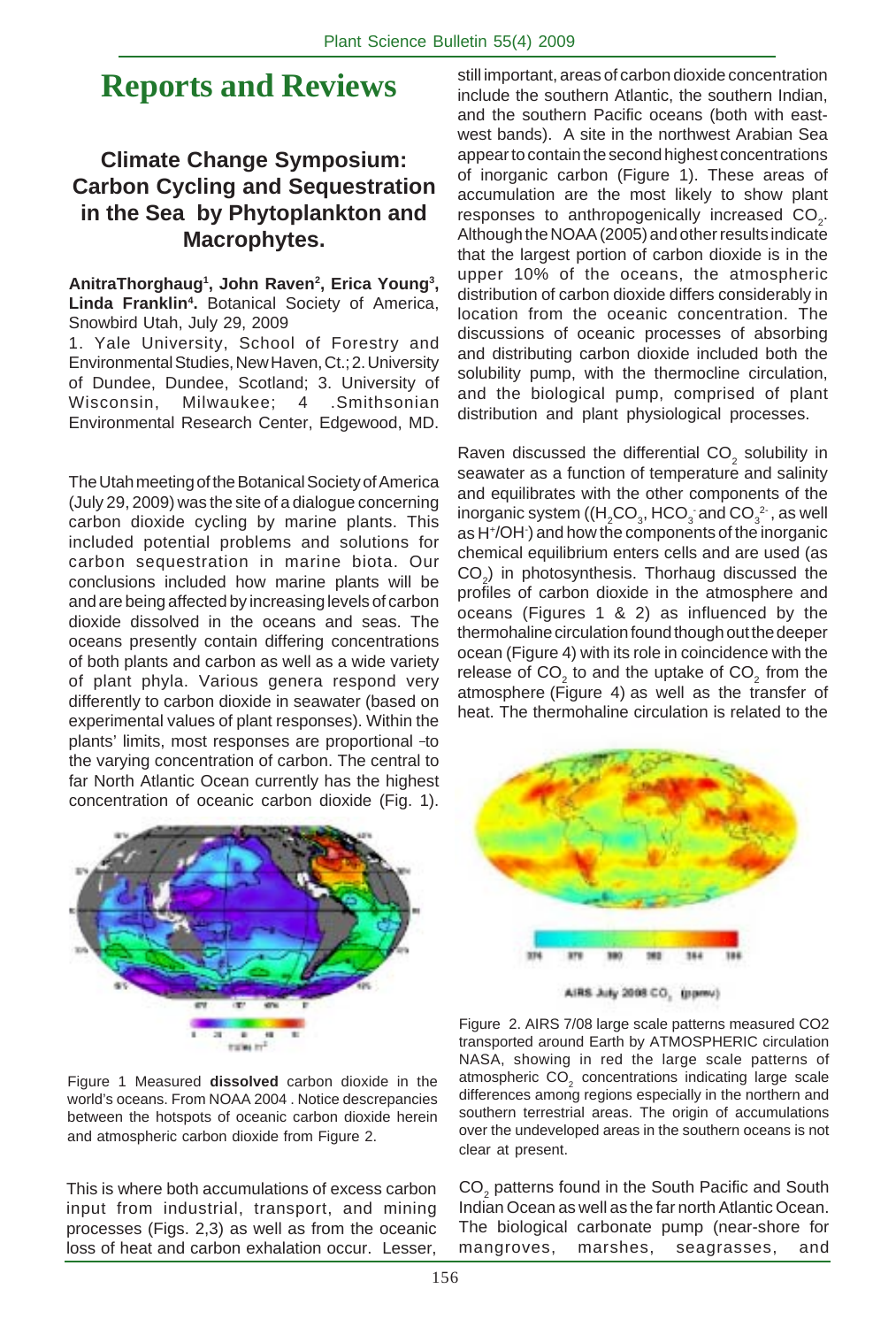macroalgae, and near-shore and open ocean for the phytoplankton) was discussed by Young and by Thorhaug in their presentations of phytoplankton and macro-plant responses and their transport carbon from the surface euphotic zone to the ocean's interior and sediment especially in shallow waters coastal waters and estuaries, but also in, and upper 200 m of the oceans and seas. It was emphasized that the open ocean regions only support photosynthetic production in the surface -200 m due to light limitations in deeper zones. Thorhaug pointed out that the Atlantic, Pacific & Indian Oceans had taken up 118 billion metric tons of CO<sub>2</sub> human sources 1800-1994, which is said by NOAA to be one third of oceans' long-term potential. The ocean has removed 48 percent of the **excess** atmospheric  $\mathsf{CO}_2^{}$  over 200 y. One half of this anthropogenic  $\mathsf{CO}_2^{}$ can be found in the upper 10 percent of the ocean where the plants are able to live. Discussions by Thorhaug included where carbon enters the oceans and is currently stored (including sediment, coral, phytoplankton, macroalgae, shoreline higher plants shoots and roots), and that a great deal entered in geological times when continents (especially India) scudded across ocean floor releasing carbonate sediments).

#### **The Problem of Acidification of the Ocean - John Raven**

Continuing ocean acidification occurs as a result of anthropogenic CO $_{_2}$  release to the atmosphere with about a quarter dissolving in the ocean, increasing



Figure 3 Air-sea fluxes CO $_{\rm z}$ /y. "Red" indicates release from ocean waters to atmosphere. The "blue" and "pink" indicate uptake whereas the "red, orange and yellow" indicate exhalation by the oceans. Note similarities with thermohaline current giving off heat in Figure 4 .(*Takahashi et al. 1999* )

the CO $_2$  and  $\rm{H}_{2}$ CO $_3$  concentrations, increasing the  $HCO<sub>3</sub>$  concentration relatively less (but more in absolute terms), and decreasing the  $\mathsf{CO}_3^{-2+}$ concentration. Growth of many non-calcified marine photosynthetic organisms is saturated by the present concentration of inorganic carbon species in the surface ocean. Other non-calcified photosynthetic organisms such as some phytoplankton species and a number of macroalgae and seagrasses, with a less effective or no CO $_2$  concentrating mechanism, show increased growth when more CO<sub>2</sub> is added to present-day seawater.

For calcified photosynthetic organisms (e.g. coccolithophores, and symbiotic foraminifera and corals) there is the additional complication that in many cases calcification, and thus growth, is decreased when carbon dioxide is supplied at greater than the present levels. With the additional complication of warming of the surface ocean with less deep mixing, and so a smaller input of nutrients regenerated in the deep ocean, it is difficult to predict the outcome of global environmental change for marine primary productivity, though species composition will change and there may be a decrease in the oceanic ecosystem services provided by photosynthetic organisms. Fertilization of iron- and of nitrogen-limited areas of the ocean with the respective limiting nutrient has been proposed and, for iron, tested as a means of bioremediation of both ocean acidification and increased atmospheric  $CO<sub>2</sub>$ . However, major remediation is unlikely to occur, and there could be undesirable side effects.

 John Raven emphasized in the calcium carbonate cycling in the sea that increasing carbon dioxide will create two effects in plants: changes in characteristics of plant physiological processes such as photosynthesis and enzyme functioning and significant oceanic fractionation of location of  $CO<sub>2</sub>$ . Significant variation in sea-surface  $CO<sub>2</sub>$ concentration is already and will continue to be a potential result with CO $_{_2}$  more soluble in cold water. CO<sub>2</sub> taken up near poles, released in equatorial upwellings as deep,  $CO_2$ -rich water comes to the surface and warms due to the oceanic Solubility Pump. Simultaneously the Biological Pump potentially will create  $CO<sub>2</sub>$  assimilated by organisms, with some biomass sequestered into sediment ( particularly by Green, Red and brown algae and by the sequestering higher marine plants), while in most biologically processes carbon is mineralised back to CO<sub>2</sub>, or dissolved organics of which much will come to the surface in upwellings. Additionally, there are temporal variations in inorganic carbon and pH in surface ocean seen as significant variation in sea-surface  $CO<sub>2</sub>$ concentration as a result of Diel (biological) and seasonal (biology, temperature) variations. Report of decadal variations, based on ä11B in coral aragonite as a proxy for the pH at which the deposition occurred (although there are some problems with the methodology). Still disputed are natural variations with over-ride effects of anthropogenic CO<sub>2</sub> in poorly flushed coastal waters.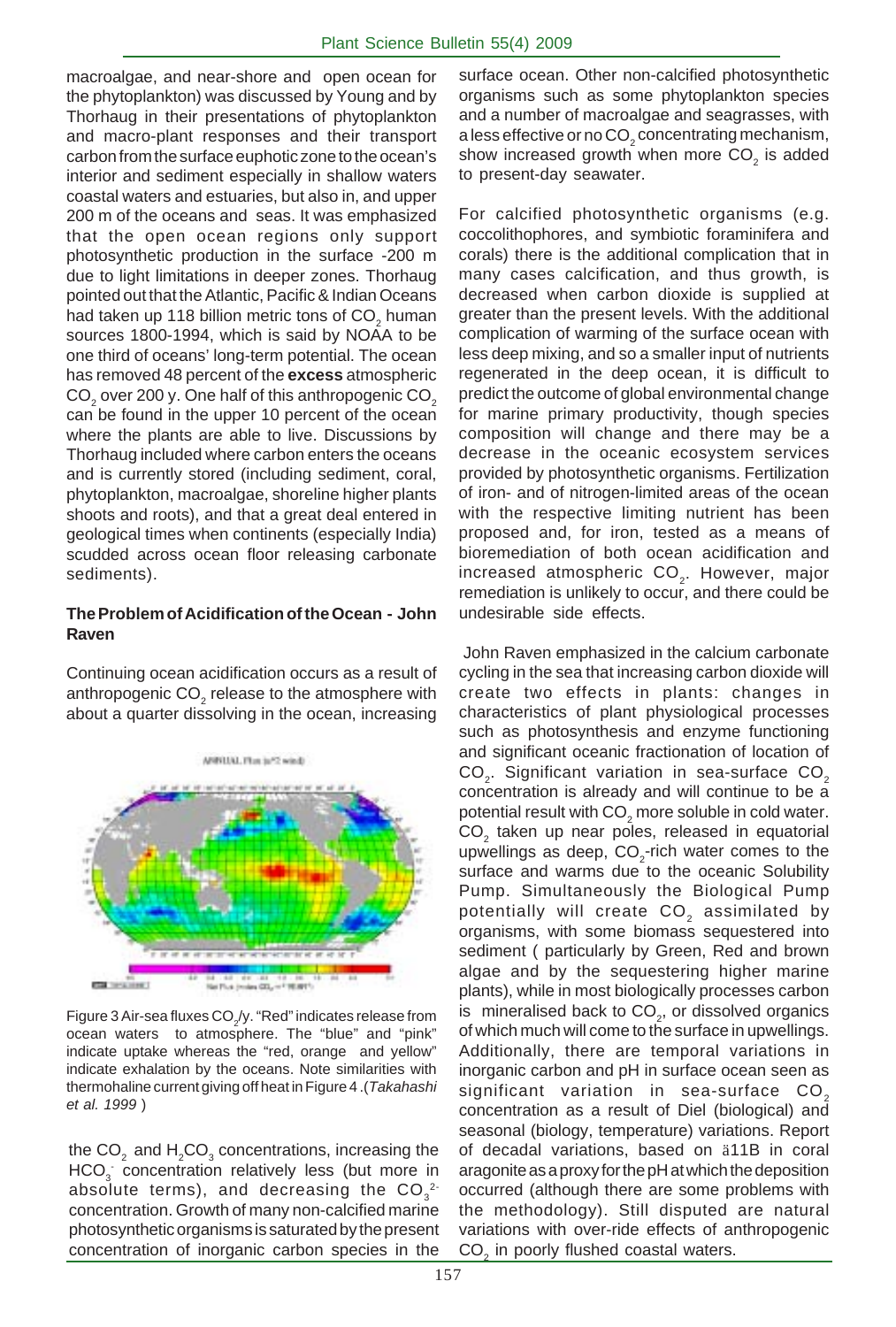Continuing effects of anthropogenic CO<sub>2</sub> emissions into the atmosphere include the following oceanic effects: 1.) increasing anthropogenic CO<sub>2</sub> emissions will continue to increase surface [CO<sub>2</sub>], [HCO<sub>3</sub>-] and [total inorganic C], and decrease pH and [CO $_{\scriptscriptstyle{3}}$ 2-] ; 2.) Increasing effects of the added CO $_{\scriptscriptstyle{2}}$ deeper in the ocean; 3.) Significant biological of shoaling of the saturation horizons of the main form of biologically precipitated CaCO<sub>3</sub> until the surface ocean becomes under saturated (by 2050 at high latitudes) ; 4.) Increasing anthropogenic  $CO<sub>2</sub>$ emissions will continue to increase surface [CO<sub>2</sub>], [HCO<sub>3</sub>-] and [total inorganic C], and decrease pH and  $[CO<sub>3</sub>2$ -]; 5.)In the long term (1 -10 kyr) the increasingly  $\mathsf{CO}_2$ -enriched waters will dissolve carbonates, increase dissolved alkalinity at depth and ultimately return higher-alkalinity water to the surface; 6.) Surface pH and  $[CO<sub>3</sub>2-]$  increase:





surface waters once more supersaturated with calcite, then aragonite. Occurring within the physiology of plants will be the following: 1.) Many marine photosynthetic organisms will become saturated with inorganic carbon for cell doubling time, despite Rubisco kinetics; 2.) Presence of inorganic carbon concentrating mechanisms, based on active transport across membranes; 3.) Same outcome as from  $C_4$  plant's photosynthesis on land – but evidence supporting  $\mathsf{C}_4$  photosynthesis in phytoplankton needs careful analysis (work on *Thalassiosira pseudonana* and *T. weissflogii).*The main emphasis on ocean acidification in the media has been on the effects on organisms with CaCO<sub>3</sub> skeletons, although most marine CaCO<sub>3</sub> precipitation involves photosynthetic organisms. Note that planktonic coccolithophores have calcite, as do unicellular primary producers. Planktonic and benthic: foraminifera have calcite as do other unicellular grazers and, when symbiotic with algae as in corals, primary producers have calcite (only photosynthetic in warmer waters).

#### **Phytoplankton CO2 Uptake and Nutrient- Limited Productivity - Erica Young**

Phytoplankton in the surface oceans represent relatively small biomass compared with terrestrial ecosystems but grow over a much larger area and have much higher biomass turnover than terrestrial plants and contribute up to 40% of global photosynthesis (Falkowski, 1994) and thus play a critical role in the global carbon cycle. High phytoplankton biomass is observed in the nearshore, in coastal upwelling zones, in freshwater lakes and in many open ocean areas but phytoplankton are limited by nitrogen, phosphorus or iron limitation in large areas of the ocean.

Algae and cyanobacteria have evolved inorganic carbon concentrating mechanisms (CCMs) to compensate for CO<sub>2</sub> limitation in water (reviewed by Giordano *et al*. 2005). CCMs improve C fixation efficiency and involve synthesis of transmembrane transporter proteins, enzymes and expenditure of ATP for active inorganic C uptake.

Laboratory analysis suggests that in select green microalgae, diatoms, and a coccolithophorid, active inorganic C uptake and function of the CCM can either be upregulated or down regulated in response to N, P or Fe limitation, depending on the taxa (Riebesell et al. 2000, Young and Beardall 2005, Beardall *et al*. 2005, Schulz et al. 2007). However, not only are responses likely to be taxon specific but studies have covered very few taxa, so extrapolation to field conditions may be very difficult.

*In situ* open ocean iron fertilization experiments provide opportunities to examine the interactions between nutrient limitation and C sequestration by the open ocean phytoplankton. Open ocean regions have been shown to be iron limited (Martin and Fitzwater 1988, De Baar et al. 2005) and iron enrichment stimulates phytoplankton growth and  $CO<sub>2</sub>$  draw-down. More recent experiments have focused on addressing key questions including which taxa respond most readily to Fe enrichment and whether the biomass results in C transfer to the deep oceans. Cassar *et al*. (2004) showed no apparent effect of iron enrichment on inorganic C acquisition processes (as  $13C/12C$  fractionation), More data on the physiological responses of inorganic C acquisition need to be incorporated into future in situ open ocean fertilization experiments. The scientific consensus is that iron fertilization is likely to have very doubtful ecological benefits. Despite this consensus (see also Glibert *et al.* 2007), ocean fertilization to stimulate C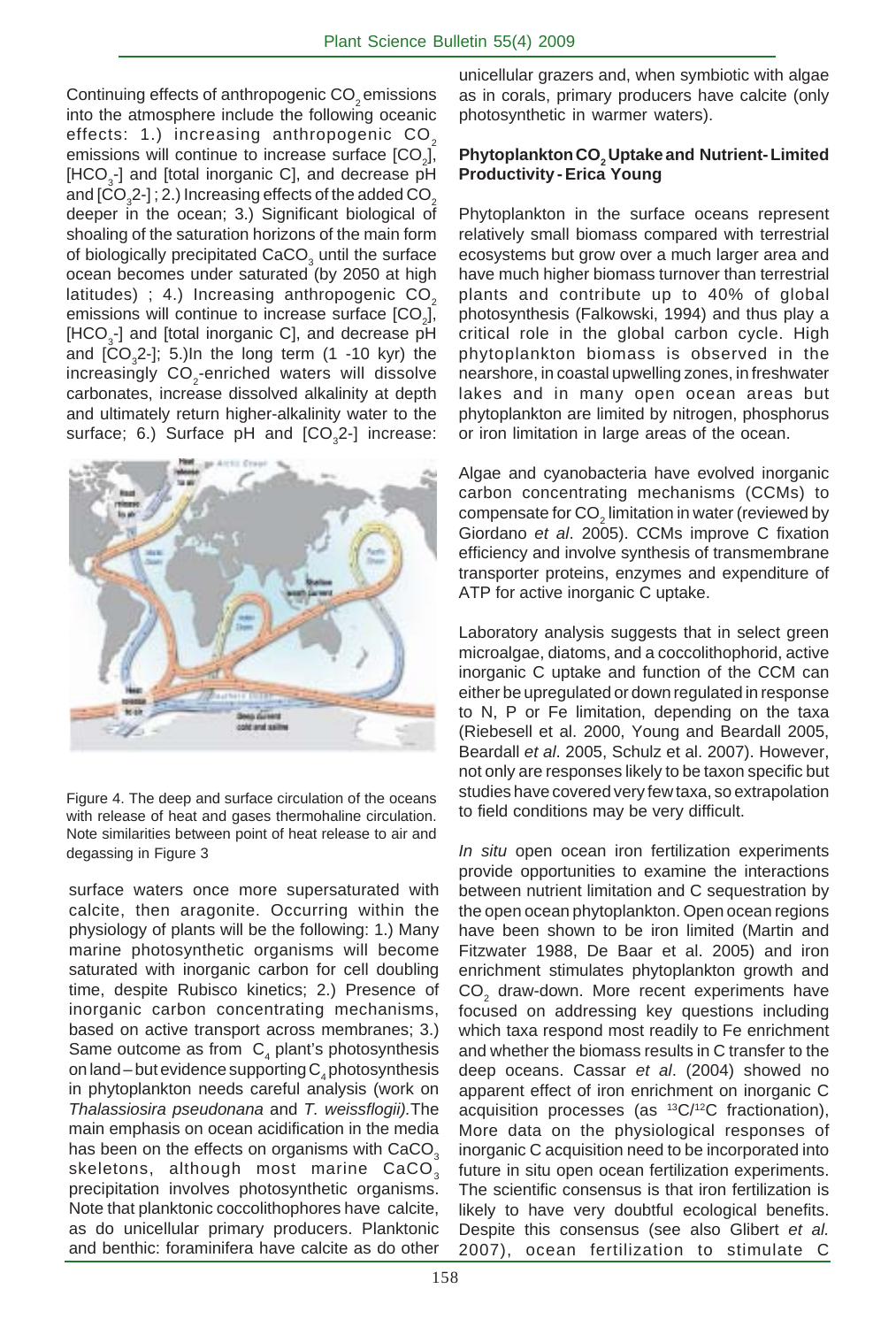sequestration by phytoplankton has attracted the carbon credits trading industry.

Speculation on possible implications of rising CO<sub>2</sub> and global climate change for inorganic C acquisition and nutrient limitation includes the expectation in with lower oceanic pH and higher dissolved  $\mathsf{CO}_2$ , acquisition of inorganic C may be easier for phytoplankton (Hein & Sand-Jensen 1997). However,  $CO<sub>2</sub>$  acquisition efficiency under present-day CO $_{\textrm{\tiny{2}}}$  levels and therefore responses to elevated CO $_{\tiny 2}$ are likely to be very variable (e.g. Hein and Sand-Jensen 1997, Tortell and Morel 2002).

Anthropogenic nutrient inputs to nearshore regions can stimulate phytoplankton production (e.g. Lohrenz et al. 2008), but may result in negative ecological effects. However, global climate change, and current phenonema such as the North Atlantic Oscillation and the El Niño Southern Oscillation are likely to increase drought and desertification of continental areas including West Africa and Australia (Jickells et al. 1998; McTainsh and Strong 2007). This will result in elevated aeolian dust deposition into open ocean regions, bringing iron and other nutrients, which have been shown to stimulate phytoplankton production (Sarthou et al. 2003; Tovar-Sanchez et al. 2006; Shaw et al. 2008). Global climate change will likely affect inorganic C acquisition processes in phytoplankton through both changes in CO<sub>2</sub> availability and oceanic pH, and in nutrient supply to oceans. We currently need more field-based physiological studies of how phytoplankton take up and sequester CO<sub>2</sub> under nutrient replete and limited conditions

#### **The Participation of Ultraviology Light in the Marine Plant CO<sub>2</sub> problems - Linda Franklin**

Simultaneously, with the problem of the carbon dioxide build up in the oceans is the ozone and ultra violet increase in the global atmospheric shield, which is reflected in responses of marine plants. What does  ${\mathsf O}_{_{\mathsf 3}}$  depletion mean for algae? Biological impact of  $\ddot{O}_3$  includes damage, repair, and acclimation. Relevant to the environmental exposure of  $\overline{\mathrm{O}}_{3}$  is appropriate dose (time and spectrum), and the use of biological weighting functions (BWF) to model the spectral response to natural scenarios. There are specific molecular targets of UV-B light, including nucleic acids, especially pyrimidines, in which alterations can be photo destructive forming pyrimidine dimers. The effects block DNA and RNA polymerases until repairs are made; perhaps long-term mutations are also an effect. There are also physiological targets of UV such as proteins, lipids (via a photosensitiser), porphyrins, and quinones. These appear to be altered by photo-oxidation, and crosslinking of amino acids. These effects include loss

of protein content, function, or membrane integrity until repairs are made or acclimation occurs.

Do long-term mutations occur over time? We do not know. Photosynthesis as well as carbon allocation was effected, as nutrient uptake changed cell division and nitrogen fixation. Respiration, showed a great variability among species as did other measurements. Lower net primary productivity was a particular feature as was inhibition of light reactions (PSII) making lower photosynthetic efficiency. Basically, inhibition of carbon fixation (RuBisCO) occurred to lower the maximum rate. There were effects on carbon concentrating mechanisms (CCM) – TBD and in extreme cases a loss of chlorophyll, occasionally there was acclimation.Up-regulated transcription of photosynthetic genes occurred. Also found was enhanced scavenging of reactive  $O<sub>2</sub>$ species. As well as synthesis of UV-absorbing compounds. Mycosporine-like amino acids (MAAs) and polyphenolics (phlorotannins) resulted. There was a change in priority for synthesis of macromolecules

#### **The Sequestration of Carbon by -Restoration of Marine Macro- plants - Anitra Thorhaug**

The reasoning of Hansen *et al.* 2008 to the problem of increasing global anthropogenic atmospheric carbon dioxide is that an important solution is to restore forests which will create a safety measure by decreasing atmospheric CO<sub>2</sub> by 60 ppm. Their assumptions are that deforestation on the planet will end in 2015 and that reforestation (and growth of these restored trees) will peak at 2030 at which time there will be yearly additions from the restored forests of 1.6GTC/y (he does not take forest fires or insect decimation into account). Thorhaug challenged this statement as the biological solution because when carbon sequestration solutions are being sought, the restoration of long-lived marine macro-plants need to be examined and these have not been calculated by Hansen *et al*.2008 as a portion of the sequestration solution. This calculation has nothing to do with the phytoplankton suggestions for sequestration and enhancement of a series of investigators. A series of experts have stated the ocean has removed 48 percent of the  $\mathsf{excess}$  atmospheric  $\mathsf{CO}_2^{}$  over 200 y of which a large share is found in the upper 10 percent of the ocean where the plants live. Marine macroplant restoration remains an important solution to the total global restoration and sequestration problem since: 1.) A great extent of the marine macroplants have been lost over the past 200 years therefore greatly diminishing the ocean's capacity to cycle and sequester carbon; 2.) The production (uptake of  $CO<sub>2</sub>$ ) and growth of marine plants is very high compared to terrestrial species (gross primary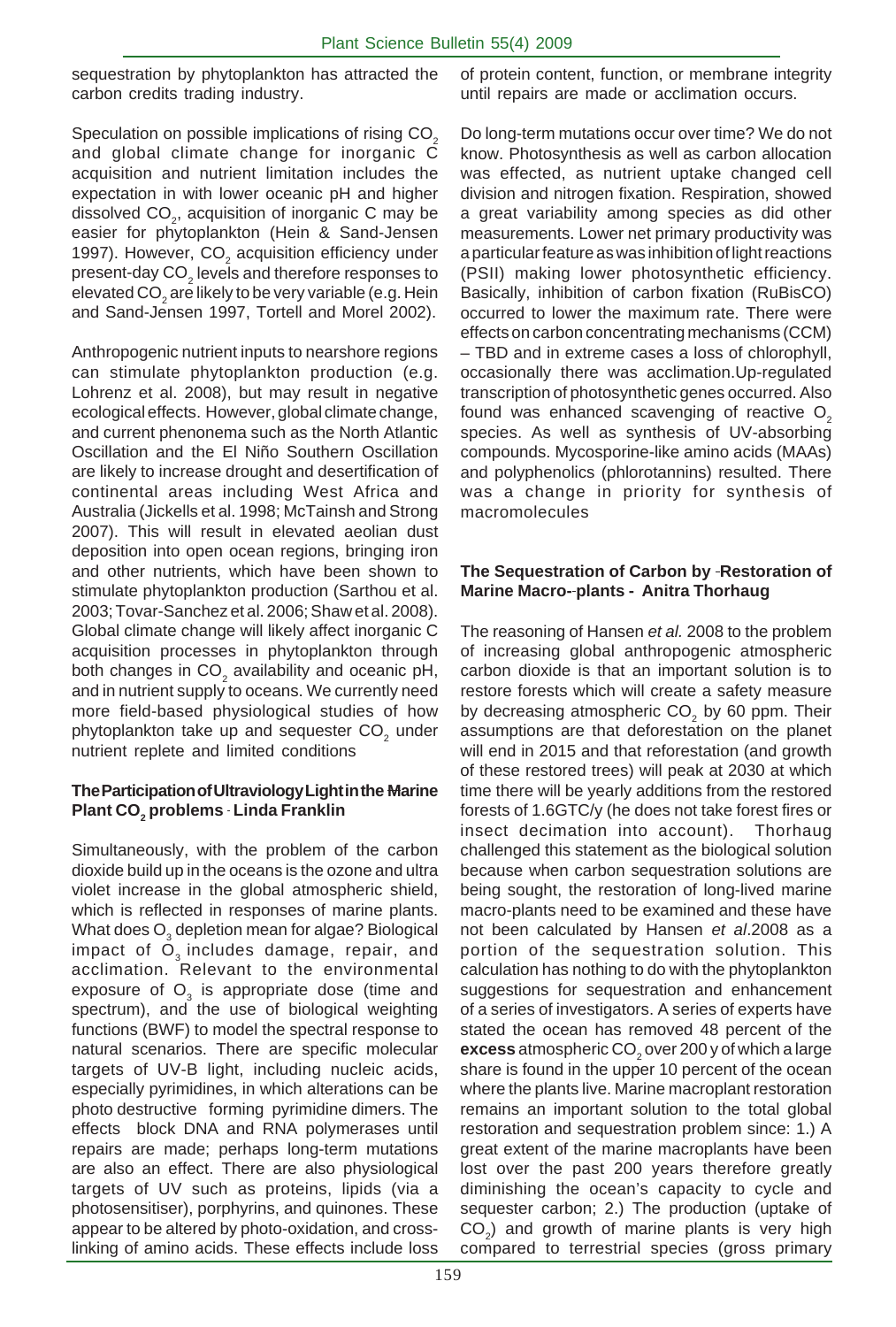productivity marine coastal species is 2194 gC m- $2y<sup>-1</sup>$ , net productivity 1151gC m $2y<sup>-1</sup>$  ,and net global photosynthesis  $3299$  Tg y<sup>-1</sup>); 3.) Much of the excess  $\mathsf{CO}_2$  is found in the upper waters of the oceans and accessible for marine plants; and 4.) There are few impediments to partial marine plant restoration around the world in terms of competition for space, or types of negative factors decimating forest restoration (fire and pests); 5.) New technologies for restoration of most of the marine macroplant species have resulted in persistence of new restored areas around the globe. (Substantial time was devoted to showing these persistent restorations). To compare the forest restoration solution to the marine macro-plants, Thorhaug calculated the present extent of four various major groups of macro-marine plants and a very conservative estimate of extent of potential restorable of the four groups: Marshes, mangroves, seagrasses and macro-algae along with extrapolating their present depositional carbon ( Duarte and Ceprian (1995) , Raven (1991), Hay (1988)and includes in the table the potential depositional carbon from the restored plants. She also calculated in a highly conservative way the potential of restoring only 20% of the extent previously lost in the last half century. (This was by averaging lost habitat from experts' estimates.) The results were surprising. The extent covered by marine macro-plants is spatially one fourth of the present extent of forest cover in the world (similar in magnitude to the forest to be restored). The marine plants, particularly the macro-algae, seagrasses and marshes are some of the highest primary producers in the world. When their potential spatial extent for restoration is multiplied by their productivity they become an important and productive force to sequester carbon dioxide, from both ocean and atmospheric sources. The mangroves have long sequestration times as do the seagrasses and some of the macroalgae, all found in paleo records. The marshes no doubt also have sequestration times measured in at least decades, the other macroalgae differs from years to decades. There are many reasons for restoring these marine macroplants' services other than carbon sequestration: 1.) These are nursery habitat for the world's diminishing near shore fisheries; 2.) These are sediment stabilizers cutting down turbidity and erosion; 3.) These are a food and habitat source providing for a rich biodiversity of food webs from boreal to tropical ecosystems, which food webs reassemble after restoration first seen for seagrasses by McLaughlin *et al.* (1984). This restoration effort will have several additional services beyond sequestration, including providing employment for the young and people in poverty chiefly in the developing world (a large extent of the sites needing restoration are located in newly

contents estimated based on Gacia *et al.* (2002), Holmer *et al.* (2004), Kennedy *et al*. (2004), Duarte *et al*. (2005a) , sediment load buried on Milliman and Syvitski (1992), Hay(1998), and Walsh and Dieterle (1988) and extent, loss and production based on Raven(1991) , Duarte *et al*. (2005), Duarte and Ceprian (2005), Charby-Robaud and Sourna, Green & Short (2005), FAO. (2003), Gacia *et al*. (2002), Lugo (1988), Mateo *et al*. (2004), North, 1981, Paling, *et al*. (2009), Saenger (1983), Saenger (personal communications 2009), Spalding (1997),Thorhaug (1976),Thorhaug and Cruz (1989). developing nations). The summary tables are below (Table 1 and Table 2). Data in these tables is taken from a series of investigators : Organic carbon

AKNOWLEDGEMENTS; Thanks to the BSA Physiological Section and Ecological Sections for symposium support.



Richard Polwhele, 1798, argued that women who study plants engage in sexual activity and that "botanizing girls…do not take heed…, they will soon exchange the blush of modesty for the bronze of impudence." But not all agreed...

With bliss botanic as their bosoms heave, [they] Still pluck forbidden fruit, with mother Eve, For puberty in sighing florets pant, Or point the prostitution of a plant; Dissect its organ of unhallow'd lust, And fondly gaze the titillating dust.

In: Richard Polwhele, 1798, *The Unsex'd Females*. (London)

Happy for England, were each female mind, To science more, and less to pomp inclin'd If parents, by example, prudence taught, And from their QUEEN (Charlotte, wife of George III) the flame of virtue caught! Skill'd in each art that serves to polish life, Behold in HER a scientifick [sic] wife!

In: *The Lady's Poetical Magazine, or Beauties of British Poetry* 1:1-4. (1781)

In 1773 Sir Joseph Banks named *Strelitzia reginae* in honor of Queen Charlotte "as a just tribute of respect to the botanical zeal and knowledge of the present Queen of Great Britain."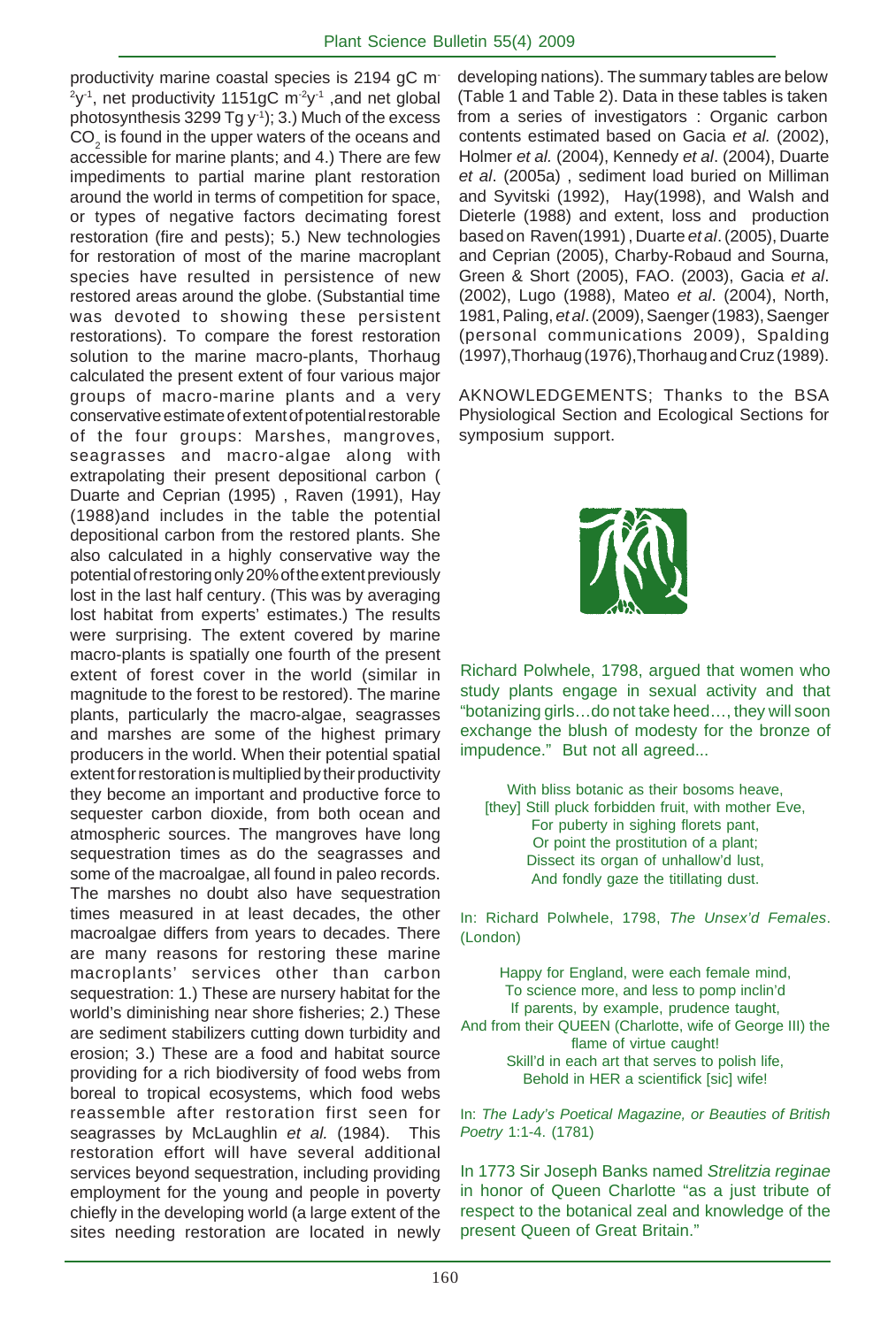Table 1 Potential area for restoration restore in the marine environment which previously supported large macrophyte and halophyte plant communities.

| Type of Marine<br>ecosystem | Potential<br>Restored<br>area $10^{12}$ m <sup>2</sup> | Globe T gC<br>$x 10^{12} / y$<br>buried | Net Living restored<br>global C<br>CTq produced $10^{12}/v$ | Total new Primary<br>production C<br>$CTq 10^{12}/v$ |
|-----------------------------|--------------------------------------------------------|-----------------------------------------|-------------------------------------------------------------|------------------------------------------------------|
| marsh                       | 0.14                                                   | 21.14                                   | 221.9                                                       | 243.04                                               |
| mangrove                    | 0.5                                                    | 20.12                                   | 33.14                                                       | 53.26                                                |
| Seagrass                    | 0.093                                                  | 7.7                                     | 104.                                                        | 111.7                                                |
| macroalgae                  | 0.28                                                   | 12.44                                   | 444.36                                                      | 456.80                                               |
| Total marine                | 1.013                                                  | 61.4                                    | 811.13                                                      | 864.8                                                |
| macroplants                 |                                                        |                                         |                                                             |                                                      |

therestored forest (forest and atmospheric numbers by Hansen et al (2008)) ppm of CO<sub>2</sub> increase with potential for marine plants and their carbon by Thorhaug, 2009. Table 2 Potential to restore carbon (C) by various marine plant types compared to potential to restore forests with the carbon the newly restored plant material might produce from the both

| Ecosystem<br><b>Type</b> | Area | NowBuried<br>$10^{12}m^2 \# TgC$<br>$10^{12}$ /m <sup>2</sup> /v | Potential<br>new area<br>$10^{12}m^2$ | Potential*<br>change<br>CO <sub>2</sub> | New C<br>NetRestored<br>$qCT10^{12}$ | <b>Total Restored</b><br><b>Burial</b><br>$TqC10^{12}/v$ |
|--------------------------|------|------------------------------------------------------------------|---------------------------------------|-----------------------------------------|--------------------------------------|----------------------------------------------------------|
| Forests                  | 4.   | 100                                                              | 0.13                                  | 60 ppm                                  | 130                                  |                                                          |
|                          |      |                                                                  |                                       | (Hansen et al.2008)                     |                                      |                                                          |
| Plankton.<br>Deposition  | 332  | 0.18                                                             | 359                                   | unknown                                 | 0.02                                 | 0.02                                                     |
| Marine                   | 1.0  | 373                                                              | 1.01                                  | unknown                                 | 811.13                               | 61.4                                                     |
| macroplants              |      |                                                                  |                                       |                                         |                                      |                                                          |

#### LITERATURE CITED

limitation in the green alga *Chlorella emersonii*. *Canadian Journal of Botany* 83: 859-864.

Behrenfeld MJ, Westberry TK, Boss ES et al. 2009. Satellite-detected fluorescence reveals global physiology of ocean phytoplankton. *Biogeosci*. 6: 779-794. Beardall J, Roberts S, Raven JA. 2005. Regulation of inorganic carbon acquisition by phosphorus Cassar N, Laws EA, Bidigare RR, Popp BN 2004. Bicarbonate uptake by Southern Ocean phytoplankton. *Global Biogeochemical Cycles* 18: GB2003. Charby-Robaud C. and A. Sourna,1990.comparative estimation of phytoplankton and micro-phytobenthic

*Webs* 4:31-57.

production in the ocean. *Marine Microbiology. Food*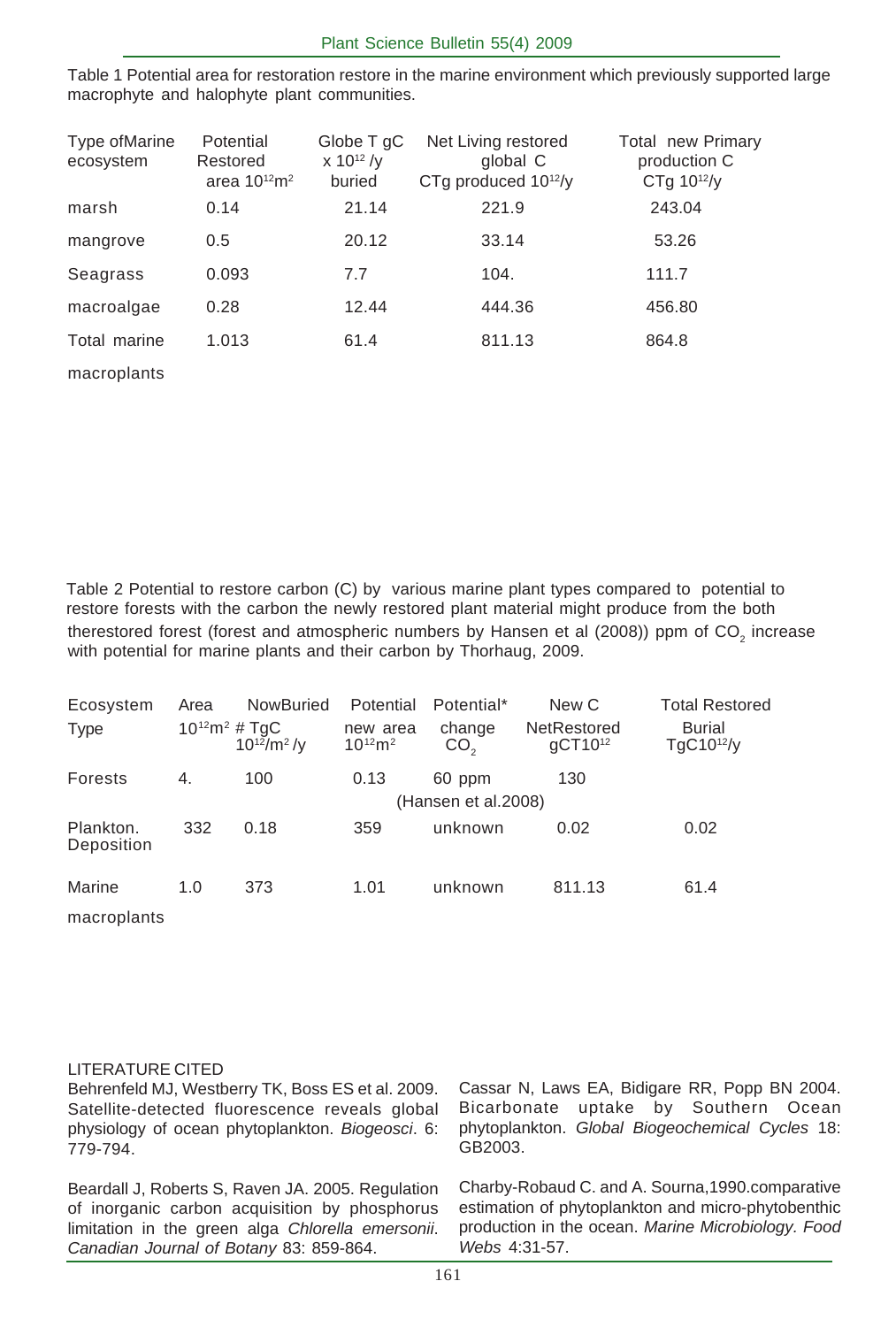De Baar HJW, Boyd PW, Coale KH et al. 2005.Synthesis of iron fertilization experiments: in From the Iron Age to the Age of Enlightenment. *J Geophys. Res.* 110: C09S16.

De Vooys CFN ,1979Primary productivity in aquatic environments. inThe Global Carbon Cycle (Bolin *et al*. eds), pp.259-292, Wiley, Chichester 292.

del Giorgio & Williams 2005. (eds) *Respiration in Aquatic Ecosystems*. OUP, Oxford

Duarte CM and J Ceprian. 1995.The fate of marine autotrophic production: a reassessment. *Aquatic Botany* 65:159-174.

Duarte CM, Middelburg J,Caraco N. 2005. Major role of marine vegetation on the oceanic carbon cycle. *Biogeosciences* 2:1–8.

Jickells TD, Dorling S, Deuser WG, Church TM, Arimoto R, Prospero JM. 1998. Air-borne dust fluxes to a deep water sediment trap in the Sargasso Sea. *Global Biogeochemical Cycles* 12: 311-320.

Lohrenz SE, Redalje DG, Cai WJ, Acker J, Dagg M 2008. A retrospective analysis of nutrients and phytoplankton productivity in the Mississippi River plume. *Continental Shelf Research* 28: 1466-1475.

Falkowski PG. 1994. he role of phytoplankton photosynthesis in global biogeochemical cycles. *Photosynthesis Research* 39: 235-8.

FAO, 2003.Status and Trends in Mangrove Area Extent. M L Wilkie and S Fortuna eds. *Forest Resources Assessment Working Paper, 63*. FAO, Rome.Italy.

Field et al. 1998 *Science* 281: 237-240.

Gacia,E, C M Duarte. 2001. Elucidating sediment retention by seagrasses: Sediment deposition and resuspension in a Mediterranean (*P.oceanica*) meadow. *Estuar. Coast. Shelf Sci*. **52:**505–514.

Giordano M, Beardall J, Raven JA 2005. CO<sub>2</sub> concentrating mechanisms in algae: Mechanisms, environmental modulation, and evolution. *Annual Review of Plant Biology* 56: 99-131.

Glibert, PM, Azanza R, Burford M et al. 2008. Ocean urea fertilization for carbon credits poses high ecological risks. *Marine Pollution Bulletin* 56: 1049- 1056.

Granum, et al. *Journal of Phycology* ( in press).

Hansen, J, M. Sato, P. Kharecha, D. Beerling, R.

Berner, V. Masson-Delmotte, M. Pagani, M. Raymo, D.L. Royer, and J.C. Zachos, Target atmospheric CO<sub>2</sub>: Where should humanity aim? Open Atmos. *Sci. J.*, **2**, 217-231.

Hay, W. W.1998 Detrital sediment fluxes from continents to ocean. *Chem. Geol.*, 145, 287–323.

Hein M, Sand-Jensen K. 1997. CO<sub>2</sub> increases oceanic primary production. *Nature* 388: 51-52.

Lugo, 1988. Forested Welanads in fresh water and salt water environments. *Limnology and Oceanography*. 38(2):884-909.

Martin JH and Fitzwater SE. 1988. Iron-deficiency limits phytoplankton growth in the Northeast Pacific. *Nature* 331, 341-343.

Mc Laughlin, P.A., A. Thorhaug, S. Treat, and R.LeMaitre 1983. A restored seagrass *Thalassia* bed and its animal community. *Environ.Conserv*. 10(3):247 253.

McTainsh G. Strong C. 2007. The role of aeolian dust in ecosystems *Geomorphology* 89: 39-54.

Mateo Mateo, M. A., Cebri ´an, J., Dunton, K., and Mutchler, T. 2005 Carbon flux in seagrass ecosystems, 672 *In Seagrass Biology and Ecology*, edited by Larkum, A. W. D., Orth, R. J., and Duarte, C. M., Kluwer, 2004.

Milliman, J. D. and Syvitski, J. P.: Geomorphic/ tectonic control of sediment discharge to the ocean: the importance of small mountainous rivers, *J. Geol.*, 100, 525–544, 1992.

North, W. and K.C. Wilson 1981.A review of kelp bed management in Southern California. *World Mariculture* 14:345-359.

Paling, E.I, Fonseca, M. M. Van Katwijk, MM.VanKeulen, Fonseca, 2009 Seagrass restoration. pp. 687-713 In: *Coastal wetlands: an integrated ecosystem approach*. Perillo G, Wolanski E, Cahoon D, Brinson M (eds). Elsevier, Amsterdam.

Raven, J.1991. *Plant, Cell & Environment* 14: 779- 794.

Roberts K, Granum E, Leegood RC, Raven JA. 2007. C-3 and C-4 pathways of photosynthetic carbon assimilation in marine diatoms are under genetic, not environmental, control. *Plant Physiology* 145: 230-235**.**

Roberts*.K.* 2007 *Plant Physiology* 145**:** 230-235 Romero J.,M. Perez, M.A. Mateo, E. Sala. 1994. The below ground organs of the Mediterranean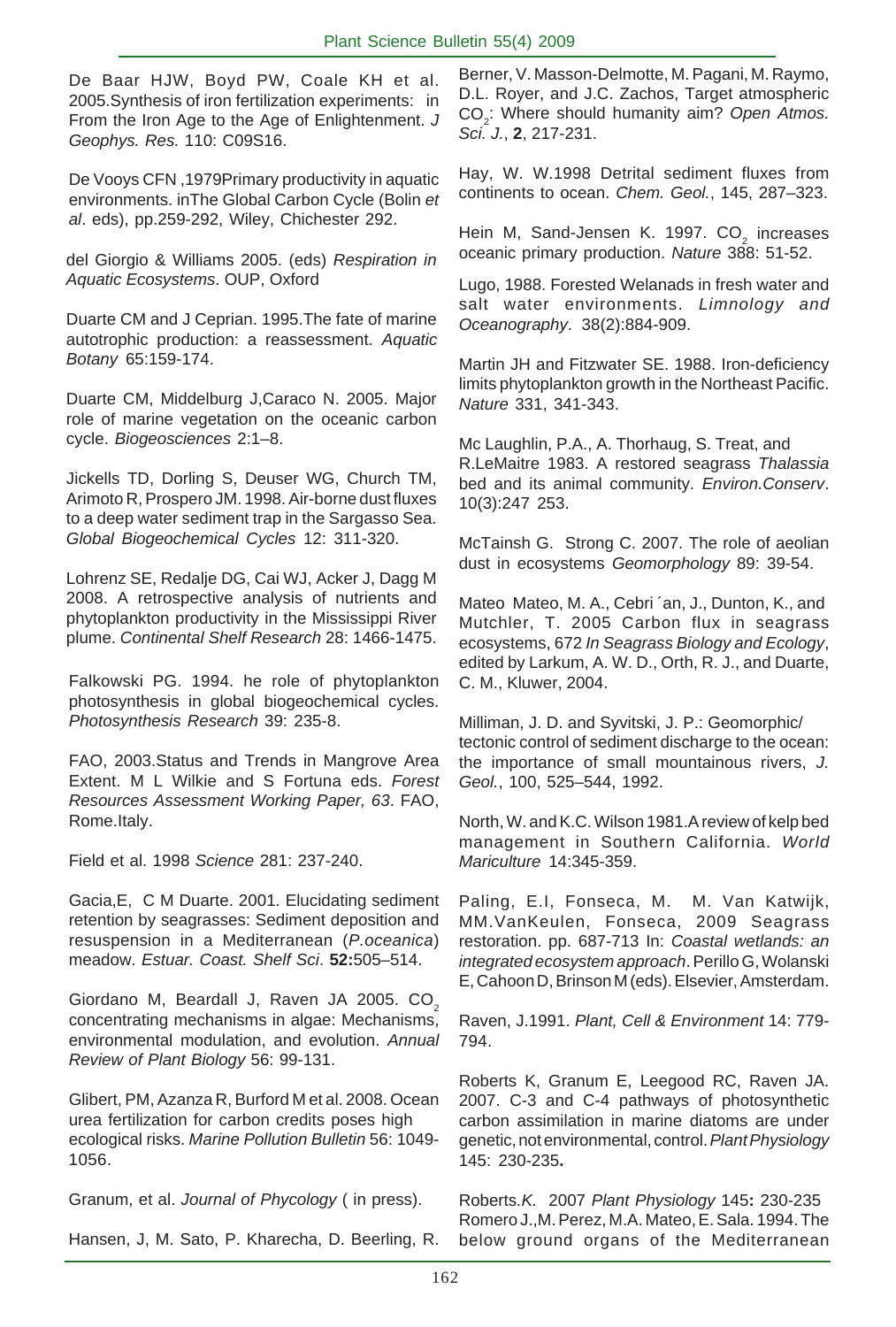seagrass *Posidonia oceanica* as a biogeochemical sink. *Aquat. Bot.* 47:13-19.

Saenger, P., Hegerl E.J. and J.D.S., Davie**.** 1983. *Global status of mangrove ecosystems. Commission on Ecology Papers No.3*. IUCN. Gland, Switzerland. 88 pp.

Seneca, ED SW Broome, WW Woodhouse Jr. 1976. Establishing *Spartina alterniflora* Marsh in NC . *Environmental Conservation* 3:185-188.

Sarthou G. Baker AR, Blain S, Achterberg EP, Boye M, Bowie AR, Croot P, Laan P, de Baar HJW, Jickells TD, Worsfold PJ. 2003. Atmospheric iron deposition and sea-surface dissolved iron concentrations in the eastern Atlantic Ocean. *Deep Sea Res* I, 50: 1339-52.

Shaw EC, Gabric AJ, McTainsh GH. 2008. Impacts of aeolian dust deposition on phytoplankton dynamics in Queensland coastal waters. *Marine and Freshwater Research* 59: 951-962.

Smith 1981. *Science* 211: 838-840.

Spalding, M.D., Blasco, F. & Field, C.D., eds. 1997 World Mangrove Atlas. The International Society for Mangrove Ecosystems, Okinawa, Japan. 178 pp. Thorhaug, A. 1976 . Restoration of seagrasses. *Environmental Conservation.*3(4):267-283

Thorhaug, A., R. Cruz & B. Miller. 1986. Comparison of tropical to subtropical growth after restoration of three species of seagrasses. International Coral Reef Symposium. Pp.222-224. In Choate et al. (ed.) *Proc 6th Ann. Coral Reef Symp. Vol. 1*.

Walsh .JJ& D,A.Dieterle,1988. in *Scales and Global Change* (eds. Roswall et al.), pp. 287-317. Wiley, New York.



## **Growing a Green Planet: The Future of Botany Teaching**

#### John Cozza, Department of Biology, University of Miami

Growing up in the 1960s, I experienced two contrasting visions of the future: one featuring gleaming glass cities, the other a post-apocalyptic return to the caves. Recently, a grim new vision of the future has emerged: one of wild climate changes, rising seas, and mass extinction. To escape this last vision, we must recognize and preserve our interconnections with the Earth and its other residents, especially the plants that nourish us all.

This will be quite a challenge. Many people in the so-called developed world suffer from what Wandersee and Schussler (1999) have so aptly termed "plant blindness." Plants are reduced to decorations (even to plastic imitations), or thought of as boring—symbolized by that iconic diagram of a flower we had to memorize in high school. Kids, when asked where their food comes from, reply "the store." Many people never experience natural areas. Furthermore, in academia, old ways of doing things may get entrenched, and the community of botanists is often not as diverse as the communities we serve. Adding to the challenge is the relentless destruction of plants and their habitats, especially in the tropics. We simply don't have a lot of time. Fueling the destruction, the corporate community tells us we need bigger cars, bigger houses, and more of everything. Meanwhile, our students graduate with a mountain of debt that severely limits their career choices.

After presenting what a friend calls the "doom and gloom" predictions of the climate and extinction models, I ask my students, "Why am I telling you this?" The obvious answer, and one we must stress in our teaching, is that we probably can prevent catastrophe, if we act decisively now—and that doing so is, despite rampant misinformation to the contrary, economically feasible (Zurich 2009, Krugman 2009). Without this "closer," we may unintentionally be advising our students to feel helpless and deny our message.

Teaching is crucial to growing an alternative future vision of a green planet. With our inspiration and guidance, our students will take a botanical journey in which they become aware of and connect to plants, feel included as they explore botany and horticulture, and develop a sense of ownership of the plants in their lives. As they come to love plants, they will be motivated help conserve them and their habitats by sharing the Earth in a sustainable way.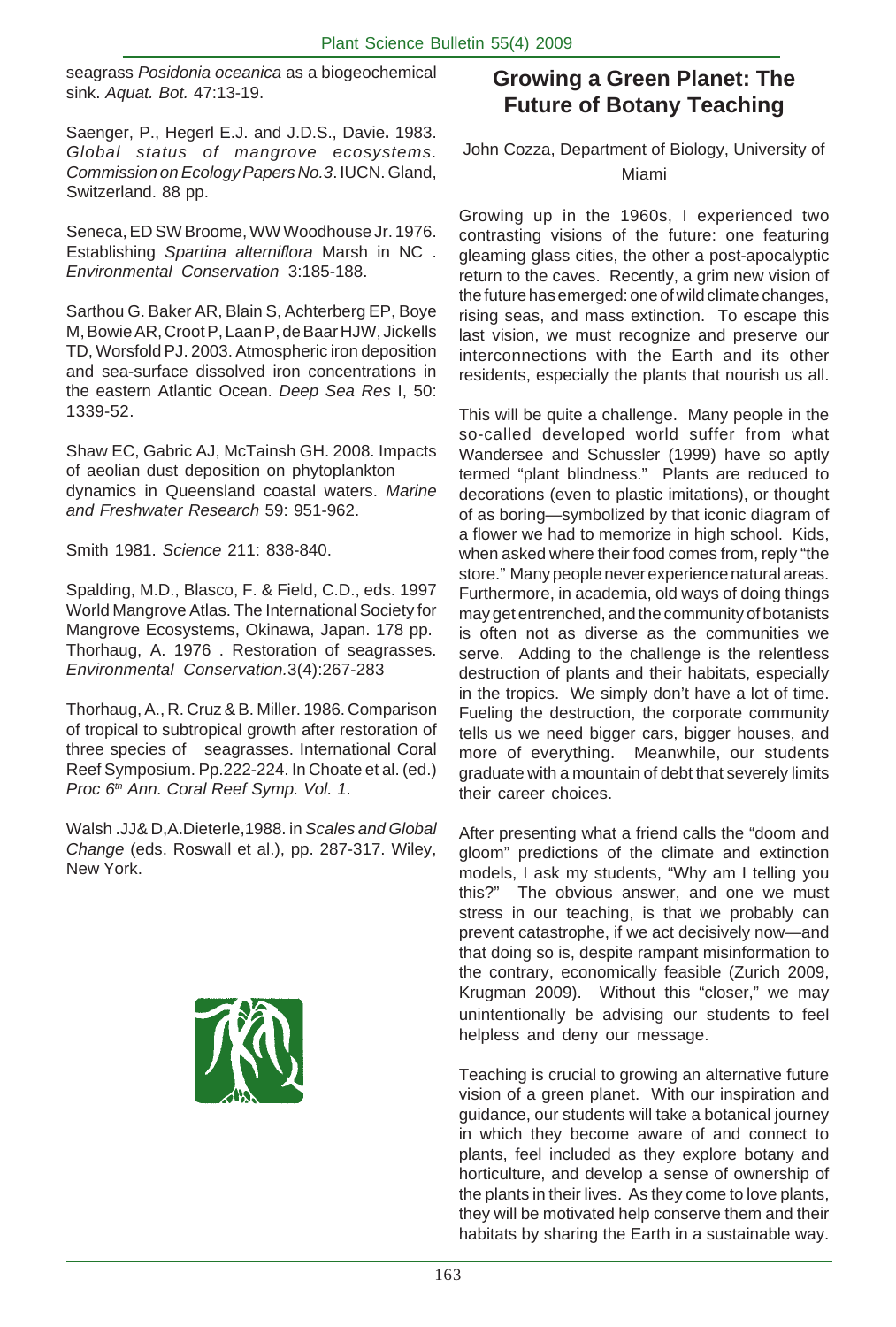

Art students observe and draw plants at the Barnard College Greenhouse in the 1990s.

The first step on the journey is awareness. We will teach our students to see plants as fascinating, cool organisms—able to do anything an animal can do and more, but without being able to move from place to place. For example, plants need to obtain nutrients from the environment, and what better way to see this than a carnivorous huntsman's horn (*Sarracenia leucophylla*) filled with flies that have been lured to their death by the plant's irresistible deception! We'll rescue plants from the prejudice of torpid tropisms, and let our students discover that plants have true behaviors (Trewavas 2003). For example, at a Boys and Girls Club in NYC, my young students grew passionflowers (*Passiflora* sp.) from seed. When the seedlings had developed tendrils, each student stuck a stick in the soil and placed their plant's tendril on the stick to see what would happen. I thought I would have to engage them in something else for at least a half hour, but ten minutes later, their curiosity was so great that we went to look at the seedlings. Already, the tendrils had started to wrap around the sticks! For the first time, my students realized that plants are truly alive, and are able to sense and respond to their environment. The sensitive plant or *morir y vivir* (*Mimosa pudica*) is another, easier-to-grow exemplar of plant behavior that never fails to delight and fascinate students of any age.

We'll incorporate cutting edge research into our teaching. Emerging views of plants as "consortium organisms" (Margulis and Sagan 2002, Margulis 1998) that are linked underground by vast mycorrhizal networks, and may even share resources (Simard and Durall 2004), will continue to amaze us and our students. Together we'll learn

 about and discuss emergent properties, such as environmental engineering by plants, culminating, on the biosphere level, with the Gaia "hypothesis" (Margulis and Sagan 2003, Margulis 1998). Plantanimal interactions will inspire further interest and teach co-evolution. We will embrace controversy and use it as a teaching tool. We'll view the flower, for example, as what it is—a sex organ—and not just a bunch of terms to memorize. Our students will thrill to stories of sex, lies, and flowers: the *Aristolochia* and *Stapelia* spp. that attract flies with tell-tale visual patterns and rancid smells, or the orchids that entice male wasps to pseudo-copulate with them (Peakall 2007). We won't shy away from religion either—instead, we'll celebrate the rich ethnobotany of sacred plants. For example, when botanists look at passionflowers (*Passiflora* spp.), we see remarkable adaptations for attracting pollinators, excluding other visitors, and presenting male and female structures sequentially, all enhancing pollination (Janzen 1968). But to the 15<sup>th</sup> century missionaries who were the first Europeans to see them, these same adaptations symbolized the suffering and crucifixion of Jesus (his *passion*, to Catholics; Wikipedia 2009). We'll teach both views.



Young students grow their own gardens and find out where their food comes from at the Madison Square Boys and Girls Club in NYC in 1999.

Instead of focusing on generality, we will highlight the remarkable diversity of plants on many levels. Flowers that look like goblins (*Catasetum viridiflavum*) or parachutes (*Ceropegia* spp.), and plant bodies that resemble pebbles (*Lithops* spp., *Tricocaulon* spp.) or mushrooms (*Balanophora*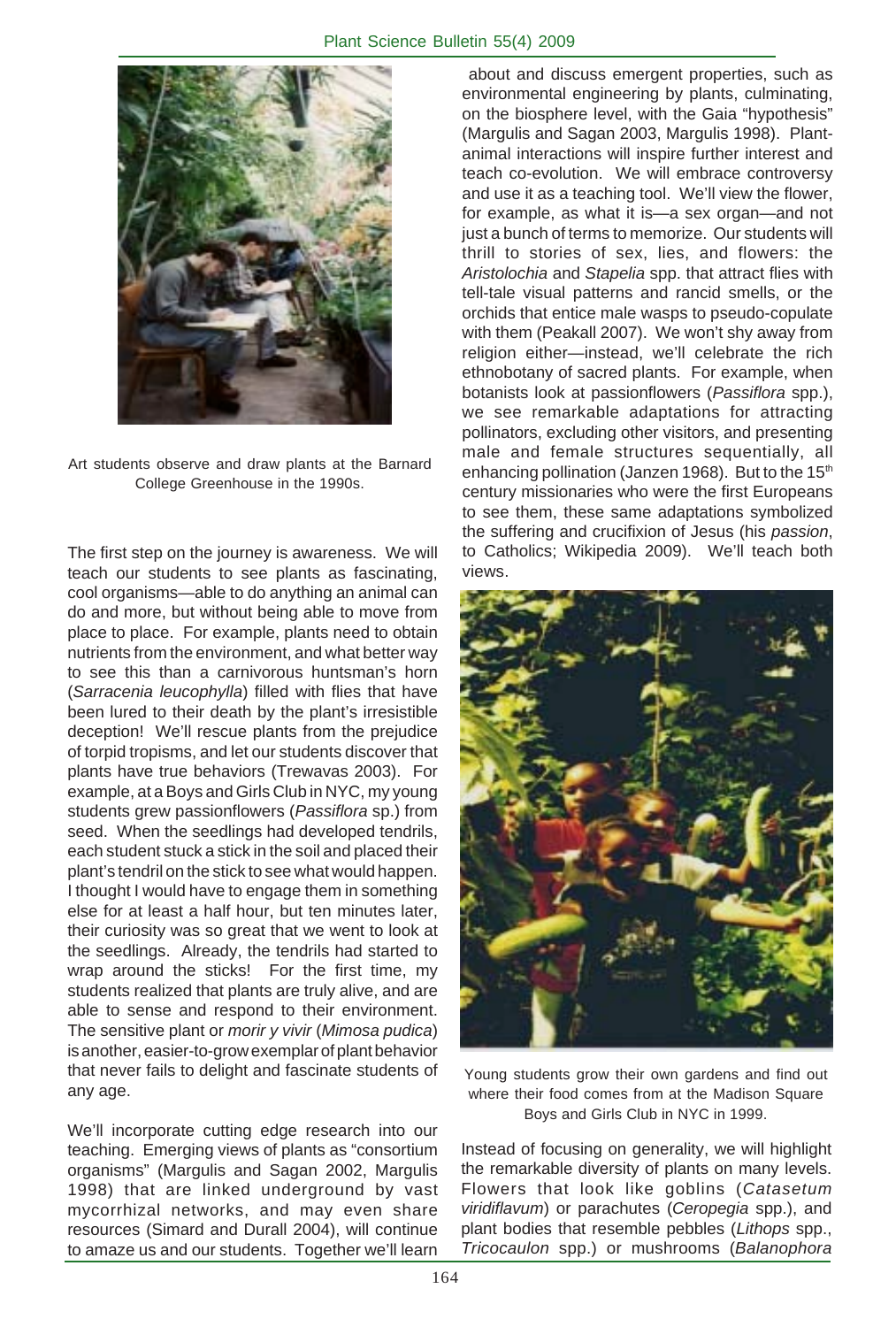spp.) illustrate the extremes of what plants can do. Mutant varieties, such as Arabian jasmines that develop corollas-within-corollas (*Jasminum sambac* 'Mali Chat') or branching within the flower (*J. sambac* 'Grand Duke of Tuscany'), maize plants bearing kernels and tassels in unusual places (e.g. tassel seed), and many others form a gallery of botanical oddities for teaching genetics and development. The diversity of plant varieties we have created in agriculture and horticulture reflects our own history and psychology. Popular books like "The Botany of Desire" (Pollan 2001) and "The Orchid Thief" (Orlean 2000) eloquently reveal these stories.



Assistant curator Jason Downing with the Marula nut (*Sclerocarya birrea*) trees he grew from seed at the Gifford Arboretum at University of Miami in 2008

After gaining awareness, the next step in our students' botanical journey will be to connect to the plants around them. This process becomes progressively more active through storytelling, observation, activities, and finally growing plants and doing inquiry-based botanical science. Students may connect with the maple tree (*Acer* spp.), for example, as a symbol of identity (if they are Canadian or Native American); through sports (the recent controversy over maple bats in baseball), East Asian culture (bonsai), or food (maple syrup). Observations of plants can happen anywhere: from the tree-that-grows-in-Brooklyn (*Ailanthus altissima*) sprouting out of a crack in the sidewalk, to your local campus, park, or gardens. So too can

complement—not substitute for—working with real plants. activities like botanical scavenger and treasure hunts, and art classes. An activity that helps demystify botanical nomenclature is "Name that Plant," developed by the education department at Wave Hill, a public garden in NYC. After a brief introduction to how plants are named, students are given a glossary of botanical Latin terms and several numbered plants. Students match the plants to their species names, which describe some characteristic of the plant, for example *Euphorbia obesa* (easy: it's the fat one) or *Dioscorea discolor* (difficult: it's the one with leaves of subtly-varying colors). The strongest connection to plants comes through growing them or doing botanical research, and we will be sure to incorporate these into our future curricula. Of course, we will use virtual technologies like the internet, but these will



Undergraduate students Astrid Alfaro and Diane Toledo harvest begonias as part of a research internship for the author's PhD project in the Biology Department at University of Miami in 2006.

In the final step in our students' botanical journey, they will develop a sense of inclusion, ownership, and commitment. This may take place in many venues: community gardens, outreach programs, or greenhouses (e.g. Nuestras Raices in Holyoke, MA); schools and after school programs, or public gardens. Ownership of plants applies to people of all ages and backgrounds: at the Gifford Arboretum at University of Miami where I work as a consultant, the grounds crew is using open spaces to grow their own chili peppers and tomato plants. College students may contribute to (and thereby own a piece of) plant science as research interns (they should be paid if at all possible, to include those who need to work). Ownership will lead to love of plants, and hopefully, a lifelong commitment to them. We will make sure our students know about and explore the many career options in botany, including the emerging fields of horticulture therapy, plant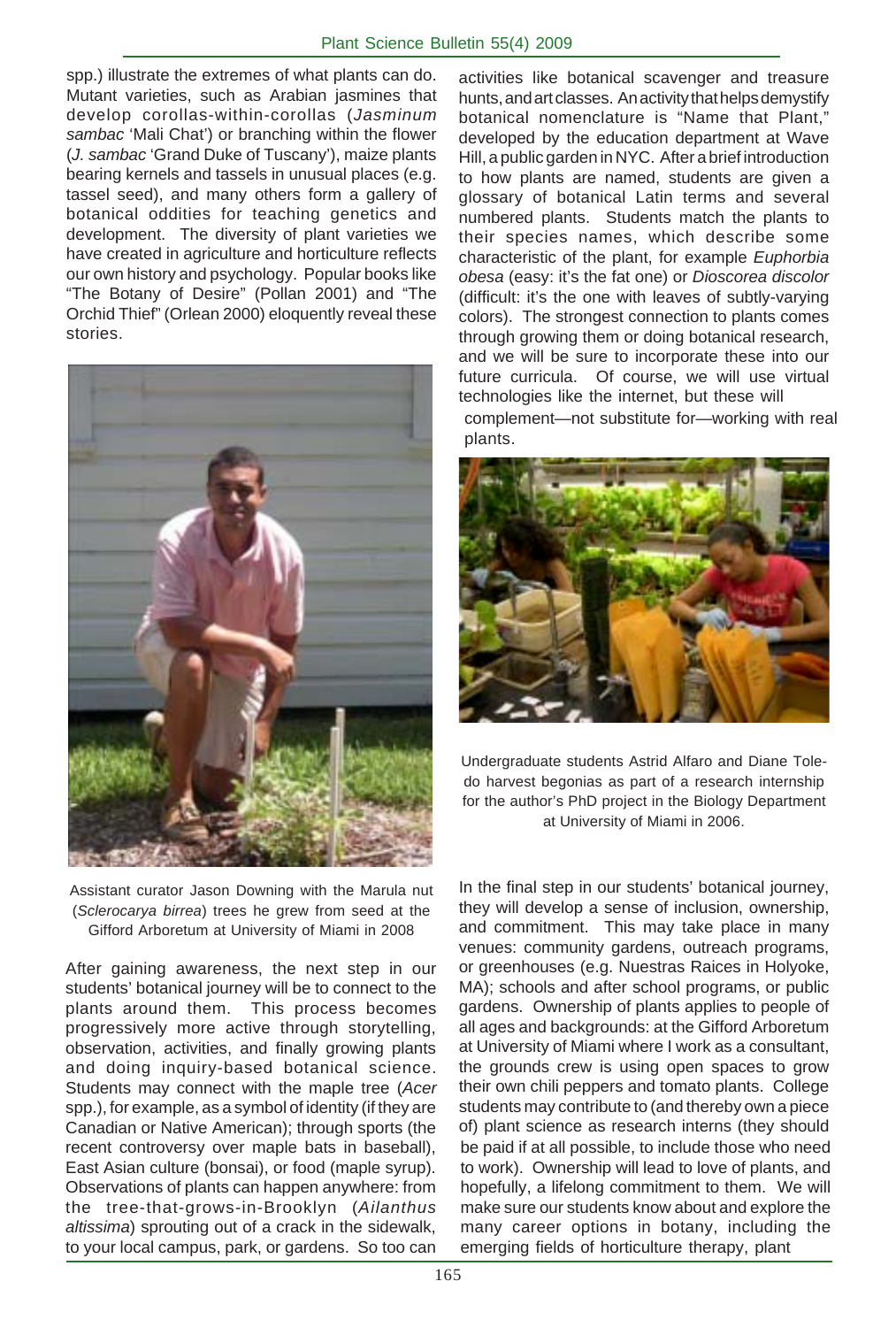biotechnology, biological pest control, bioremediation of wastes, sustainable biofuels, entrepreneurial horticulture, and local urban agriculture. We'll welcome descriptive science back into graduate training, and cultivate a new generation of taxonomists to study biodiversity. Some of us will spearhead a World Biodiversity Project, which will describe, understand, and conserve plant (and animal) diversity, especially in the biological hotspots.



High school students take a tour led by the author of the Gifford Arboretum at University of Miami in 2008.

As we encourage and mentor our students to become aware of, connect with, and own the world of plants, we will be working together with them to grow a new green society. Connections with nature are based on childhood experience, and are being lost with each successive, more urbanized, generation (Miller 2005). We'll prepare our students to reverse this trend, and to explore sustainable new ways to grow food, manage resources, and achieve social justice. The future of botany teaching is now!

This essay is based upon an invited symposium presentation at the Botanical Society of America annual meeting, July 26-30, 2008, Vancouver, BC, Canada.

John Cozza Department of Biology University of Miami 1301 Memorial Drive, Coral Gables, FL, USA jcozza@bio.miami.edu Web page: www.bio.miami.edu/john Gifford Arboretum: www.bio.miami.edu/arboretum

#### REFERENCES

Janzen, D. H. 1968. Reproductive behavior in the Passifloraceae and some of its pollinators in Central America. *Behaviour* 32(1): 33-48.

Krugman P. 2009. It's easy being green. The New York Times: September 24. http://www.nytimes.com/ 2009/09/25/opinion/25krugman.html.

Margulis, L. 1998. *Symbiotic Planet: A new look at evolution.* Basic Books, New York.

Margulis, L. and D. Sagan 2003. *Acquiring Genomes: A theory of the origins of species*. Basic Books, New York.

Miller, J. R. 2005. Biodiversity conservation and the extinction of experience. *Trends in Ecology and Evolution*, 20(8): 430-434.

Nuestras Raices 2008. http://www.nuestrasraices.org/.

Orlean, S. 2000. *The Orchid Thief*. Ballantine Books, New York.

Peakall, R. 2007. Pollination by sexual deception in Australian terrestrial orchids. http:// www.anu.edu.au/BoZo/orchid\_pollination/

Pollan, M. 2001. *The Botany of Desire*. Random House, New York.

Simard, S. W. and D. M. Durall 2004. Mycorrhizal networks: A review of their extent, function, and importance. *Canadian Journal of Botany* 82: 1140- 1165.

Trewavas, A. 2003. Aspects of plant intelligence. *Annals of Botany* 92: 1-20.

Wandersee, J. H. and E. E. Schussler 1999. Preventing plant blindness. *The American Biology Teacher* 61(2): 82-86.

Wikipedia contributors 2009. Passion flower. Wikipedia. http://en.wikipedia.org/w/ index.php?title=Passion\_flower&oldid=320602499

Zurich, E. T. H. 2009. Climate Change: Halving Carbon Dioxide Emissions By 2050 Could Stabilize Global Warming. *ScienceDaily*: May 4. http:// www.sciencedaily.com- /releases/2009/05/ 090502092019.htm.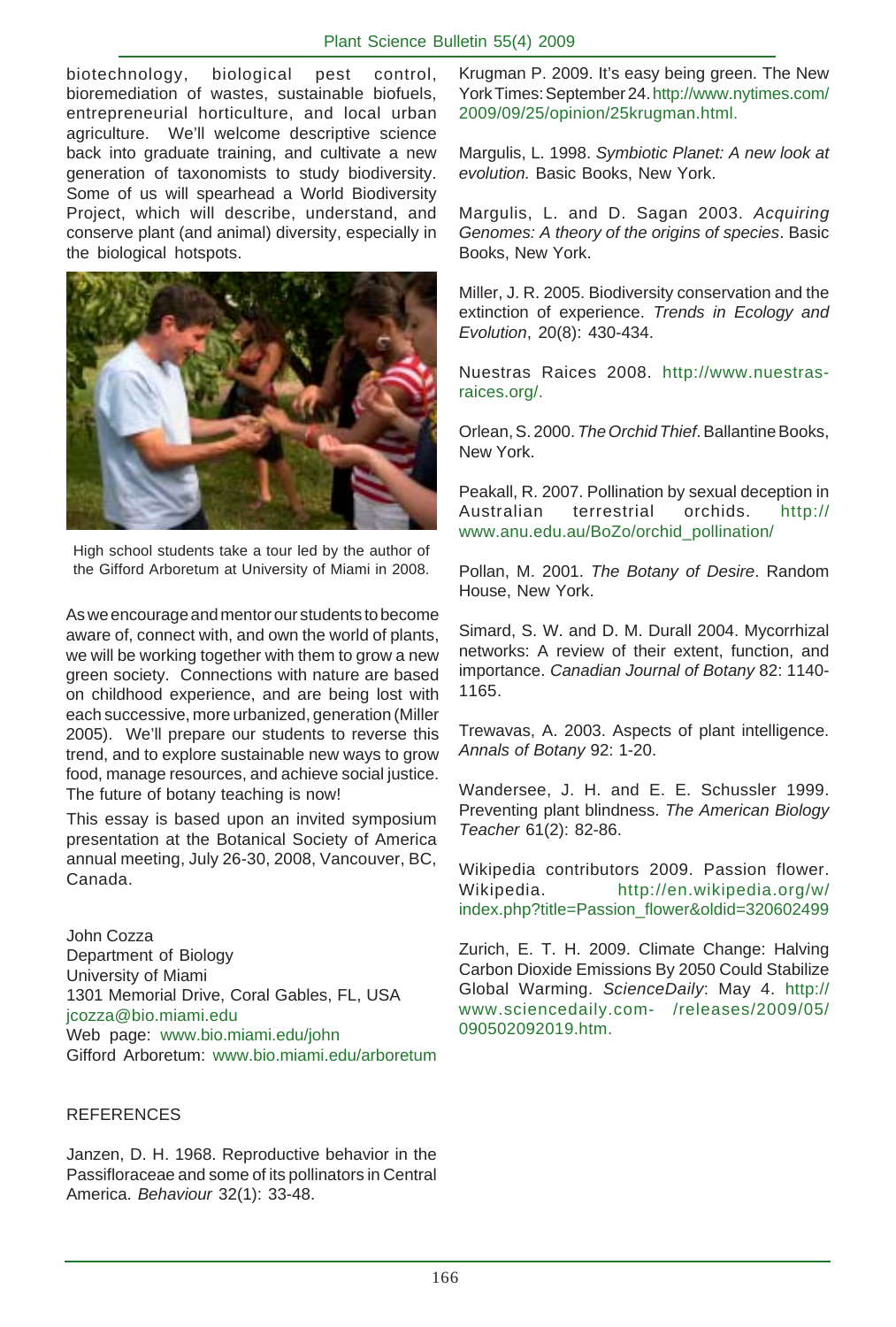## **Books Reviewed**

| <b>Developmental/Structural</b><br>Introduction to Bryophytes. Alain Vanderpooten and Bernard Goffinet. - Root Gorelick167                                                                     |
|------------------------------------------------------------------------------------------------------------------------------------------------------------------------------------------------|
| Pollen and Spores, Applications with Special Emphasis on Aerobiology and Allergy by Shripad N.                                                                                                 |
| <b>Ecological</b><br>Seedling Ecology and Evolution. Leck, Mary Allessio, V. Thomas Parker and Robert L. Simpson (eds)                                                                         |
| <b>Economic Botany</b>                                                                                                                                                                         |
| <b>Genetics</b>                                                                                                                                                                                |
| An Introduction to Plant Breeding. Brown, Jack and Peter Caligari. - Carolyn M. Wetzel171                                                                                                      |
| <b>Systematics</b>                                                                                                                                                                             |
| Orchids and Orchidology in Central America: 500 Years of History. Carlos Ossenbach. - Joseph                                                                                                   |
| Catálogo de las Plantas Vasculares del Cono Sur (Argenitna, Sur de Brasil, Chile, Paraguay y Uruguay).<br>Fernando O. Zuloaga, Osvaldo Morrone y Manuel J. Belgrano, eds - Marcel Rejmánek,174 |
|                                                                                                                                                                                                |
| Tropical Plants of Costa Rica: A guide to native and exotic flora. Willow Zuchowski. - Joseph E.                                                                                               |
| Wildflowers of Wisconsin and the Great Lakes Region. Black, Merel R. and Emmet J. Judziewicz. - Sean                                                                                           |

**Introduction to Bryophytes**. Alain Vanderpooten and Bernard Goffinet. 2009. ISBN13: 9780521700733. (hardcover US\$129.95; paperback US\$52.95) pp. 303. Cambridge University Press.

The very appropriately titled "Introduction to Bryophytes" is a delightful book. It is both accessible and broad. The authors dance from topic to topic with aplomb. They start with the basics of ecology and evolution, including a definition bryophytes. They then spend three chapters describing the anatomy, morphology, and life history of each of the three lineages, mosses, liverworts, and hornworts. Although I am an organismal biologist, I especially enjoyed the rich detail in these three chapters. The details on various water conducting tissues alone make this book worthwhile. The latter half of the book is ecological, starting from large scale (biogeography), working down to the details of physiological ecology, and then deftly finishing with human impacts on bryophytes. Anyone with even a passing knowledge of plant biology, even if it is just based on angiosperms, will be able to quickly read and learn a lot from this volume.

The scope of this book means that information occasionally occurs in odd, albeit appropriate, places. For example, discussion of how far sperm move from male to female organs is included in the chapter on biogeography! This makes sense insofar as we are only told how far male and female plants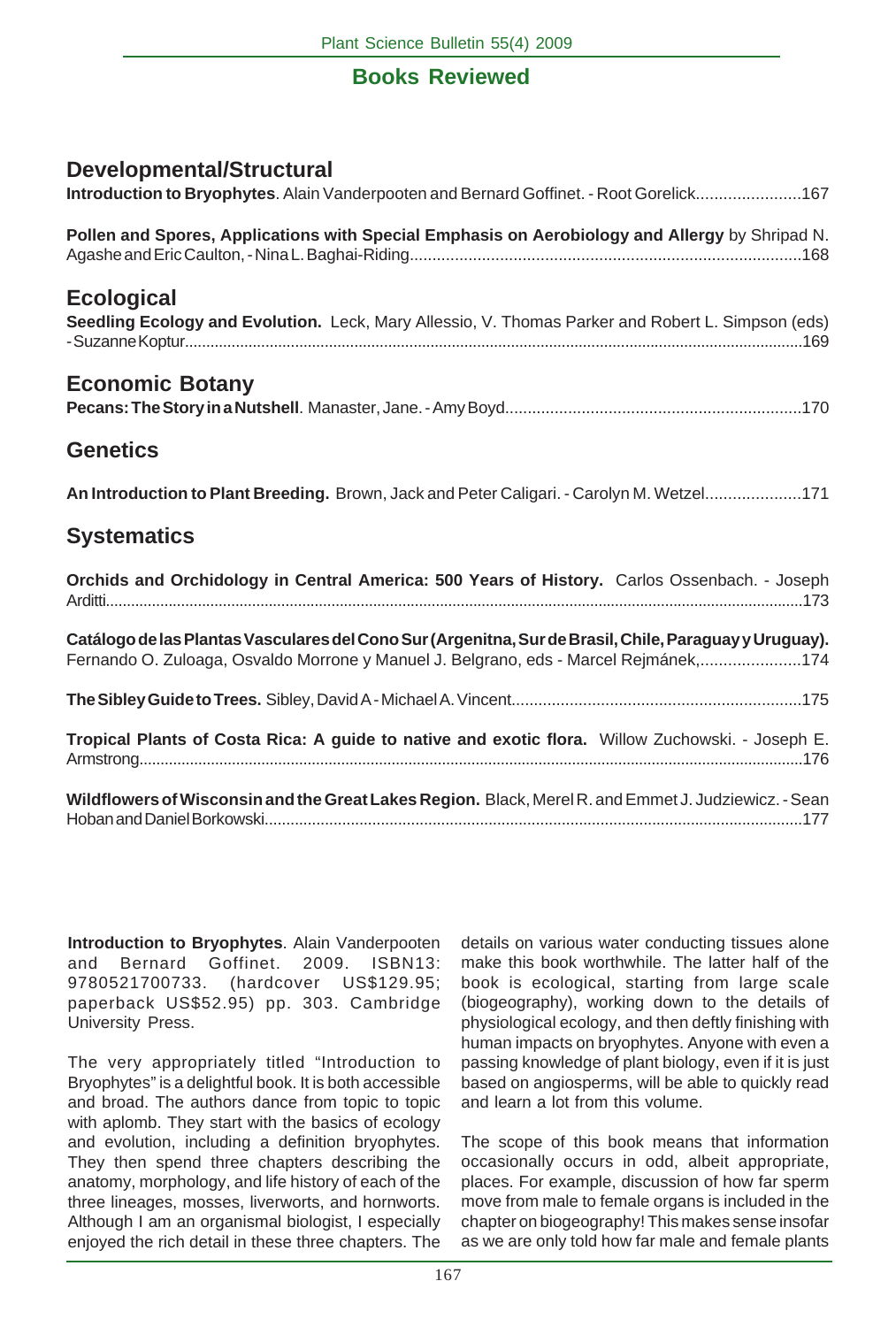are separated from one another, not how the sperm traveled these distance (up to 3.8 metres in the giant moss *Dawsonia superba*). Did the sperm simply float downhill through rivulets or films of water?

An understated leitmotif of the book is that bryophytes are different from other plants. We cannot predict bryophyte diversity from diversity of other plants, nor vice versa. We cannot predict function from form based on tracheophyte anatomy. While this is not surprising, Vanderpooten and Goffinet are justified in continually gently reminding us of this important lesson.

This book contains many references, including several from 2009. It contains a decent index. It contains a wide array of figures. The only production issue is with the colour photos, which are included as a centerfold, and also included as duplicate monochrome images that are well integrated throughout the text. The problem is that the colour versions lack captions even though there was adequate space to duplicate the captions in the centerfold. Being overly picky, while there was a colour photo of the heterotrophic liverwort *Cryptothallus* (*Aneura*) *mirabilis*, but I was also hoping for a photo of the heterotrophic moss *Hedwigia microcyathea*.

There were some surprises. A few bryophytes can live and grow in extreme environments, such as hyperacidity, e.g. the liverwort *Jungermannia vulcanicola* at pH 1.9. The authors cite a report of a moss (*Hyloconium splendens*) that did well after being watered for two years with pH 2.5 solution. However, their non-chalance that these treated plants had only two-thirds the chlorophyll of controls was a shock. I would have expected much greater loss of chlorophyll. I was also shocked by the authors' non-chalance at neoteny in mosses, especially since heterochrony is so often (erroneously) believed to not occur in plants.

There is also some orthodoxy here. The authors accept, without explanation, that things that look like a pair of non-closeable guard cells form a stomata on the sporophyte of hornworts, but form something that is not a stomata (instead, a mucilage cleft) on the gametophyte of the same plant. Is this only to bolster our prejudice that stomata or homologous structures are complex enough to only be found in diploid tissue?

While bryologists may find this book a bit skimpy on detail, Vanderpooten and Goffinet have indeed given non-specialist a wonderful introduction to these extraordinary plants.

– Root Gorelick, Department of Biology, Carleton University, Ottawa, ON Canada K1S 5B6

**Pollen and Spores, Applications with Special Emphasis on Aerobiology and Allergy** by Shripad N. Agashe and Eric Caulton, 2009, ISBN 978-1- 57808-532-3, 400 pages, (hardcover US \$109.00), Science Publishers, Enfield, New Hampshire, USA.

To non-scientists, pollen is considered to be ubiquitous, fine, dust that is produced by weeds, trees, and grasses They are usually unaware of the varied morphology of pollen and spores, and their usefulness to forensic science, agriculture, plant evolution and many other disciplines. Throughout much of the 20<sup>th</sup> century, palynology (the study of extant and fossil pollen and spores) was used extensively by oil and coal companies for biostratigraphy, but with cutbacks in the exploration industry in the 1980's this subdiscipline has substantially diminished. Palynology continues to contribute today to such diverse fields as plant systematics and evolution, forensics, agriculture and allergy medicine.

Shripad Agashe and Eric Caulton's book entitled "Pollen and Spores, Applications with Special Emphasis on Aerobiology and Allergy" emphasizes two major aspects of palynology: spore and pollen morphology and procedures for preparation, and practical applications. Major emphasis is given to palynologically important plants from India and Europe, although some attention is given to plant species from Australia and the United States.

The book begins with two introductory chapters addressing the early history of pollen studies, such as the artificial pollination of date palms by ancient Assyrians around 4000 B.C. Wodehouse's book on 'Pollen Grains' that discusses developments in palynology throughout the  $13<sup>th</sup> - 20<sup>th</sup>$  centuries, and Gunner Erdmann's contributions regarding pollen morphology in the  $20<sup>th</sup>$  century. This information helps to provide an overview regarding the development of palynology.

Chapters three through ten provide a basic overview of palynology, such as pollen morphology, development and physiology, and techniques for processing modern and fossil pollen. Particularly informative subsections are devoted to the shape and size classes of pollen grains, exine sculpture, techniques for preparing modern pollen and spores for microscopic analysis, step-by-step guides of recovering fossil palynomorphs from peat, lignite, coal, and methods of determining pollen viability. Detailed drawings labeling distal and proximal views of spores and angiosperm and gymnosperm pollen are especially helpful. Terms for exine sculpture elements also are well defined.-The emphasis in these chapters and throughout this book is on spores and pollen of land plants, rather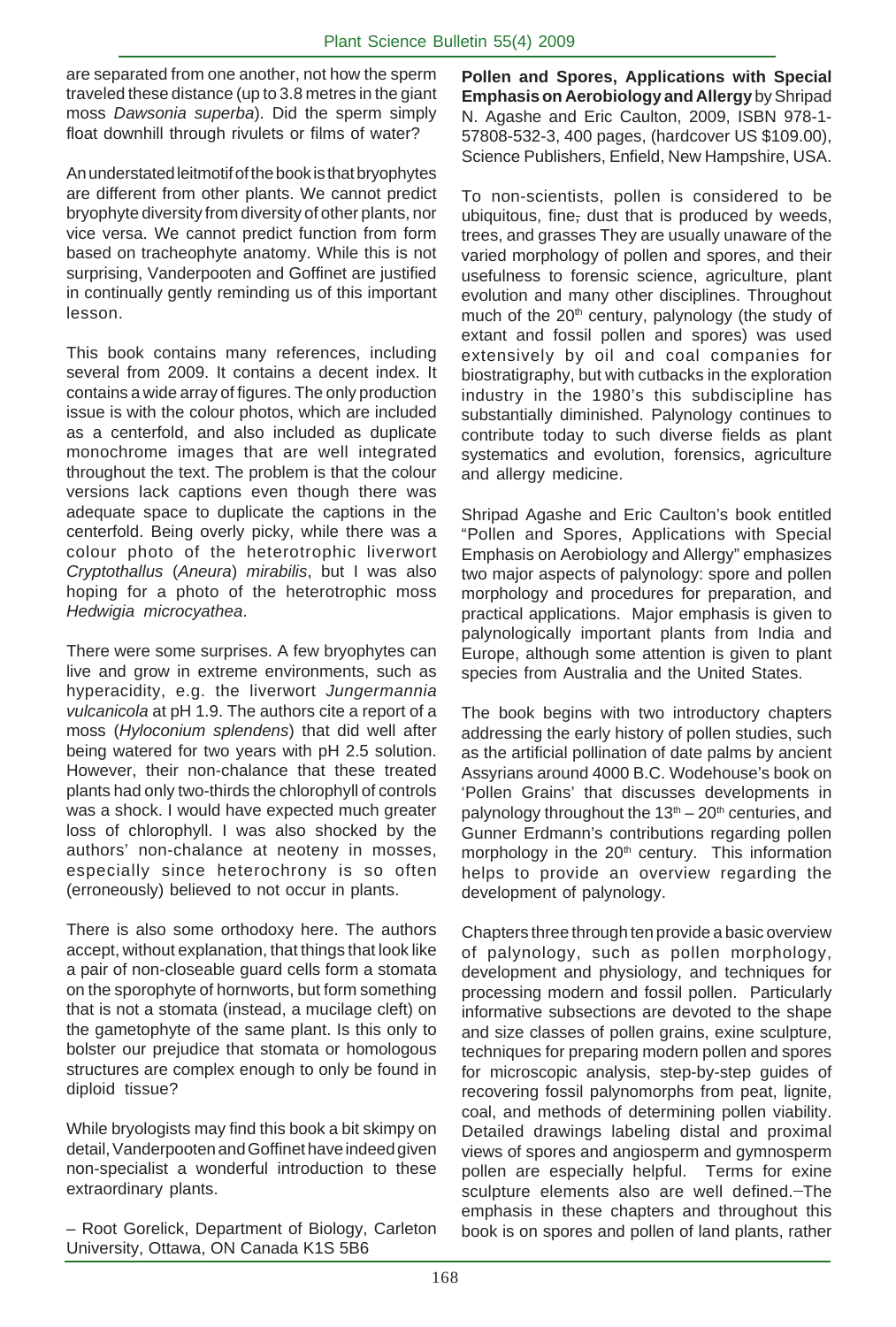than the broader scope of traditional palynology that includes any microscope organic walled organism.

Chapters 11-21 illustrate the value of pollen studies to agriculture, horticulture, forensic science, honey production, paleoecology, taxonomy, plant evolution and meteorology. Seven chapters are devoted exclusively to aerobiology and allergies caused by mold spores and pollen. These chapters include the contributions from 19<sup>th</sup> and 20<sup>th</sup> century aerobiologists, the design, advantage and disadvantages of various gravitational settling sampling devices, pollen/spore calendars from India, Taiwan, Australia, North America and Europe, and source plants (ragweed, grasses, and birch) of common allergens. The authors describe how weather patterns, geographical location, latitude, elevation, and heredity affect the severity of asthma and other respiratory problems, and note that pollen allergies have been recorded in horses, dogs and other mammals. They show how pollen production is controlled by duration of flowering, mechanisms of liberation and dispersal, pollen size, time of release, and other physiological factors. For example, higher rates of *Ailanthus excelsa* occurred from 4 pm to 10 am with a peak at 6 pm that coincides with the activity of honeybees (*Apis cerana indica*). In comparison, *Cyperus rotundus* releases pollen from  $4 - 6$  am with a peak at 5 am, but its pollen may remain in the atmosphere for many hours.

Chapter 12 is devoted to melissopalynology (the study of pollen in honey) and is especially interesting. Attention is given to how honey is made, what makes honey an energy and nutritious food source, quantity and quality of pollen for maximum honey production, determining geographical origin of honey samples, and pollination management strategies. The shortage of honeybees to pollinate essential agricultural crops (almonds, strawberries, blueberries), throughout the United States and why honey is a regarded as a medicinal food also are discussed. For example, the authors note that honey contains over 25 assorted sugars each one having a different function in human metabolism as well as an abundance of amino acids, and enzymes. They cite authorities who have claimed medicinal properties for honey, such as to promote healing, slow down cell aging, and alleviating menstrual pain.

This book will be useful to upper division undergraduate, graduate and post-doctorate students and research scientists who want to gain an understanding of applied palynology, as well as for educators. For example, I intend to explain and utilize some of the gravitational sampling devices discussed in this book in forthcoming environmental

science classes, and will likely utilize some of the described techniques in my research. Excellent drawings, tables and maps are provided throughout these chapters. Color and SEM photographs also are used to show pollen morphology and plant features of *Ambrosia* (ragweed) an invasive plant from North America that is becoming a nuisance in Europe. This book is not without flaws; for example, there are a few misspelled words throughout the book, as well as taxonomic errors. For example, on page 89 *Anthoceros* (a hornwort) is misidentified as a liverwort. Some of the references cited in the book are rather dated (prior to 1960), although references within the last five years are also provided. Overall, this is a book I would recommend.

-Dr. Nina L. Baghai-Riding, Delta State University

**Seedling Ecology and Evolution.** Leck, Mary Allessio, V. Thomas Parker and Robert L. Simpson (eds) 2008. ISBN 97-0-521-69466-7 (Paper US\$70.00) 514 pp. Cambridge University Press, 32 Avenue of the Americas, New York, NY 10013.

For most humans, baby animals elicit warm feelings and happiness, even when their parents are quite ferocious, scary, or ugly. Baby plants don't usually cause the same responses; more often, we are amazed at how different they look from the adult plant , and the difference in size between the seed, seedling, and the adult. Many botanists and gardeners who cultivate plants from their seeds feel some excitement when the seeds germinate, and pleasure when the seedlings grow into juvenile plants, but we are admittedly a select group. Most people, however, rely on plants making it through the seedling stage to grow and provide whatever crop, product, study object, or ecosystem service is expected; all of us, therefore, will find much of interest in this excellent book.

The three editors of this multi-authored volume, all expert in wetlands and a variety of other topics, contribute chapters themselves that introduce and the tie together the many other contributed chapters. Starting with the more autecological aspects of seedling biology, then establishing the morphological, taxonomic, and physiological foundations, the chapters build to many considerations of ecology at the population and community levels. The last part of the book has several chapters dealing with applications, invasions, disturbances, and restorations.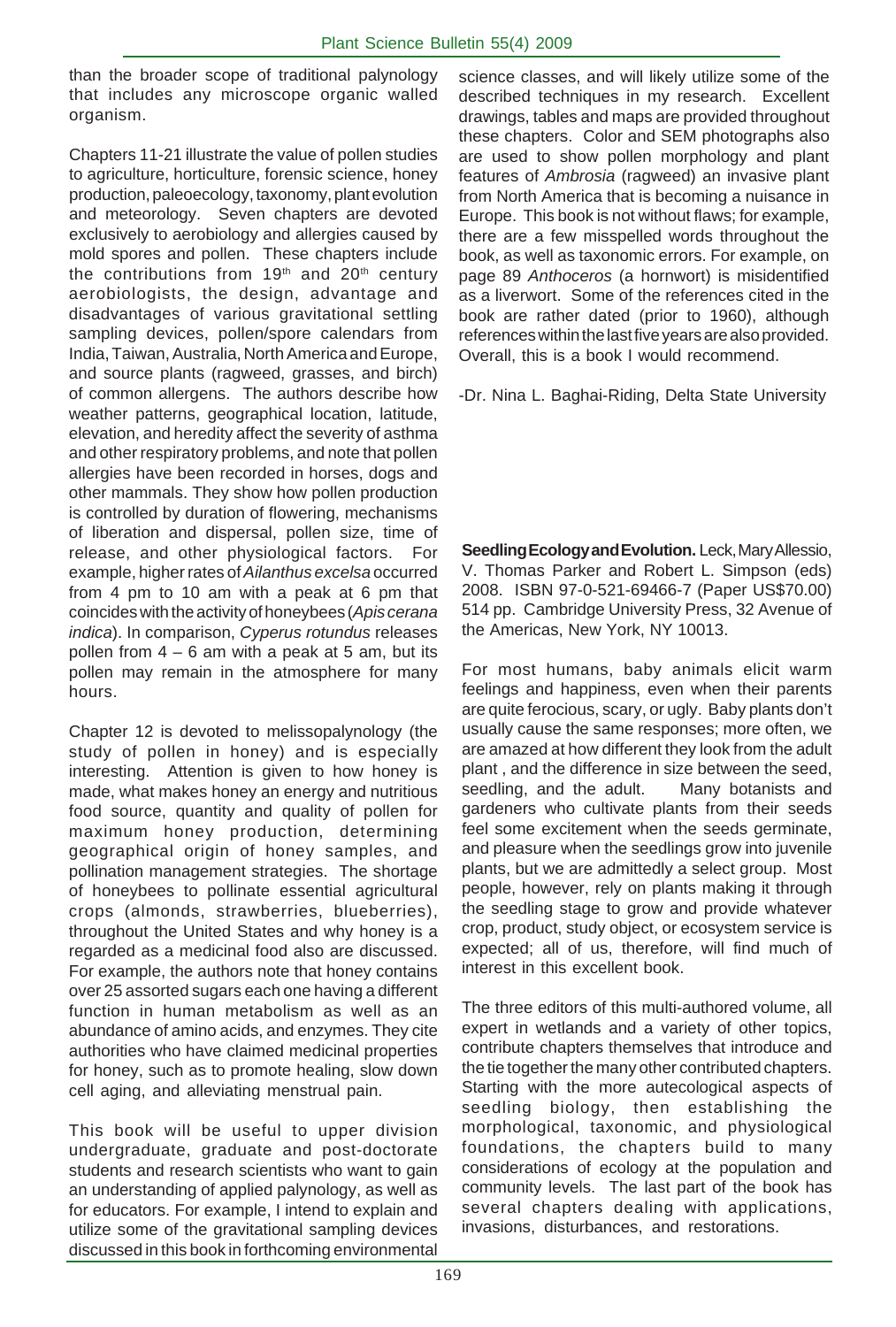Seedlings are small and vulnerable, and influenced by many factors that affect their establishment and growth. The introductory chapter gives us a short seedling primer, where the parts and their functions of the typical seedling types are outlined. The editors/authors also point out that seedlings are but one part of the plant life cycle, but essential to the continuity of the species. They introduce the concepts of filters and safe sites, topics elaborated by other authors later in the book.

The natural history of seedlings (Leck and Outred) sets the stage for subsequent chapters on seedlings in stressful environments and specialized seedling strategies. The latter chapter (by Whigham et al.) explores some very interesting groups of seedling plants (including orchids, parasites, carnivorous plants). Mostly a review of published works, there is a temperate bias.

The next section begins with a fascinating chapter on embryo morphology and seedling evolution, in which Niklas considers all seed plant groups and their spore-producing forebears (all embryophytes, or land plants). Cotyledons went from absorptive to storage organs. There was a trend from exoscopic to endoscopic embryogeny, with bryophytes, sphenophytes, and some ferns having exoscopic embryogeny, other ferns, all leptosporangiate ferns, and seed plants having endoscopic embryogeny. Farnsworth provides insight into the influences of phytohormones on seedlings; Kitajima and Myers consider the ecophysiology of seedlings, considering patterns associated with opportunistic vs. conservative carbon allocation strategies. They point out that phenotypic plasticity is under genetic control, and that seedlings of 'gap' species show more plasticity than seedlings of late successional species. Horton and van de Heijden examine the role of symbioses in seedling establishment and survival, especially mycorrhizal fungi. This chapter has some very nice figures with photos of both kinds of mycorrhizae, in nicely labeled diagrams.

The next section of the book (Life History Implications) begins with a chapter by Moles and Leishman in which strategies and trade-offs are reviewed. My two favorite chapters of the book are in this section (my ecological bias).

In the first of these, Eriksson and Ehrlen discuss seedling recruitment and population ecology, reminding us that "a stable population is maintained if one reproductive individual is replaced, on average, by one successfully recruited offspring". With this in mind, life span should correlate with the rate of seedling recruitment; short-lived plants should have greater recruitment rates than longer-lived ones. They consider various causes of mortality: herbivores, pathogens, drought, and competition. They weigh the importance of microsite (safe site) limitation versus seed limitation.

The next chapter (by Keeley and van Mantgem) focuses on seedling communities, in the modern light of community assembly rules (restrictions based on the presence/abundance of other species, not simply species-specific responses to the environment). The null model, that taxa assort at random, is not valid if there are significant environmental filters (such as soil type variation, low phosphorous content, fire, distance from coast) that lead to non-random combinations of recruitment patterns. In another chapter, Kollmann considers functional groups in spatial variation in seedling emergence and establishment.

The last contributed section examines applications in invasion biology, anthropogenic habitat degradation, and restoration ecology. Hyatt writes that seedling ecology may not be too important in invasive species, but these invasive species may have negative effects on native seedlings. Baken considers seedlings in restoration of dryland systems, and Dalling and Burslem discuss seedling responses to human disturbance in tropical forests. Galatowitsch considers the pros and cons of using juvenile versus adult stock in ecosystem restoration. Creating safe sites to promote seedling establishment is a key to success, keeping in mind interactions with microbes and herbivores.

The final chapter by the editors puts the seedling into an ecological and evolutionary context, tying it all up nicely. The extensive references (108 pages!) serve to aid readers in following up on topics of interest, and the index is very useful as well, with taxa, concepts, and catchwords for locating items encountered but mislaid.

It is inevitable in an edited, multi-authored work that there is some redundancy of topics. But overall, this is an appealing, interesting, and useful book. My graduate students and I have all found information of use in our various research projects, and I have learned some new things to enhance my teaching in Plant Ecology next spring, both lecture and lab class activities. I recommend this book enthusiastically and predict it will be well received by both general and specialized audiences.

-Suzanne Koptur, PhD, Florida International **University**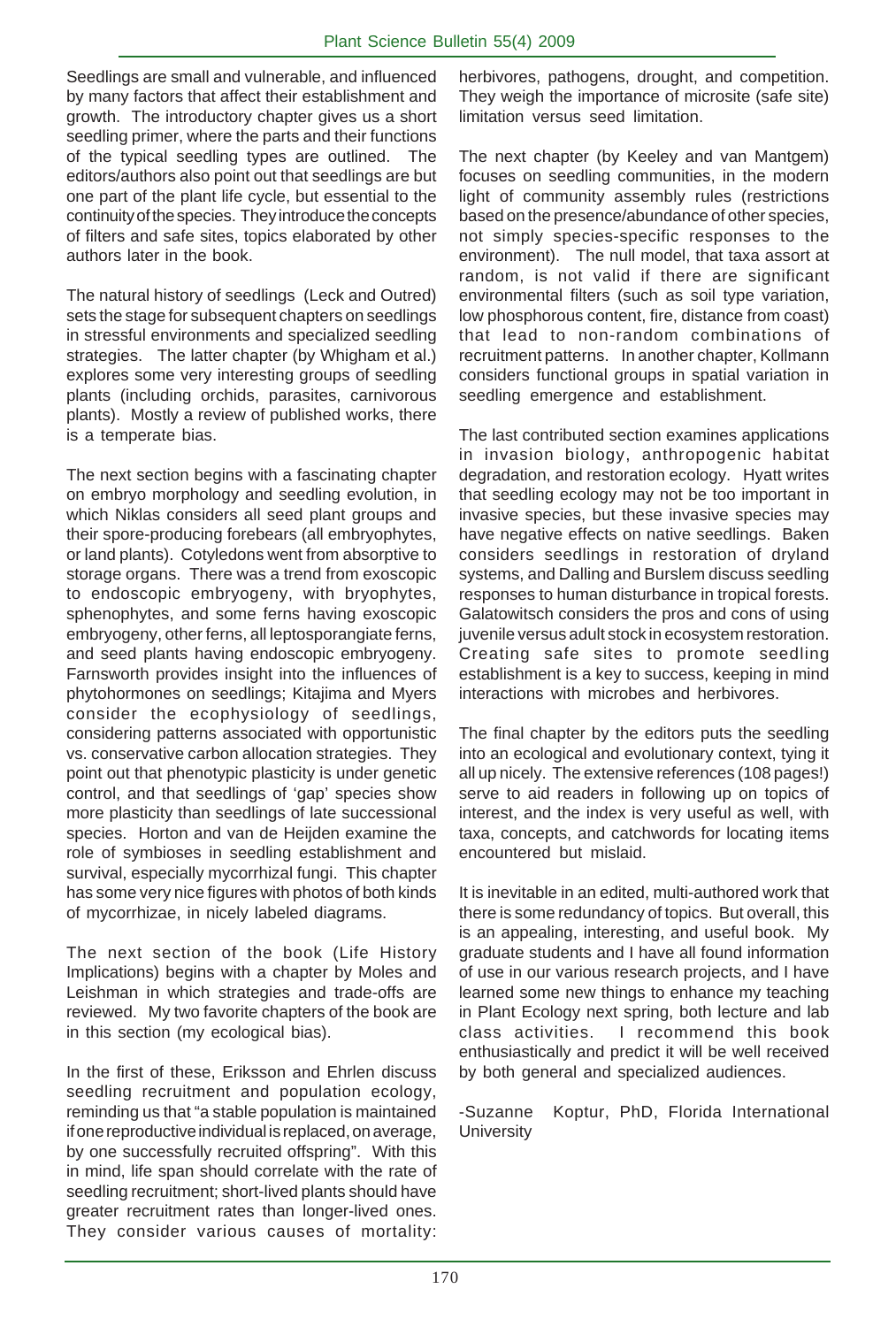**Pecans: The Story in a Nutshell**. Manaster, Jane. I2008 SBN 978-0-89672-640-6 (104 pages, Paper, \$19.95) Texas Tech University Press.

As Americans prepare for Thanksgiving meals featuring native foods such as turkey, cranberries, and corn, the time is ripe for exploring one of our best native nuts, the pecan. *Pecan: The Story in a Nutshell* is a charming little book presenting an interdisciplinary, albeit agriculture-focused, look at this fruit native to river bottoms along the Mississippi and throughout eastern Texas.

This very readable account includes information on the pecan's range, botanical niche, agricultural history, ecology and nutrition. Manaster begins with the etymology of the word "pecan", including the cultural variations in its pronunciation. She discusses the historical and current range of the species, including both native and planted trees, stretching from the coast of South Carolina and Florida west to Arizona and California, south into Mexico and north along the Mississippi into Illinois and Iowa.

The chapter entitled "Botanical Niche" discusses the evolutionary history of the species and its hickory ancestors, and includes accounts of its botanical nomenclature. Manaster describes the bark, leaves and fruits of the pecan (leaving her description of the flowers, inflorescences and breeding system for the chapter on cultivation), and includes information about habitat and environmental needs and how they impact crop production.

I found the chapter on "History" to be one of the most engaging parts of this book. Manaster has clearly done extensive research on historical accounts of the pecan and shares it with us here, from Native American uses, through European exploration and accounts from botanists such as Michaux and Bartram, to early cultivation efforts. She follows this chapter with an even more detailed account of the history of pecan cultivation and breeding throughout the southern United States, which is then followed by more specific information about the history of pecan cultivation in the state of Texas.

The chapter entitled "Orchards" then takes us up to the present, describing more about the ecological needs of pecan trees and how they are met agriculturally in orchards from Florida to Arizona. This includes information about site selection, choosing protandrous and protogynous varieties, diseases, and methods of harvest. This is followed by a chapter about threats from animal predation and methods of control.

Manaster then returns to the historic account with a chapter on the pecan industry, touching on the economics, trade history, advances in processing (shelling) and refrigeration, as well as labor history. In the final part of the book, she covers nutritional content of the nuts and shares recipes for classic pecan delicacies such as pralines and pecan pie.

In summary, this quick read is enjoyable, full of interesting historical anecdotes and photos alongside details of cultivar development. It is not technical enough to serve as a cultivation reference for orchard growers, but instead presents a breadth of knowledge about this beloved American crop and its history for a wide audience.

—Amy Boyd, Dept. of Biology, Warren Wilson College, Asheville, NC



**An Introduction to Plant Breeding.** Brown, Jack and Peter Caligari. 2008. ISBN 978-1-4051-3344- 9 (Paper US\$80.00) 209 pp. Blackwell Publishing, 2121 State Avenue, Ames, Iowa 50014-8300.

Plant (and animal) breeders must address many challenges to ensure a stable human food supply: increasing population size, climate change, limited freshwater supply, ecological degradation, constantly evolving pests and pathogens, and nutritional value (Levine 2009, Evanson and Gollin 2003). To do so, current and future plant scientists need a strong grounding in evolution, botany, genetics, pathology, statistics, molecular biology, management, and nutritional science. The authors of "Plant Breeding" have written an admirable text that touches on all of these topics but focuses on genetics and statistical analysis. In spite of several flaws, this useful and enlightening book will help train plant scientists to engage with practical concerns such as selection, heritability, and experimental design.

The first two chapters provide a crash course in evolution, history of agriculture, and basic plant reproductive biology. A thorough understanding of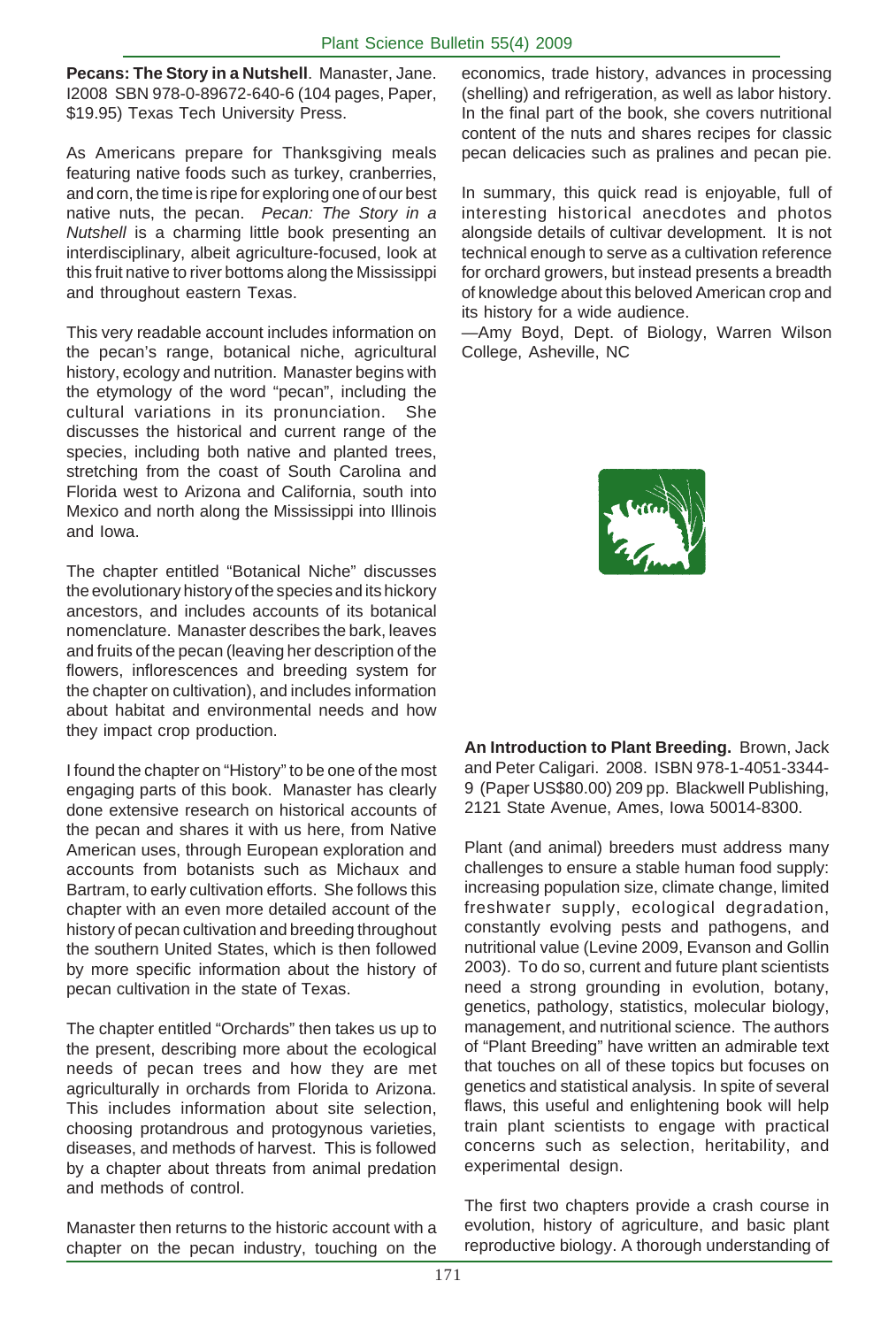the text, particularly plant reproductive biology, and beginners should spend substantial time here. The third chapter introduces objectives of a breeding program, such as usable yield, end-use quality, and pest resistance. The core of the book falls within chapters 4 through 7, which cover breeding schemes, genetics, predictions, and selection. This includes fundamentals of plant genetics, (selfing, heterosis, quantitative traits) while also addressing decisions a plant breeder must make, such as predicting the outcome of a cross or choosing the parent plants to retain during each stage of selection. The final two chapters are an assortment of topics and alternative techniques in plant breeding (such as induced mutation, interspecific hybridization, and molecular markers) as well as considerations for putting theory into practice (such as experimental design and data collection). Throughout the book, the reader is treated very well in terms of topic selection, as chapters lead intuitively from one to the next, i.e. genetics before predicting inheritance of traits, and inheritance before methods of selection.

The chapters on genetics (Chapter 5) and selection (Chapter 7) are especially valuable, and could serve as supplementary readings for a more general course in plant science or genetics. The authors provide a challenging yet accessible introduction to segregation, linkage, pleiotropy, epistasis, and tetraploid inheritance. Further, the reader can work through several detailed practice problems for appropriate statistical procedures, beginning with Chi-square and advancing to Griffing's analyses of combining ability. Equal attention and care are given to selection indices, gene *x* environment interactions, quantitative genetics, error, crossing design, and decisions during successive stages of selection. Several techniques are described in detail, such as the Scottish Crop Research Institute scheme for breeding potatoes (pp 54-55) and a challenging program of developing multiple desired characters in wheat (pp 127- 128). Helpfully, the authors frequently give practical advice, provide instructions for interpreting results of statistical tests, and summarize the techniques introduced. Topics are discussed in a manner that is thorough enough for a beginner to absorb (albeit with a bit of page-flipping), and also presents possibilities for the more advanced reader.

Unfortunately, while strong in the aforementioned areas, "Plant Breeding" warrants some criticism. The authors never make use of side boxes or case studies set apart from the main text, which would be of interest to many readers. An excellent model for an interesting side box would be Stokstad (2009), an article on Norman Bourlag and the development of resistance to wheat stem rust. Readers might these fundamentals is crucial for the remainder of also benefit from chapter-length case studies organized by crop, as in *Breeding Field Crops* (Sleper 2006), which provides separate chapters each for potato, sugarcane, sorghum, and others. Further, there is only minimal attention given to the roles of whole genome sequences and DNA fingerprinting in modern plant breeding. This last omission is especially surprising considering the authors advanced treatment of genetic theory.

A more pressing issue for at least some readers is that there are fewer than ten citations in over 200 pages of text, and there are no lists of relevant literature for future readings. For most uses of this book, from a practical handbook to classroom training, some list of references will help the reader to explore a topic in greater detail. It is also confusing that the authors include a conclusion section for the first few chapters but not for later chapters. Most readers would appreciate a summary of the techniques learned, their applicability, and future prospects. Lastly, lack of a glossary, while not a fatal flaw, sets this text a step below more complete books.

The weaknesses of "Plant Breeding" may frustrate some readers. However, the content, especially the central chapters, is an excellent source for students of plant genetics and biometry, as well as advanced practitioners. The opportunity to work through statistical procedures is especially informative. Perhaps in later editions the authors will expand their text with more captivating case studies, a list of references, and an exploration of other topics in plant breeding, such as ecology, pathogens, or agribusiness. A very intriguing and relevant additional topic would be how recently developed methods of targeted gene modification (Porteus 2009) will alter plant breeding. With some improvement, "Plant Breeding" could be both an essential introduction and a handy toolkit for all agricultural scientists.

#### References:

Evenson, R. E. & D. Gollin, 2003 Assessing the Impact of the Green Revolution, 1960 to 2000. *Science* **300**, p758- 762.

Levine, A. S. 2009 "Agriculture" Is Not a Dirty Word. *Science* **324**, p1140.

Porteus, M. H. 2009 Plant biotechnology: Zinc fingers on target. *Nature* **459**, p337-338.

Sleper, D. A. 2006 *Breeding Field Crops*. Wiley-Blackwell

Stokstad, E. 2009 The Famine Fighter's Last Battle. *Science* **324**, p710-712.

-Sean Hoban, Department of Biological Sciences, University of Notre Dame.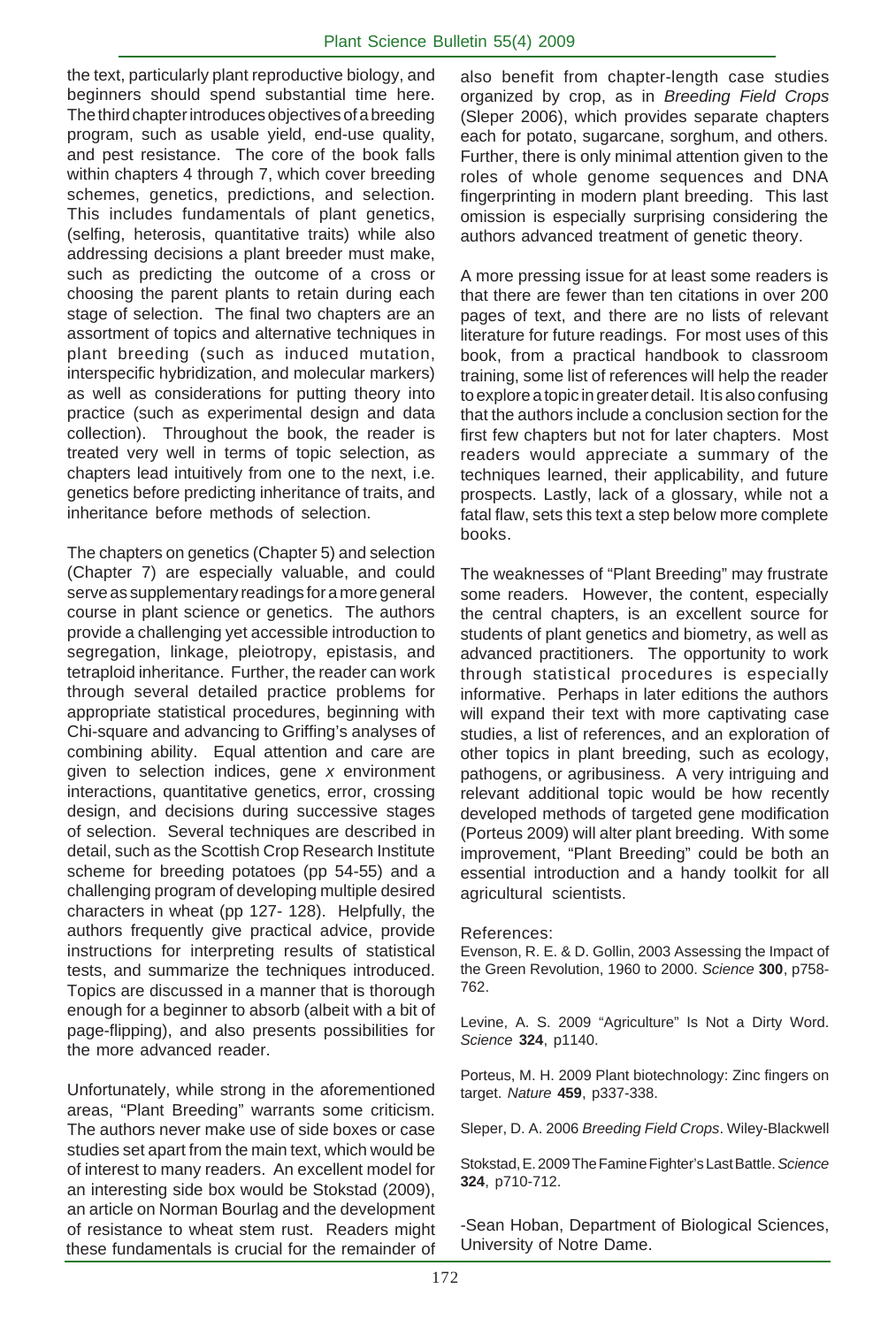**Orchids and Orchidology in Central America: 500 Years of History.** Carlos Ossenbach. 2009. ISSN-1409-3871. Soft-cover, 268 pp. Lankesteria, International Journal on Orchidology,Vol. 9, No. 1- 2, August 2009, University of Costa Rica, San Jose.

It is not uncommon for orchid growers to develop a hobby within a profession or an avocation. Photography, painting, line drawing, book collecting and travel are common choices. A scholarly undertaking like delving into the history of orchids, especially in a manner which leads to publication in a peer reviewed journals, is less common. Carlos Ossenbach, an architect, has been doing just that. His first major contributions in journals (Ossenbach, 2005, 2007) dealt with the subject from pre hispanic times until approximately 1870. That was no easy feat because in its zeal to convert the local population the Catholic Church destroyed many documents. A sad and cruel example is an Auto da Fe in which Diego de Landa (1524-1579), a now infamous Franciscan, destroyed 27 rolls of Mayan codices which according to him were "work of the devil": "Fray Diego de Landa throws into the fire, one after the other, the books of the Mayans. The inquisitor curses Satan, and the fire crackles and devours. Around the incinerator, heretics howl with their heads down. Hung by their feet, flayed with whips, Indians are dowsed with boiling wax as the fire flares and the books snap, as if complaining. Tonight, eight centuries of Mayan literature turn into ashes" because Landa could not read them and described as "work of the devil" (one is reminded of the destruction of ancient statues by the Taliban in Afghanistan some years ago). Still, Ossebach managed to piece together an interesting historical account.

Some of the same history, but in more detail (including the quotes above) is at the start of this volume. The historical narrative proceeds from there chronologically. Ossenbach places orchid history in the broad historical context not only of Central America, but of the entire continent and tells a rich and fascinating story. Without his scholarship, ability to locate and use rare and interesting illustrations, and storytelling gifts, it is hard to even imagine, let alone realize, that the Alamo, the Panama Canal, the California gold rush, the Mexican-American war and an Englishman from Sheffield who settled in Saint Louis (Shaw) all affected orchid history.

Central American orchids are beautiful and fascinating. The individuals who collected and studied them may not be beautiful or even attractive, but they are fascinating and intriguing. They include a individuals such as: George Ure Skinner (1804- 1867), a respected merchant in his day who also collected orchids and corresponded with William Jackson Hooker, the Director of the Royal Botanic Gardens, Kew; Josef Ritter von Rawiez Wascewicz (1812-1866), a Pole who spoke "a mixture of Spanish and Polish" and was "all hair, from his nose downwards;" Benedict Roezl (1824-1884) a Bohemian who was a "passionate mixture of ambition and madness;" Oakes Ames (1874- 1950) who came from "a cultivated and wealthy family in New England," graduated from Harvard and became director of its Botanical Museum; Alphonse Henry Heller (1894-1973), a wealthy American who lived in Nicaragua, and many others.

Ossenbach tells all of their stories, describes their activities, places them in the general historical and economic perspective of the continent and in most cases includes a likeness. He does that in a manner which makes for engrossing and pleasurable reading. His history reads like a novel or a series of vignettes about eccentric and wonderful characters. He leaves out several juicy details which circulate in the orchid community despite questions or at least uncertainties about their veracity, but this only adds dignity to his book and increases his stature as an orchid historian and a scholar (who is a prominent architect in Costa Rica in everyday life).

Ossenbach's history is a double issue of a journal, but in reality it is a book which should be of interest not only to orchid growers, enthusiasts and scientists, but to all those who are interested in the historical perspectives of plant exploration, collecting and shameless exploitation. At about \$26 (the subscription price for a volume of *Lankesteriana*) it is also a bargain

#### Literature Cited

Ossenbach, C. 2005. History of orchids in Central America Part I: From prehispanic times to the independence of the new republics. *Harvard Papers in Botany* 10: 183-226.

Ossenbach, C. 2007. History of Orchids in Central America Part II: The NewRepublics,1821-1870. Selbyana 28: 169-209.

-Joseph Arditti, Professor of Biology Emeritus, University of California, Irvine.

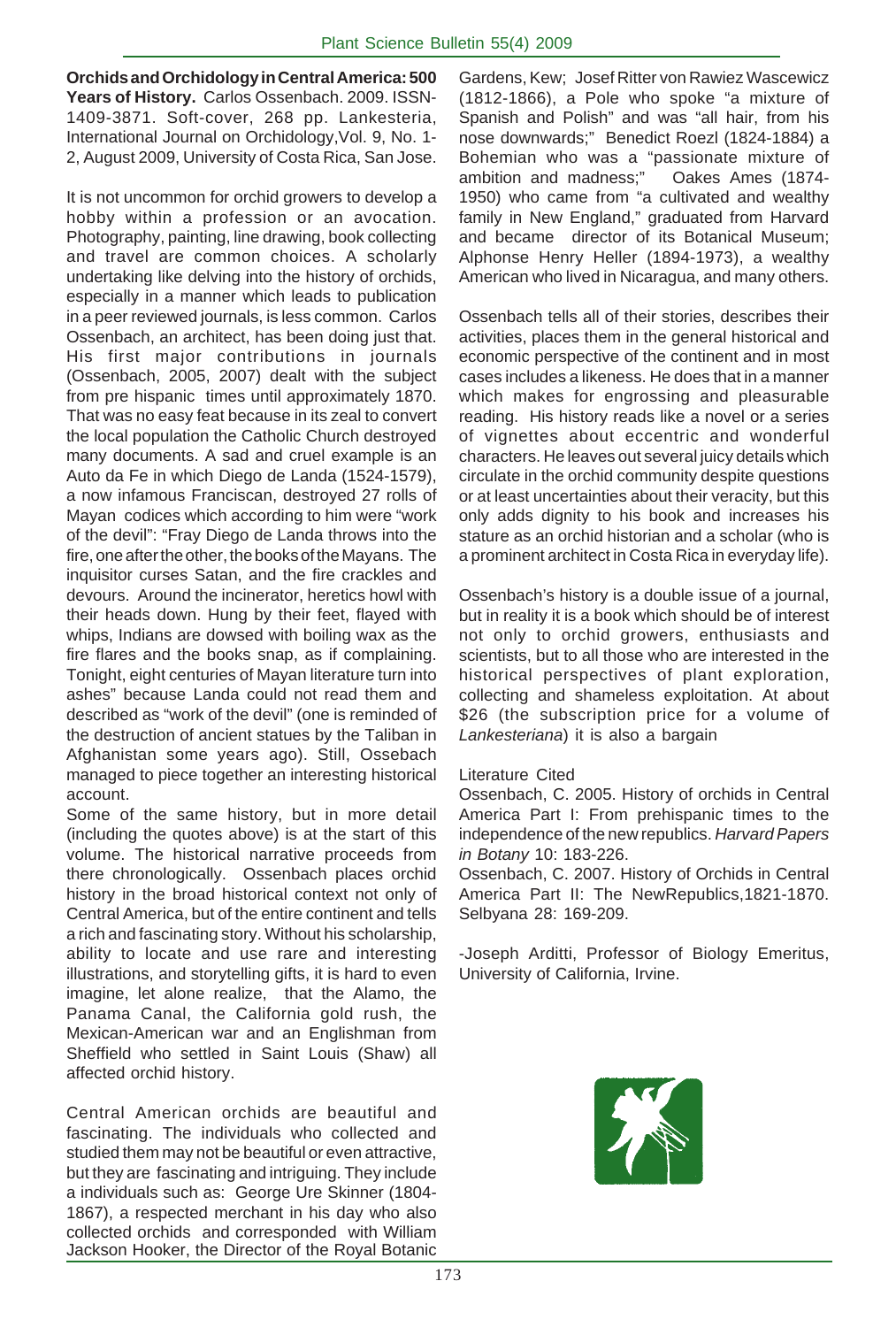**Catálogo de las Plantas Vasculares del Cono Sur (Argenitna, Sur de Brasil, Chile, Paraguay y Uruguay).** Fernando O. Zuloaga, Osvaldo Morrone y Manuel J. Belgrano, eds. 2008. ISBN 978-1- 930723-70-2(hardcover, 3. volumes, US\$375.00). 3348 + xcvi pp., Missouri Botanical Garden Press, St. Louis.

Catalogues and checklists of biota living in particular terrestrial or marine regions represent a backbone for our assessments of the Earth's biodiversity. For South America, we have several catalogues of vascular plants growing in individual states or other, relatively speaking, small areas(e.g., Argentina, Chile, Ecuador, Guiana Shield, Mato Grosso, Peru, Venezuela). Unfortunately, so far we do not have any catalogues for the three extremely species rich staes: Bolivia, Brazil, and Colombia. The catalogue for Bolivia will be available soon (P. M. Jørgensen & al.,in press) but for the other two we will have to wait some time. Now, however, we have a catalogue for the southern part of South America – the Southern Cone. The catalogue under review covers 4,708,617 km<sup>2</sup>, representing about 26% of the surface of the continent. It includes Argentina, Chile, Paraguay, Uruguay, and the three southern states of Brazil south of parallel 22ºS (Paraná, Santa Catarina, Rio Grande do Sul).

Since 2001, this project has been coordinated at the Instituto de Botánica Darwinion, Buenos Aires, in collaboration with the Missouri Botanical Gardens, St. Louis, botanical institutions in all Cono Sur countries, and more than 200 contributors from different centers of botanical research. Execution of this project utilized the database IRIS , that was created and developed in the Instituto de Botánica Darwinion, Buenos Aires. Continuously updated electronic version of the *Catálogo* is now available at: http://www.darwin.edu.ar/Proyectos/ FloraArgentina/FA.asp. It allows for fast search of information about individual species with links to detailed bibliographical references. The Introduction (in both Spanish and English) presents a description of the biogeographical regions in the area and, in nine tables, extensive numerical analyses of the flora.

In three volumes of this catalogue, 17,697 accepted species are listed alphabetically by families (308) and genera (2586), documented with bibliographical citations, references to herbarium specimens, information on their distribution, habit, native status, elevation ranges, and synonymy. More than 42,300 synonyms are treated in this catalogue. There are 7691 endemic species in the Southern Cone (46.3% of native flora). Comparison with two other large areas of the Southern Hemisphere – Australia and Southern Africa

(Namibia, Botswana, South Africa, Swaziland, Lesotho) - puts the species richness of the Cono Sur flora into a broader perspective (Germishuizen & Meyer 2003, Hnatiuk 1990).

|                 | Area $(km^2)$    | Native Naturalized |  |
|-----------------|------------------|--------------------|--|
|                 |                  | Species Species    |  |
| Australia       | 7.617.930 15.638 | 1.952              |  |
| Cono Sur        | 4.708.617 16.599 | 1.098              |  |
| Southern Africa | 2.693.422 20.073 | 882                |  |

Even if flora of Australia may be in fact by 15% richer, it is clear that, considering differences in areas, species richness of the Southern Cone is intermediate between Australia and Southern Africa.

The *Catálogo de las Plantas Vasculares del Cono Sur* is a monumental achievement. It will be an irreplaceable source of information for all botanists working in South America.

– Marcel Rejmánek, Department of Evolution and Ecology, University of California, Davis, CA 95616.

#### Literature Cited

Germishuizen, G. & N.L. Meyer, eds. 2003. Plants of Southern Africa: An Annotated Checklist. National Botanical Institute, Pretoria.

Hnatiuk, R.J. 1990. Census of Australian Vascular Plants. Australian Government Publishing Service, Canberra.

Jørgensen, P.M. et al., eds., *in press*. Catálogo de las Plantas Vasculares de Bolivia. Missouri Botanical Garden Press, St. Louis.



**"Botany I rank with the most valuable sciences" -Thomas Jefferson**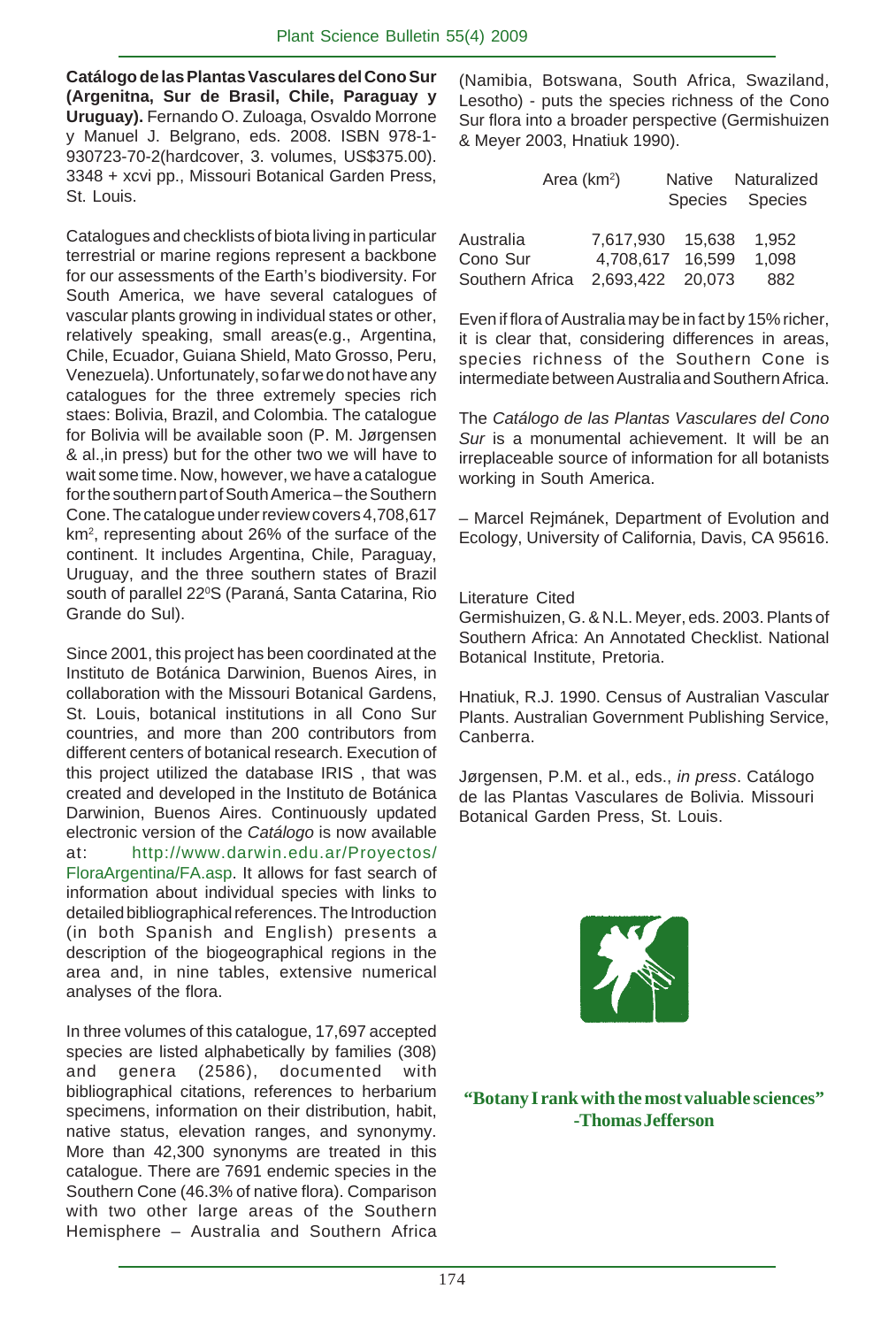**The Sibley Guide to Trees.** Sibley, David A. 2009. ISBN 978-0-375-41519-7 (Flexibound, US\$39.95) 426 pp. Alfred A. Knopf, New York, NY.

I am only a casual bird-watcher, but among those bird guides I do possess, most are written by David Sibley. I have used them happily (and I might even say, successfully) to identify birds when I am outand-about doing my botanical pursuits. So it was with great anticipation that I awaited the publication of Sibley's tree guide. I cannot say I am disappointed.

*The Sibley Guide to Trees* is a relatively small volume, measuring 25 X 16 cm, a good size to carry in a backpack in the field. It contains illustrations and/or descriptions of most native and naturalized species of trees in North America, and many commonly (and some less-commonly) cultivated tree species; over 600 species are discussed to varying degrees in the text, and there are over 4100 illustrations in the volume. The book begins with about 30 pages of introductory material, covering such topics as making observations, recognizing patterns, understanding cultivated trees and their potential impact on ecosystems, and valuing taxonomy as a science. Following this, Sibley discusses taxonomic hierarchies of plants, how his maps are constructed, and conservation issues. His introduction concludes with a thorough overview of a wide range of morphological characteristics that are used in the identification of trees, many of which are illustrated. The remainder of the volume is coverage of tree species, arranged by families. Families in the guide are arranged phylogenetically, beginning with gymnosperms, followed by the monocots (palms, *Yucca*), and then the "dicots". The dicots follow in a more-or-less APG arrangement, beginning with Lauraceae and ending up with Adoxaceae. Nomenclature used throughout is mostly up-to-date, and common names are given for all species. There is a checklist *a la* a birder's life list toward the end of the volume, followed by a complete species index.

Species coverage in this book is quite thorough. For example, all 8 species of *Magnolia* included in the FNA treatment for the genus are covered in Sibley's book, as are two commonly cultivated species. Among the oaks (*Quercus* spp.), of the 90 species covered in the FNA treatment (some of which are shrubs), 68 native and 8 cultivated species are treated by Sibley. Some less common species which I might consider trees are excluded, such as *Jacquinia* (Theophrastaceae), but these tend to be species of very restricted range. Discussion of species that escape is good, as exemplified by the coverage of *Acer ginnala*, *Eucommia ulmoides, Pyrus calleryana,* and *Tetradium daniellii*, all of which are species I see escaping in the eastern

United States. Some genera are not as completely covered, such as *Crataegus* and cultivated crabapples.

Descriptions are given for most species, and are generally very good. The usual descriptive characters are given, including whether the species is deciduous or evergreen, something about its size, and some traits that can be used to distinguish among similar species. Characters of flowers, fruits, bark, and twigs are often included, and subspecific taxa are sometimes distinguished. Most species are given a page or half-page, with less common or more restricted species given less. Illustrations and maps are included for most species. In some groups, distinctive characters (such as circular stipule scars in Magnoliaceae) are not mentioned. The treatment of *Fraxinus* omits some good traits to distinguish some of the species, such as petiole scar shape or branching patterns. But, overall, the descriptions are quite useful.

Since many are already aware of Sibley's bird illustrations, the quality of the illustrations in this volume should be discussed. Generally, color illustrations are given for leaves, flowers, fruits, twigs, and sometimes bark or habit. The illustrations are fairly small, and some characters can be difficult to see, but, by and large, the illustrations are of good quality and show essential characteristics necessary for identification. They are often augmented by descriptive phrases that accentuate a given, sometimes definitive or helpful, trait. Considering the difficulties that might present themselves when painting bark, for example, the pictures are very good, and for the most part very useful. In my opinion, they do not live up to the quality of his bird paintings (those birds are just so gaudy!), but are none the less quite effective. Great pains appear to have been taken to show colors and surface features on what could have been presented as plain green leaves.

Distribution maps are provided for many of the species in the book. These appear to have been carefully researched, and give a very good approximation of the distributions of many of the species. Those for some species, however, do not adequately represent the range of the species, such as the map given for *Pinus sylvestris*, which would lead the reader to believe that the species is not known from the western US or Canada.

I can find very little to criticize in this nice volume. There is the occasional nomenclatural point with which to disagree, or map with which to argue, or a branch put in upside-down, but beyond that, I can find little of substance that should be corrected. The one major, glaring omission, in my opinion, is the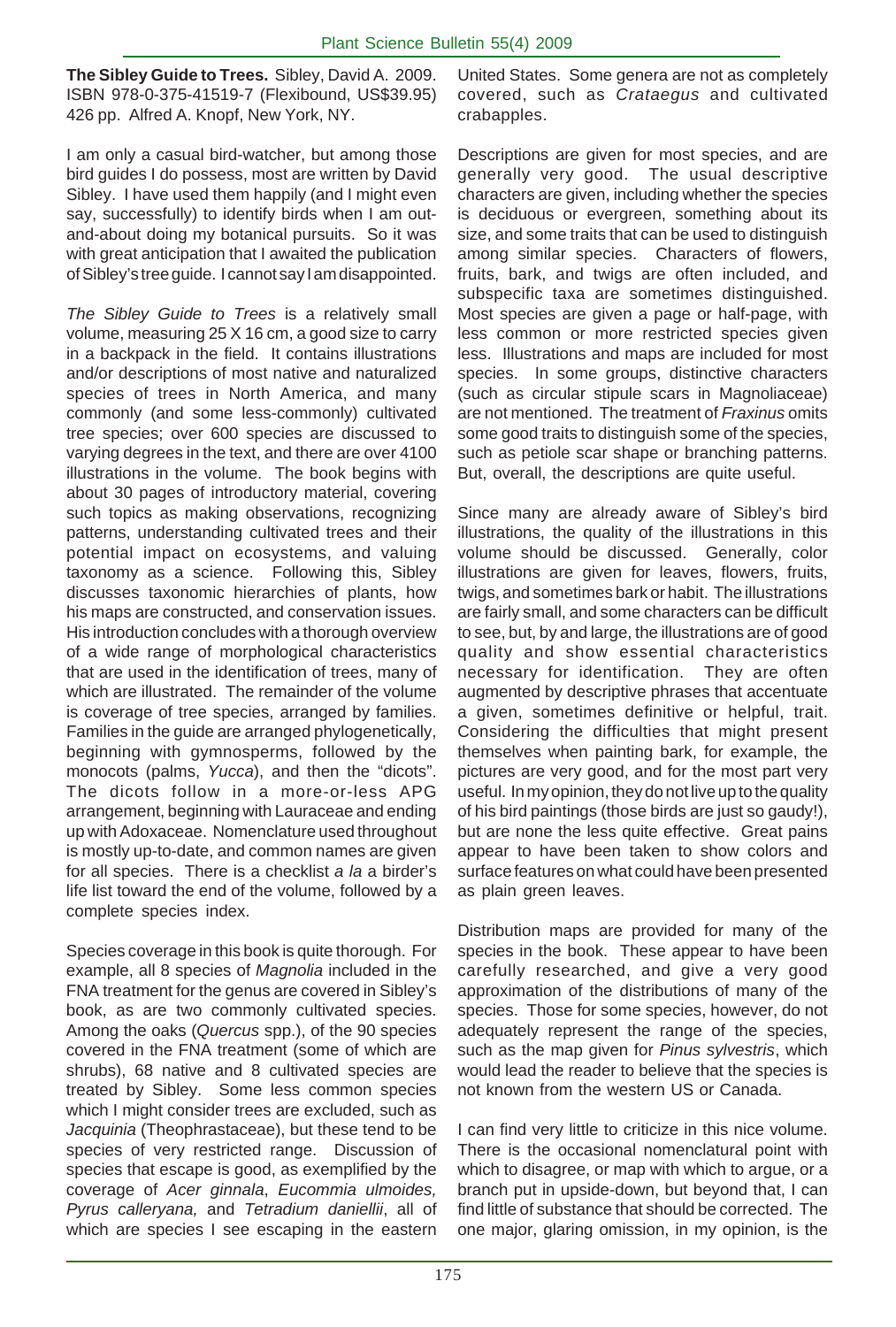lack of a key to the species, or at least the genera, included in the book. While this may limit its usefulness in a college botany class (or not), it is not a fatal flaw.

This book is so thorough and so well written that I think it will prove very valuable in many venues, and for many people. I can see it in use in a high school botany class, as a guide for any natural area or park, as a guide for birders, or for anyone else interested in trees, from the rank amateur to the "hardened professional." It is wonderful to have a singlevolume guide to trees that covers the whole continent, and that covers both native and introduced species. Now, if only David Sibley can be convinced to write a companion "Sibley Guide to Shrubs and Woody Vines"!

— Michael A. Vincent, Department of Botany, Miami University, Oxford, OH, USA



**Tropical Plants of Costa Rica: A guide to native and exotic flora.** Willow Zuchowski. 2007. Zona Tropical Publication, Comstock Publishing Associates of Cornell University Press, Ithaca and London. 529 pp. Cornell ISBN 0-978-8014-7374- 6.

 As a frequent botanical traveler to Costa Rica, either to conduct field research or as an instructor for our annual rainforest ecology field trip, I am always interested in new field guides for Costa Rican biota. Distracted as I was by sabbatical leave travel and the time demands of domestic field research, I had not yet seen the 1<sup>st</sup> edition, then the Cornell edition I sent for review was lost in the mail, but fate intervened and I received a copy from a lucky colleague who had won it as a door prize.

Like any other tropical country, the plants readily observed in Costa Rica are a mixture of native and exotic species, and the author of this guide tried, and largely succeeded, in selecting prominent, important, and conspicuous plants for inclusion, resulting in well over 400 species in 124 families of vascular plants. Each entry is illustrated with quite good to excellent color photos, and here and there, useful B&W diagrams showing details of flowers,

fruit, or vegetative structures. Each description includes the scientific name, common names in both Spanish and English, the family name, an accurate physical description, flowering and fruiting seasons, the geographic distribution, habitats, and altitude, related species, and comments. The author dispenses a considerable amount of informative botanical knowledge in the "comments" section. The many interesting eclectic tidbits presented include information about the pollinators and pollination biology, indigenous uses of the plant, mutualistic interactions, the origins of either the scientific or common names, conservation or problems (if an exotic), toxins and their medicinal values, if any, and organisms that consume the fruits and seeds. This is great material, real biology delivered in a field guide.

Of particular note are the many "essays" sprinkled here and there throughout the book where the author provides some brief exposition (1 or 2 pages) of detailed knowledge about botany, for example, the pollination of figs by fig wasps, members of the coffee family Rubiaceae, tropical cacti, mahogany and rosewood, gap specialists, and, my favorite, drift seeds (seeds and pits often found on beaches). In addition to knowledgeable comments, these interludes demonstrate the author's extensive knowledge, as does the extensive bibliography, however, without citations in the text, there are no connections to these references and publications, and as an educator, I find that very unfortunate. In my experience Costa Rican naturalists are quite good, but often quite vertebrate oriented, and this may well be because better field guides and more information has been available for mammals, reptiles, and birds. No doubt many naturalists will incorporate more botany now that they have a ready source of material.

I could quibble a bit here or there about the plants chosen for inclusion, but generally the author demonstrated well-informed decisions in selecting plants for inclusion. One seemingly obvious omission I noted was a failure to mention the stilt palms of the wet Atlantic lowlands, but this was rectified by including these oddly conspicuous plants in a special section on palms. And this brings me to my only serious criticism, the system of organization.

Not being a stickler for taxonomic organization, I take no offense from books that organize wild flowers by season or flower color, for example. Unfortunately in the words of the author herself "A guide to the tropical plants of Costa Rica incorporates several different organizing principles". This was a mistake because not only do you not know where to look for some plants, you must constantly check in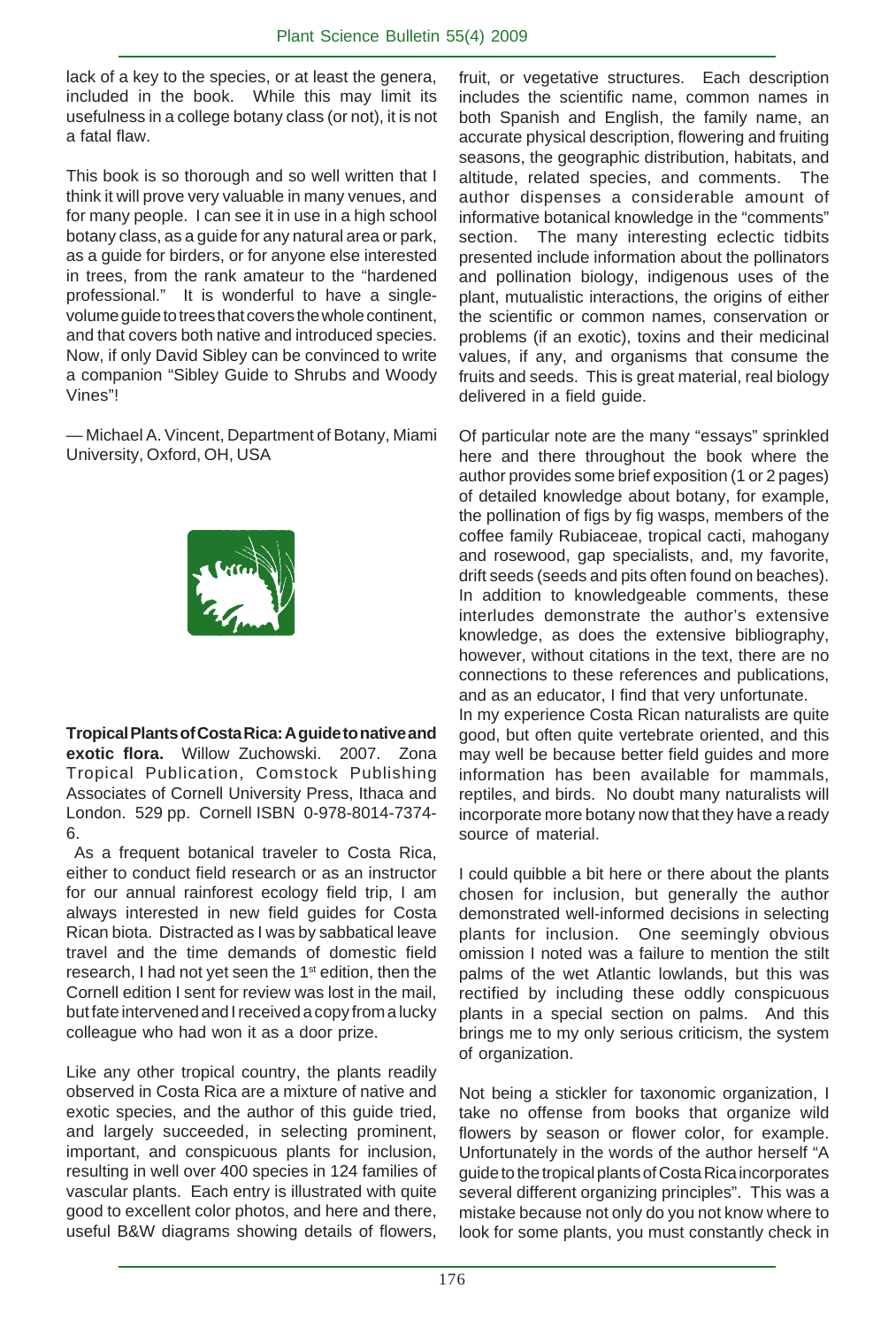several different groupings. Like many field guides, this one works best if you already know what the plant is.

The book is organized into eight chapters, some with several subsections: 1. Painted Treetops (common trees with showy floral displays), 2. Other Common Trees (those lacking colorful floral displays), 3. Roadside and Garden Ornamentals, 4. Fruits and Crops, 5. Living Fences and Reforestation (woody species used to construct fences, which often sprout and grow, and those grown in plantations), 6. Special Habitats (wet Atlantic lowlands, Tortuguero canals, seasonal dry forest, montane cloud forests, beach and mangroves), 7. Typical Tropical Groups (aroids, bromeliads, palms, heliconias and birds of paradise, orchids, ferns and lycophytes (which means clubmosses, but horsetails were included too), 8 Conspicuous Grasses (mostly roadside species). Obviously the systematic groups in chapter 7 intersect habitat and uses groupings at right angles. For example, all of the typical tropical families are quite common in the wet Atlantic lowlands and the montane cloud forests, so you have to look in at least two places, if you recognize the plant as say a bromeliad. This places several quite common and conspicuous plants of the wet Atlantic lowlands in Chapter 7 under aroids, palms (the stilt palm), heliconias, orchids, and ferns. A novice who is not familiar with these taxonomic groups is quite likely to miss plants so placed. Sorry, but you cannot have it both ways. Even then some plants fall into more than one chapter, for example, *Spondias* are used for living fences and are grown for their scantly fleshy tart fruits. Similarly the pejibaye or peach palm could be placed under fruits and crops or the wet Atlantic lowlands, but it was placed in palms. On the plus side the brief introductions to these families are quite good.

Seldom has color photography been used so effectively to illustrate a field guide. The photographer, Turid Forsyth, demonstrates a great eye for detail and effective presentation. Many are among the best photographs I have seen of some of these plants, and if you have not tried to take good photos under the many exacting conditions of the tropics, you will not understand this achievement. The more sophisticated will be disappointed by the number of pages "wasted" on UTF – *ubiquitous tropical flora*, those ornamental species that have been spread around the world to provide a certain colorful monotony to tropical landscaping. Having vented my UTF frustrations, inclusion of these species will doubtless satisfy the curiosity of the less botanically experienced travelers. My students always get a huge charge out of *Spathodea campanulata*, the African tulip tree, not because it is pollinated by perching birds seeking a reward of

water, but because the large fluid-filled flower buds can be used to squirt someone.

On the whole this is a very good, very useful field guide for a country where a reasonably accessible and non-technical introduction to botany and plants is most welcome. However, at just over 900 g (2 lbs), this is a mighty hefty addition to your backpack. —Joseph E. Armstrong, Professor of Botany and Head Curator of the Vasey Herbarium, School of Biological Sciences, Illinois State University, Normal, Illinois 61790-4120.

**Wildflowers of Wisconsin and the Great Lakes Region.** Black, Merel R. and Emmet J. Judziewicz. 2009. ISBN 978-0-299-23054-8 (Paper US\$29.95) 320 pp. University of Wisconsin Press, 1930 Monroe Street, 3<sup>rd</sup> floor, Madison, WI 53711-2059.

As the introduction of "Wildflowers of Wisconsin and the Great Lakes Region" states, field identification guides are for "those who want more than to just enjoy the beauty." They are for those who "want to name them accurately, understand how they relate to one another, and gain awareness of the ecological context (p xi)." Such books are for (whether in name or in heart) botanists, ecologists, taxonomists, and naturalists. The best guides are accessible to a novice, but also sufficiently detailed for veteran outdoorsmen. Although "Wildflowers" is remarkably thorough, and still small enough to take to the field, it has some flaws in content and accessibility that keep our enthusiasm bridled and ultimately make the book not quite first rate.

We'll start at the beginning. In keeping with their ecologically minded goals, the authors thoughtfully include one page descriptions of 20 native habitats/ ecosystems found in Wisconsin. This useful overview presents the relative contribution of each of these habitats to the whole of Wisconsin, and a list of flowers and other plants likely to be found in these environs. The section gives context to the flowers, illustrating that they exist as just one piece within a large mosaic of other plants, animals, and abiotic factors. However, this section does not capture the fine scale with which communities often are defined, and ecologists may feel miffed. While they list 20 community types, the Natural Heritage Inventory Natural Community Descriptions (Epstein 2008) lists approximately twice that. A thorough survey of community types occurs in Elizabeth Thompson and Eric Sorenson's (2000) Wetland, Woodland, Wildland: A Guide to the Natural Communities of Vermont, and serves as an example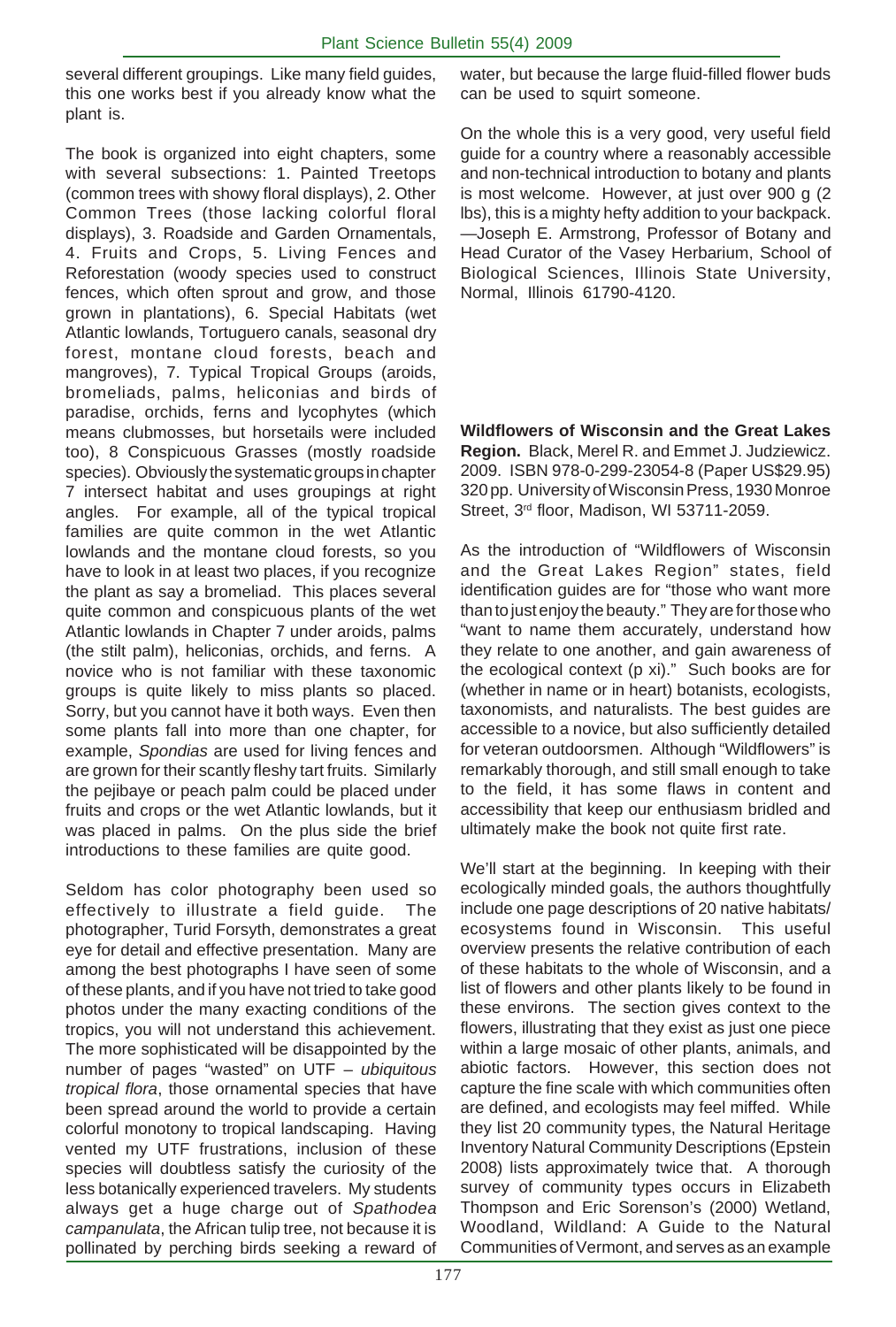of a guide that has the right amount of detail to approach the topic of communities.

The utility of a field guide depends heavily upon the structure of the identification keys. Unfortunately, this is the weakest aspect of "Wildflowers of Wisconsin". The authors differentiate plants based on the number of "parts", with the definition being "the obvious or showy parts of the flower including the sepals and/or petals, but sometimes parts also include the bracts or upper leaves" (p 1). This is very easy for some flowers, i.e. *Trillium* (p 37, 38), but many flowers will not be so easy, i.e. the prairieclover (*Dalea*, p 129). Granted, it is always tricky when designing an identification key. Sometimes a break with tradition is welcome and fresh, and some readers may like the guide in "Wildflowers". However, this arrangement made identification more difficult for us than the standard character-keys found in guides such as Newcomb's (1989) Wildflower Guide.

Once the reader finds a species of interest, an informative and concise summary of the flower awaits them. Each entry takes about one-quarter of a page, and leaves the reader satisfied they have keyed out the correct flower. The descriptions are excellent, beginning with the general plant formhairiness, tendency to branch or form rhizomes, height, annual or perennial. This is followed by descriptions of flower, leaf, fruit, habitat, and more. For example, the entry for the Devils paintbrush (*Hieracium aurantiacum*) gives descriptive characteristics, ecological status (introduced), and life history characteristics (like blooming time), and even informs the reader that people often mistake it for "Indian paintbrush" (p 193).

Each species also has an approximately one inch square full color photo of the whole plant, the flower or both, an attractive feature to any reader but especially to first-time field botany students. Adjacent to the photo sit easily interpreted symbols, indicating whether the plant is invasive, poisonous, or both. Both photos and descriptions are extremely well chosen to point out distinguishing characteristics, and to our limited expertise they typify normal field specimens. Granted, though, the photos are not as large or vibrant as the National Audubon Society (2007) Field Guide. Next to each photo is a thumbnail size county map of Wisconsin, indicating reported occurrences of the flower. However, no other states are included, even though the book is subtitled "and the Great Lakes region," so those of us in Indiana are unable to make use of this tool.

The guide is especially appealing to students for several small but useful additions. We were especially pleased with the inclusion of many invasive species, such as multiflora rose (*Rosa* *multiflora*) and Eurasian water-milfoil (*Myriophyllum spicatum*), right next to their native, related counterparts (p 168). The authors have taken special care to describe how to distinguish related plants, such as the common tansy (*Tanacetum vulgare*) from the Lake Huron tansy (*Tanacetum huronense*), with distinguishing features in bold print (p 226). (It would be nice if the authors had included where the invasive species originated.) The word glossary introduces the reader to beginner terms such as entire, bulb, colony, drupe, and more advanced ones like pappus and corymb. The pictorial glossary shows various leaf shapes such as arrow, halbard and heart, as well as features like bract, stipule, and tendril. Another fun feature (for beginners and experts alike) is the origin of the scientific names. For example, the hooker's orchid (*Platanthera hookeri*), is named for Sir James Hooker (p 23), and American red raspberry (*Rubus idaeus*), "of Mt Ida in Crete where Jupiter was hidden as an infant (p 168)."

The work does "increase knowledge and awareness of the diversity and beauty of the wildflowers that surround us every day (p xi)." Its main drawback is that many readers may find Wildflowers of Wisconsin difficult to work with due to the confusing identification key. However, the book's aesthetics and more than extensive inventory make this a strong compliment to other guides such as Newcomb (1989). We certainly both enjoyed leafing through it and look forward to our next encounter with flowers in the fields and woods.

-Sean Hoban and Daniel Borkowski, Department of Biological Sciences, University of Notre Dame.

#### References

Epstein, Eric, Emmet Judziewicz and Elizabeth Spencer. 2008. Wisconsin Natural Heritage Inventory: Recognized Natural Communities. Updated 10/13/2008, accessed 8/31/2009. http:// dnr.wi.gov/org/land/er/communities/pdfs/ communities.pdf

National Audubon Society. 2007. National Audubon Society Field Guide to North American Wildflowers: Eastern Region. Knopf-Doubleday Publishers.

Newcomb, Lawrence. 1989. Newcomb's Wildflower Guide. Little, Brown, and Company, Canada.

Thompson, Elizabeth H. and Eric Sorenson. 2000. Wetland, Woodland, Wildland: A Guide to the Natural Communities of Vermont. The Nature Conservancy of Vermont and the Vermont Department of Fish and Wildlife, Vermont, USA.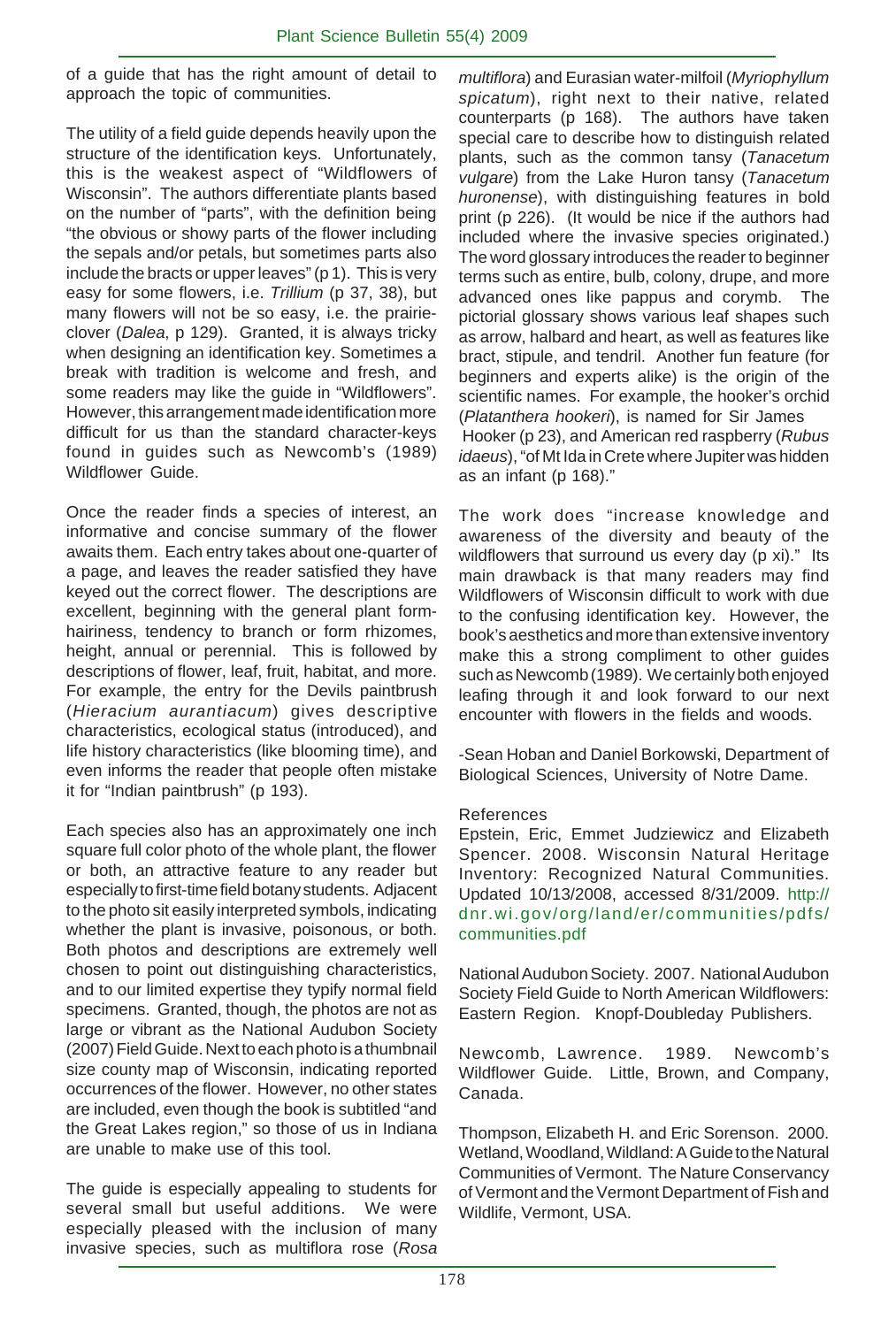#### **Books Received**

If you would like to review a book or books for PSB, contact the Editor, stating the book of interest and the date by which it would be reviewed (15 January, 15 April, 15 July or 15 October). E-mail

psb@botany.org, call, or write as soon as you notice the book of interest in this list because they go quickly! Note that books in green are already in review and no longer available. Books received are now posted on the web site as they become available and may be requested as soon as they are posted. - Editor

**The Alga Dunaliella: Biodiversity, Physiology, Genomics and Biotechnology.** Ben-Amotz, Ami, Jurgen E. W. Polle, and D. V. Subba Rao (Eds.) 2009. ISBN 978-1-57808-545-3 (Cloth US\$149.00) SCIENCE PUBLISHERS, P.O. Box 699 Enfield, NH 03748, USA.

**Biodiversity and Ecology of Lichens**. Aptroot, André, Mark R.D. Seaward and Laurens B. Sparrius. 2009. ISBN 978-3-443-58078-0 (Paper €89.00) 439 pp, J. Cramer in Gebr. Borntraeger Verlagsbuchhandlung, Johannesstrasse 3A, 70176 Stuttgart, Germany.

**Botanicals: Environmental Expressions in Art. The Alisa and Isaac M. Sutton Collection**. White, James J. and Lugene B. Bruno. 2009. ISBN 978- 0-913196-83-0 (Paper US\$35.00) 133 pp. Hunt Institute for Botanical Documentation, 5<sup>th</sup> Floor, Hunt Library, Carnegie Mellon University, 4909 Frew Street, Pittsburgh, PA 15213-3890.

**Common Freshwater Algae of the United States, 2nd revised edition: An Illustrated Key to the Genera (Excluding the Diatoms).** Dillard, Gary E. 2008. (Spiralbound €34.90) 188 pp. J. Cramer in Gebr. Borntraeger Verlagsbuchhandlung, Johannesstrasse 3A, 70176 Stuttgart, Germany.

**Diversity of Lichenology – Anniversary Volume.** Thell, Arne, Mark R.D. Seaward, and Tassilo Feuerer (eds). 2009. ISBN 978-3-443-58079-7 (Paper €124.00) J. Cramer in Gebr. Borntraeger Verlagsbuchhandlung, Johannesstrasse 3A, 70176 Stuttgart, Germany.

**A Fifth Checklist of Tennessee Vascular Plants.** Chester, Edward W., B. Eugene Wofford, Dwayne Estes, and Claude Baileu. 2009. ISBN 13-978- 1889878-26-3 (Paper US\$20.00) 102 pp. Botanical Research Institute of Texas, Inc., 500 East 4<sup>th</sup> St., Fort Worth, Texas 76102-4025.

**Fossil Dicot Wood Names: An Annotated List with Full Bibliography.**Gregory, M., I. Poole, and E.A. Wheeler. 2009. ISBN 978-90-71236-68-6 (Paper US\$49.00) IAWA, c/o Nationaal Herbarium Nederland/Leiden University Branch, PO Box 9514, 2300 RA Leiden, The Netherlands.

**Genera Orchidacearum Volume 5 Epidendroideae (Part II).** Pridgeon, Alec M., Phillip Cribb, Mark W. Chase, and Finn N. Rasmussen. 2009. ISBN 9780198507130ISBN10 (Cloth US\$195.00) 664 pp. Oxford University Press,198 Madison Avenue, New York, NY 10016 U.S.A.

**Hybrid: The History and Science of Plant Breeding.** Kingsbury, Noel. 2009. ISBN 798-0-226-43704-0 (Cloth US\$35.00) 493 pp The University of Chicago Press, 1427 East 60<sup>th</sup> Street, Chicago, Illinois, 60637-2954.

**Invasive Species Management: A Handbook of Principles and Techniques**. Clout, Mick N. and Peter A. Williams. 2009. ISBN 978-0-19-921632- 1 (Cloth £65.00) 308 pp. Oxford University Press, Great Clarendon Street, Oxford OX2 6DP, U.K.

**Methods in Molecular Biology, Volume 553 Plant Systems Biology.** Dmitry A. Belostotsky. 2009 ISBN 978-1-60327-562-0 (Cloth US\$110.00) 412 pp. Humana Press Ï% C/O Springer Science + Business Media 333 Meadowlands Pkwy Secaucus, NJ 07094 USA

**Picturing Plant: An Analytical History of Botanical Illustration, 2nd ed.** Saunders, Gill. 2009. ISBN 978- 0-9817736-4-3 (Cloth US\$50.00) 160 pp. KWS Publishers c/o The University of Chicago Press, 1427 E. 60<sup>th</sup> Street, Chicago, Illinois 60637.

**A Rare Botanical Legacy: The Contributions of Ruby and Arthur Van Deventer**. Bennett, R. and Susan Calla (editors). 2009. ISBN 978-1-59714- 116-1 (Cloth US\$35.00) 160 pp. Heyday Books, P.O. Box 9145, Berkeley, CA 94709.

**Seed Dispersal by Bats in the Neotropics.** Lobova, Tatyana A., Cullen K. Geiselman, and Scott A. Mori. 2009 ISBN 978-0-89327-501-3 (Cloth US\$70.00) 492 pp. The New York Botanical Garden Press, 200<sup>th</sup> Street and Kazimiroff Boulevard, Bronx, NY 10458-5126.

**Weedy and Invasive Plant Genomics.** Stewartm C, Neal. 2009. ISBN 978-0-8138-288-4 (Cloth US\$199.99) 253pp. Wiley-Blackwell Publishing, 2121 State Avenue, Ames, Iowa 50014-8300.